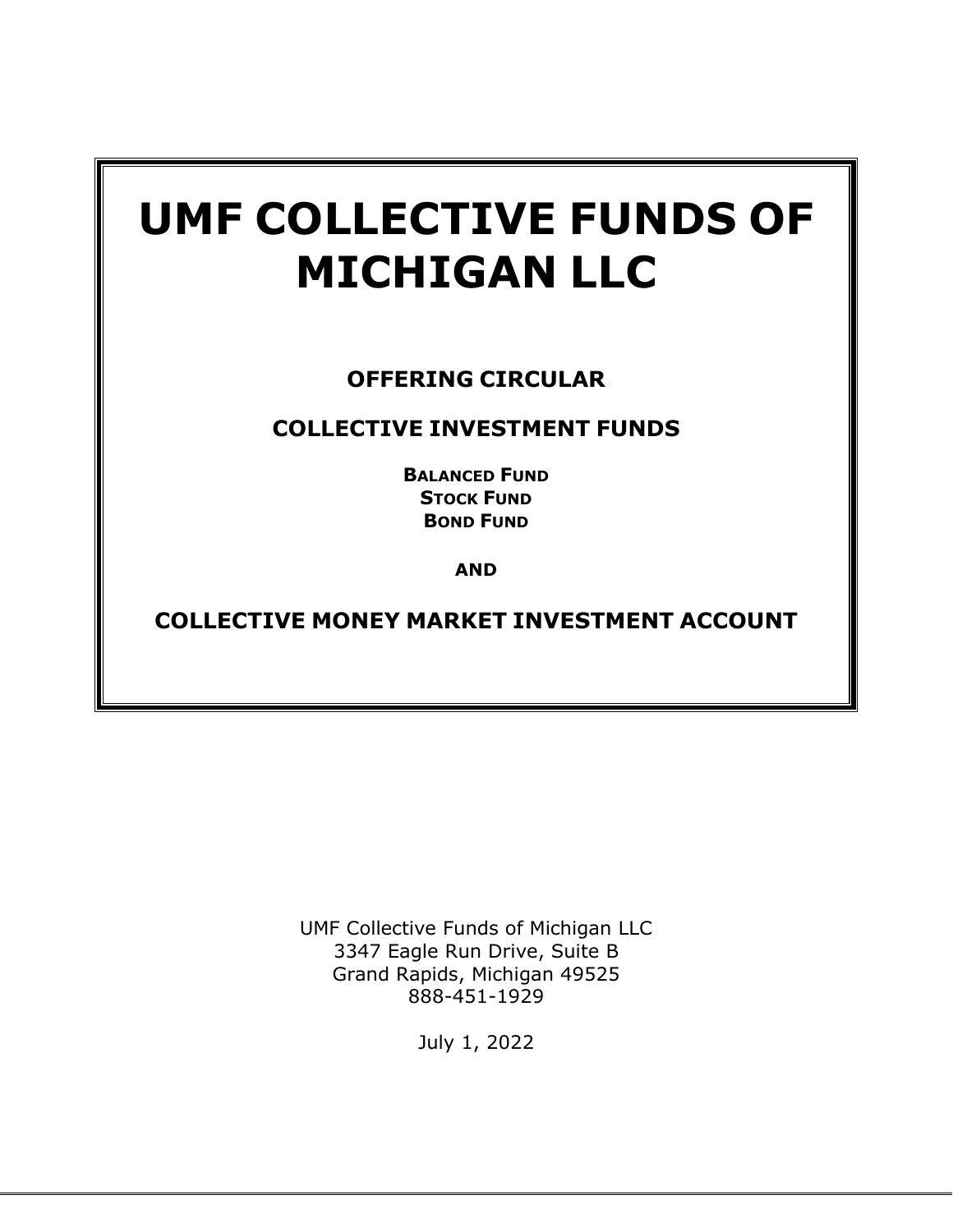## **COLLECTIVE INVESTMENT OFFERINGS**

UMF Collective Funds of Michigan LLC ("**UMF Funds**") has been formed by the United Methodist Foundation of Michigan (the "**Foundation**") for the purpose of offering the following four investment options:

- The Balanced Fund (the "**Balanced Fund**")
- The Stock Fund (the "**Stock Fund**")
- The Bond Fund (the "**Bond Fund**")
- A collective money market investment account (the "**Money Market Investment Account**" or "**MMIA**").

The Balanced Fund, Stock Fund, Bond Fund (together referred to as the "**Funds**") and the MMIA are available exclusively for the collective investment and reinvestment by United Methodist churches and congregations and other charitable organizations located in the State of Michigan. Individuals may not open a participant account or otherwise contribute funds to the MMIA or the Funds.

The Foundation is the sole member of UMF Funds and, in that capacity, serves as the administrator of the Funds and the MMIA.

**THE FUNDS AND THE MMIA ARE OFFERED PURSUANT TO A CLAIM OF EXEMPTION FROM REGISTRATION UNDER THE PHILANTHROPY PROTECTION ACT OF 1995. REGISTRATION STATEMENTS RELATING TO THE FUNDS AND THE MMIA HAVE NOT BEEN FILED WITH THE UNITED STATES SECURITIES AND EXCHANGE COMMISSION (THE "SEC") OR THE SECURITIES DIVISION OF THE CORPORATIONS, SECURITIES & COMMERCIAL LICENSING BUREAU ("CSCLB"), WHICH IS PART OF THE MICHIGAN DEPARTMENT OF LICENSING AND REGULATORY AFFAIRS. NEITHER CSCLB NOR THE SEC HAS PASSED UPON THE VALUE OF THESE SECURITIES, MADE ANY RECOMMENDATIONS AS TO THEIR PURCHASE, APPROVED OR DISAPPROVED THE OFFERING, OR PASSED UPON THE ADEQUACY OR ACCURACY OF THIS OFFERING CIRCULAR. ANY REPRESENTATION TO THE CONTRARY IS UNLAWFUL.**

**NEITHER UMF FUNDS, THE FOUNDATION, THE FUNDS NOR THE MMIA IS REGISTERED AS AN INVESTMENT COMPANY UNDER THE INVESTMENT COMPANY ACT OF 1940 OR AS AN INVESTMENT ADVISER UNDER THE INVESTMENT ADVISERS ACT OF 1940.**

**This Offering Circular contains information that you should know before deciding to participate. You should read and retain this Offering Circular for future reference.**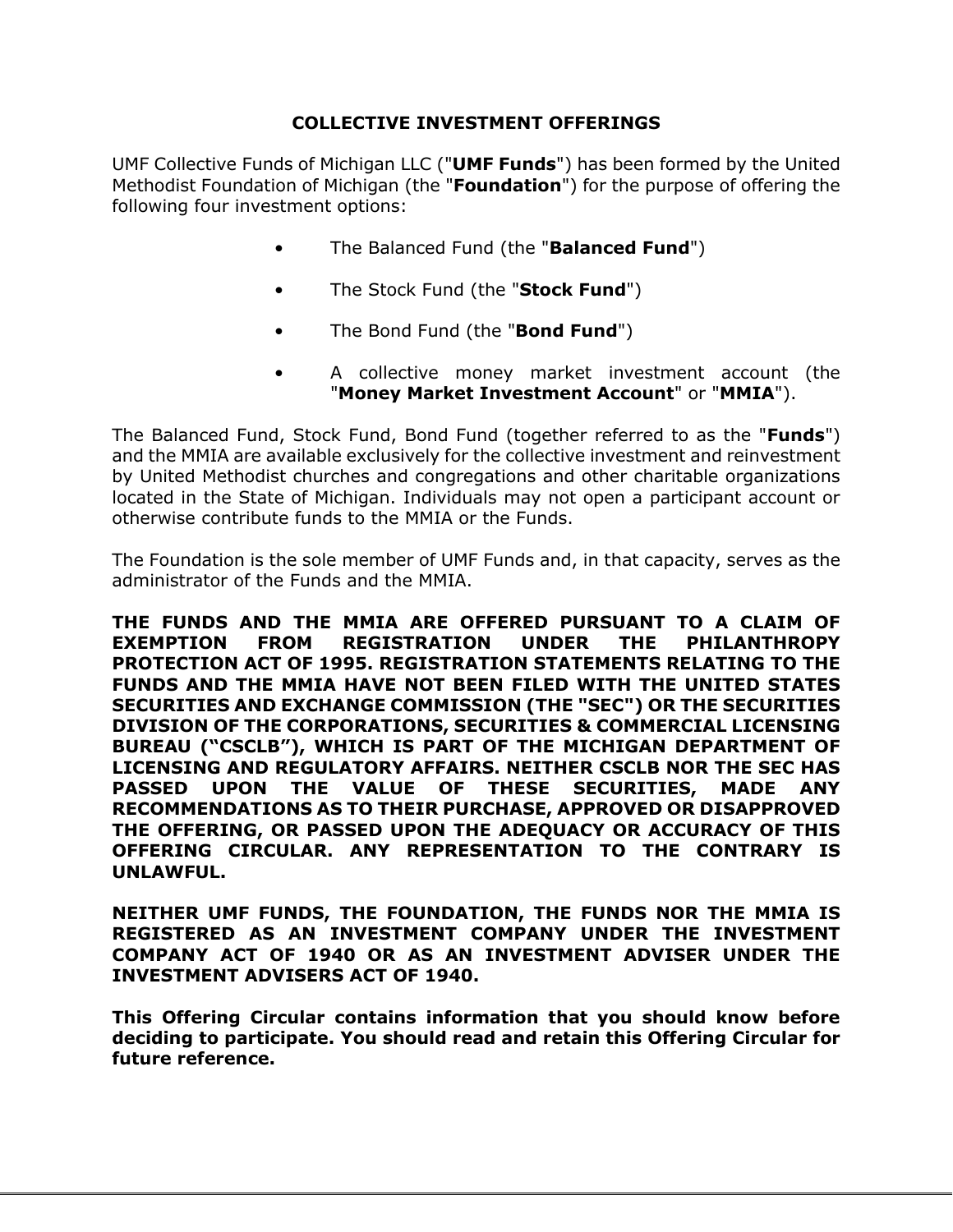#### **PARTICIPATION IN THE FUNDS OR THE MMIA IS SUBJECT TO CERTAIN RISK FACTORS DESCRIBED IN THIS OFFERING CIRCULAR.**

#### **INVESTMENTS IN THE FUNDS OR THE MMIA ARE NOT INSURED BY THE FEDERAL DEPOSIT INSURANCE CORPORATION OR ANY OTHER GOVERNMENTAL AGENCY.**

No person has been authorized to give any information or to make any representation not contained in this Offering Circular in connection with the Funds and the MMIA and, if given or made, such information or representations must not be relied upon as having been authorized by the UMF Funds. This Offering Circular does not constitute an offering by UMF Funds in any jurisdiction in which such offering may not lawfully be made.

Each person who solicits contributions from participating organizations is a volunteer or is engaged in the overall fund-raising activities of the Foundation. Neither the Foundation nor UMF Funds pays commissions or other special compensation to any person to solicit participating organizations. Likewise, neither the Foundation nor UMF Funds pays commissions or other special compensation to any person based on the number or the value of contributions collected. UMF Funds buys, holds and sells securities on behalf of the Funds and their participating organizations solely through the corporate officers, employees and volunteers of the Foundation or through brokers or dealers registered with the Securities and Exchange Commission.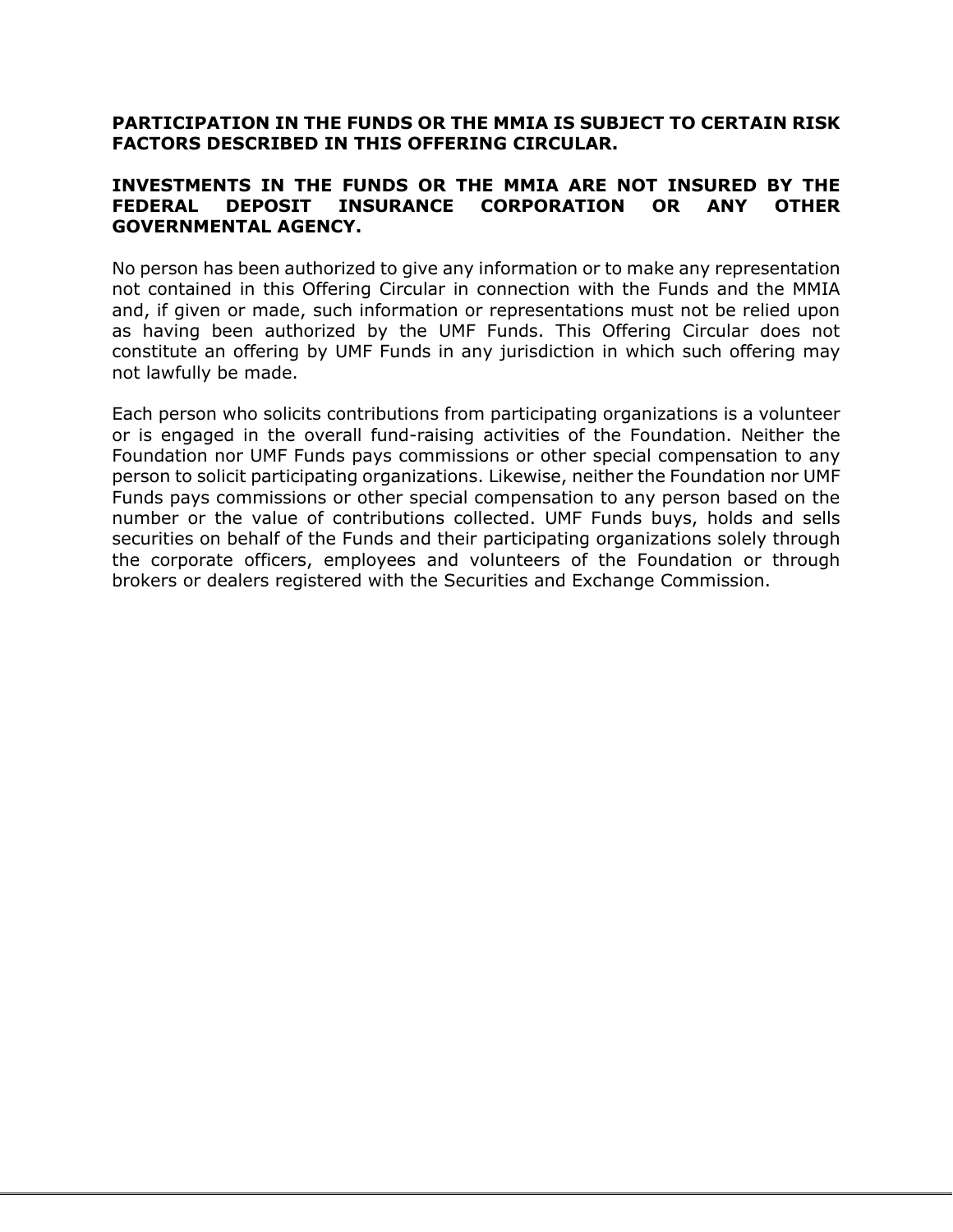## **TABLE OF CONTENTS**

| PARTICIPANT ACCOUNT PORTFOLIO ALLOCATIONS  15                   |  |
|-----------------------------------------------------------------|--|
| <b>INVESTMENT RESTRICTIONS FOR STOCK FUND AND BOND FUND  15</b> |  |
|                                                                 |  |
|                                                                 |  |
|                                                                 |  |
|                                                                 |  |
|                                                                 |  |
|                                                                 |  |
|                                                                 |  |
|                                                                 |  |
|                                                                 |  |
|                                                                 |  |
|                                                                 |  |
|                                                                 |  |
|                                                                 |  |
|                                                                 |  |
| <b>EXHIBIT B - PARTICIPANT APPLICATION AND AGREEMENT B-1</b>    |  |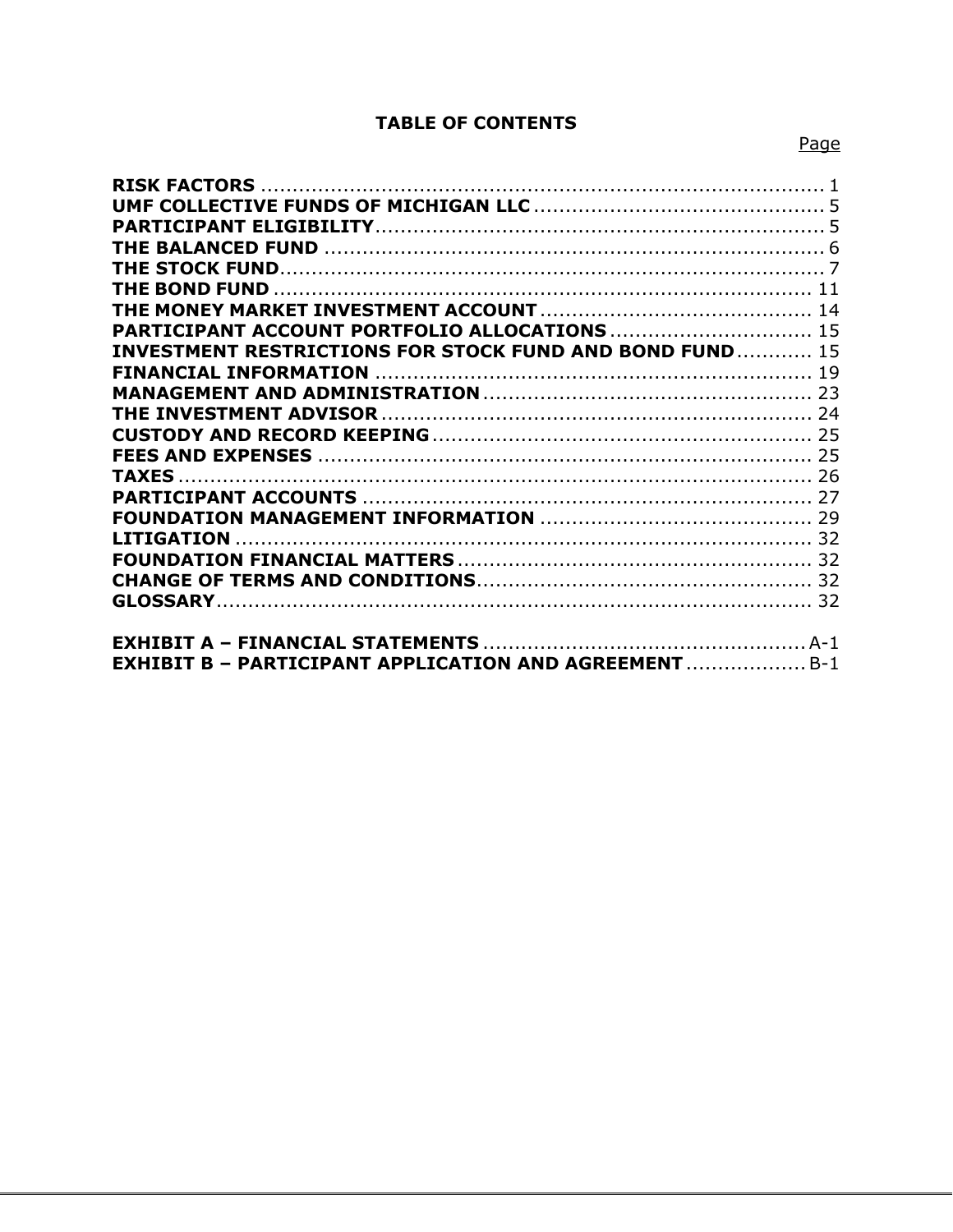## **RISK FACTORS**

#### <span id="page-4-0"></span>**Successor Funds**

UMF Funds was formed on May 26, 2011, and began accepting investments in the Funds and the MMIA on September 22, 2011. The Stock Fund, Bond Fund, Balanced Fund and MMIA are successors to the UMF Stock Fund, UMF Bond Fund, UMF Balanced Fund and MMIA, administered by the Foundation prior to the formation of UMF Funds.

#### **General Investment Risks**

The risk inherent in opening a participant account for the Funds or the MMIA includes the risk common to any investment. The value of the participant account will fluctuate in response to changes in economic conditions, interest rates and the national securities market's perception of the investments held by the Funds or the MMIA.

No assurance can be provided that any of the Funds will achieve their investment objectives because uncertainty exists in every investment. No assurance can be provided that the Funds will operate profitably or that participants will not suffer losses. Should many organizations withdraw from a Fund at about the same time, said Fund may have to sell portfolio securities at a time when it would be disadvantageous to do so.

#### **The Funds and the MMIA Are Not Mutual Funds**

None of the Balanced Fund, Stock Fund, Bond Fund, or the MMIA is a mutual fund registered with the Securities and Exchange Commission as an investment company under the Investment Company Act of 1940. Accordingly, the Funds and the MMIA will not follow the policies and procedures or meet the regulatory requirements for mutual funds.

#### **Contributions and Withdrawals Are Permitted Only on the Weekly Activity Dates**

Participant account contributions and withdrawals are processed weekly. Generally, these transactions are processed as of the close of business on Wednesday of each business week (a "**Weekly Activity Date**"). However, the weekday may be altered in a given week in the event of office closures for holidays or unforeseen circumstances. Accordingly, the value of the investments in each participant account on the Weekly Activity Date may be greater or less than on the day UMF Funds received the participant's contribution or withdrawal request depending on changes in the value of the investments in the account between the day the contribution or withdrawal request was received and the following Weekly Activity Date. See "**PARTICIPANT ACCOUNTS**."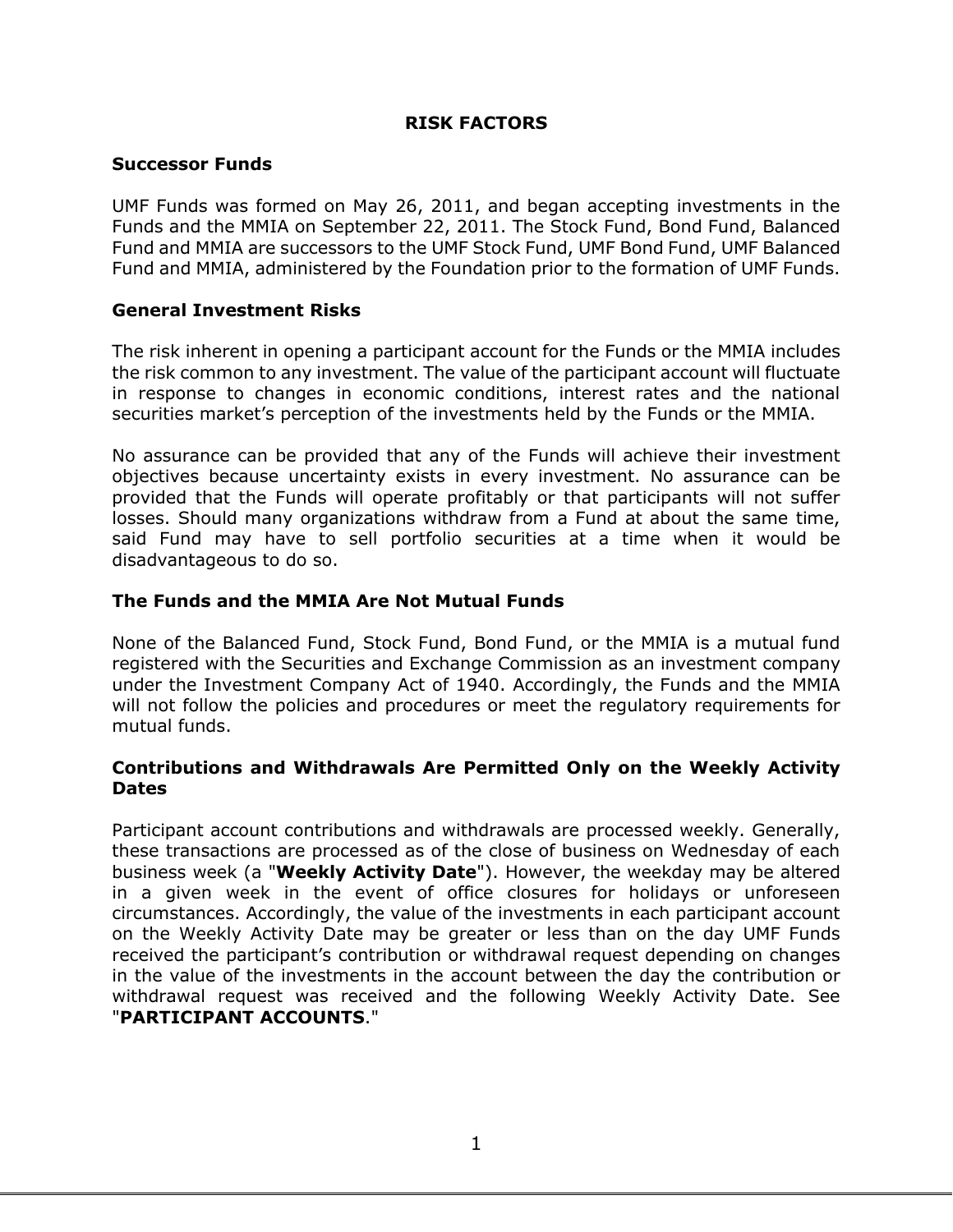## **Temporary Interest-Free Account Pending Investment of Contributions**

Any amounts received by UMF Funds for investment in the Funds or the MMIA are temporarily held in a bank account pending investment on the next Weekly Activity Date. Any interest earned on this account will be retained by UMF Funds and will not be distributed or credited to participant accounts.

## **No Cash Dividends or Distributions**

The Funds generally do not pay cash dividends or make cash distributions to participants other than account withdrawals on a Weekly Activity Date. See "**TAXES**."

## **Unsecured and Uninsured Obligations**

The participant accounts will be unsecured and uninsured obligations of UMF Funds payable exclusively from the assets of the Funds or the MMIA in which the accounts are invested. No assets of UMF Funds or the Foundation have been or will be pledged as security for repayment of amounts invested. UMF Funds has not established, and has no plans to establish, a sinking fund for repayment of amounts invested in the Funds. Investments in the Funds or the MMIA are not insured by the Federal Deposit Insurance Corporation or any other governmental agency.

## **Possible Emergency Conditions**

UMF Funds may temporarily suspend the right to withdraw funds from a participant account when certain emergency conditions exist, including if UMF Funds cannot dispose of its investments or fairly determine their value, or the withdrawal of funds or disposition of investments would be in violation of law, impractical or prejudicial to the participants in a Fund. Should many organizations withdraw from a Fund at the same time, the Fund may have to sell portfolio securities at a time when it would be disadvantageous to do so.

## **The Regulatory Environment**

Changes in state or federal laws, rules, or requirements regarding the sale of securities of charitable or other not-for-profit organizations may make it more difficult and costly for UMF Funds to administer the Funds and the MMIA. Therefore, no assurance can be given that UMF Funds will continue to offer the Funds or the MMIA in the future.

## **No Participation in Management**

UMF Funds is a limited liability company, and its sole member, the Foundation, exercises exclusive control of UMF Funds, the Funds and the MMIA. Participating organizations do not have any voting rights or any right to participate in management of UMF Funds.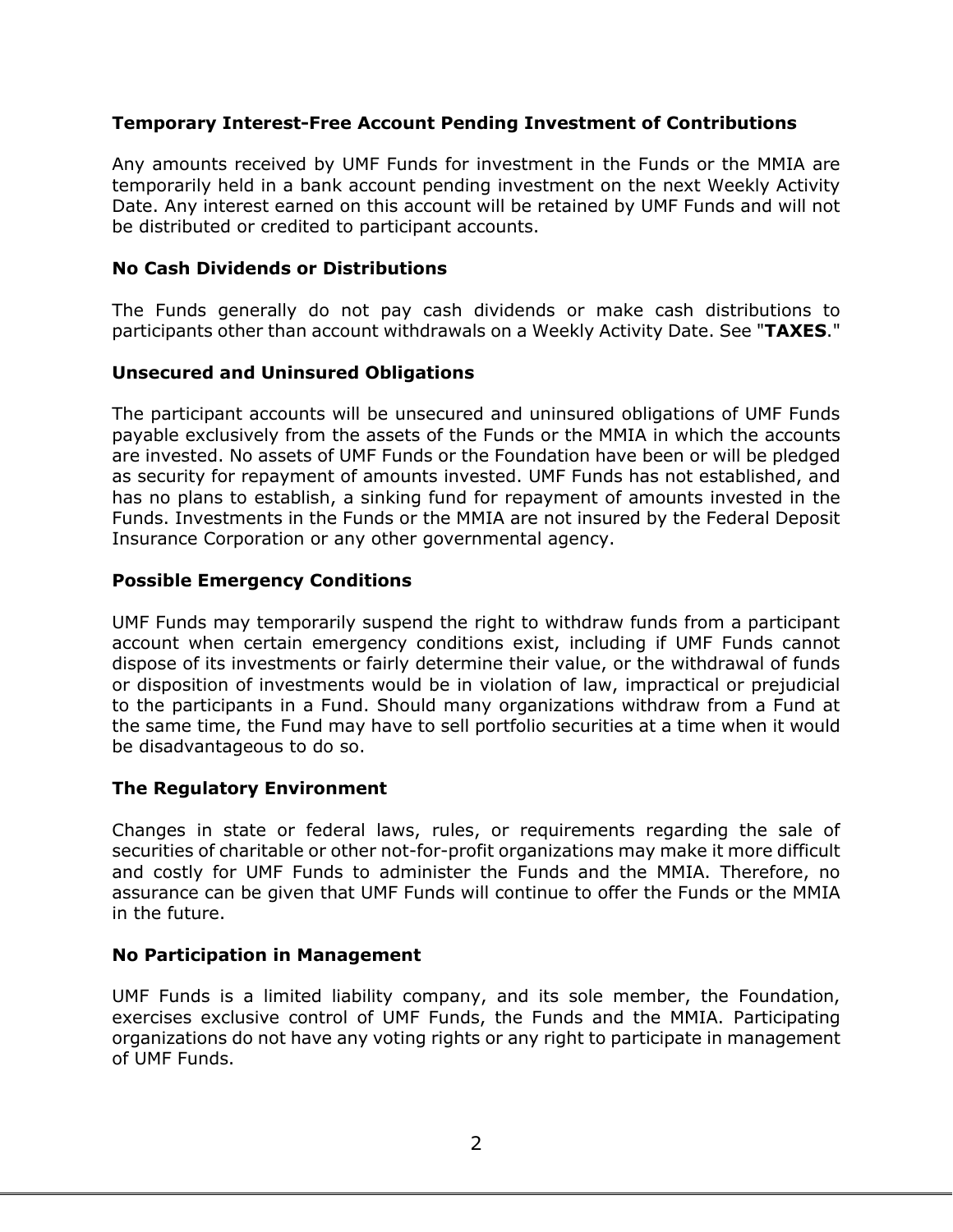## **Conflicts of Interest**

UMF Funds intends to balance the financial interests of the participants with the socially responsible investment objectives of UMF Funds and the Foundation. This situation may cause potential conflicts of interest, particularly if these interests diverge.

## **No Transfer, Resale or Assignment**

Participant accounts may not be transferred, resold, assigned, or pledged to any person or organization whatsoever.

## **Risks of Affiliates**

In addition to managing the UMF Funds, as of January 1, 2019, the Foundation also oversees the church extension fund activities of The Missions and Church Extension Trust Fund of the Michigan Area of the United Methodist Church, which is also known as the Michigan Area Loan Fund.

In June 2019, the Foundation's Board of Directors adopted a Plan of Merger and on July 8, 2019, filed a Certificate of Merger that merged the Michigan Conference Capital Mission Fund of the United Methodist Church, which was formerly known as the Extension Fund of the Detroit Annual Conference of The United Methodist Church, into the Foundation. As a result of the merger, the Foundation is subject to all the duties, liabilities and obligations of the Michigan Conference Capital Mission Fund of the United Methodist Church. The purpose of the Extension Fund prior to the merger, which the Foundation assumed, was (a) to raise, receive, borrow, hold, and administer funds for church extension purposes; (b) to loan said funds to Methodist Churches or churches that share common bonds and convictions for the erection and/or modernization of churches; (c) to donate said funds to churches or mission projects of The United Methodist Church or organizations that share common bonds and convictions; and (d) to do any and all things necessary in connection therewith, including purchasing, holding, and selling real and personal property.

While we are a separate entity from the Foundation and the other entities it controls, and are generally not liable for claims against them, it is possible that claimants against them might contend that we are also liable. If a claim like this were made or upheld, our financial condition may be negatively affected.

## **Tax-exempt Status Risk**

We rely on the tax-exempt status of the Foundation pursuant to Section  $501(c)(3)$  of the Internal Revenue Code. The Foundation and the United Methodist Church are subject to a number of requirements affecting its operations in order to receive and maintain tax-exempt status. If the Foundation or The United Methodist Church at any time fails to qualify for tax-exemption under Section  $501(c)(3)$  of the Internal Revenue Code, that failure could affect our ability to continue the Funds under otherwise applicable securities law exemptions. There can be no assurance that our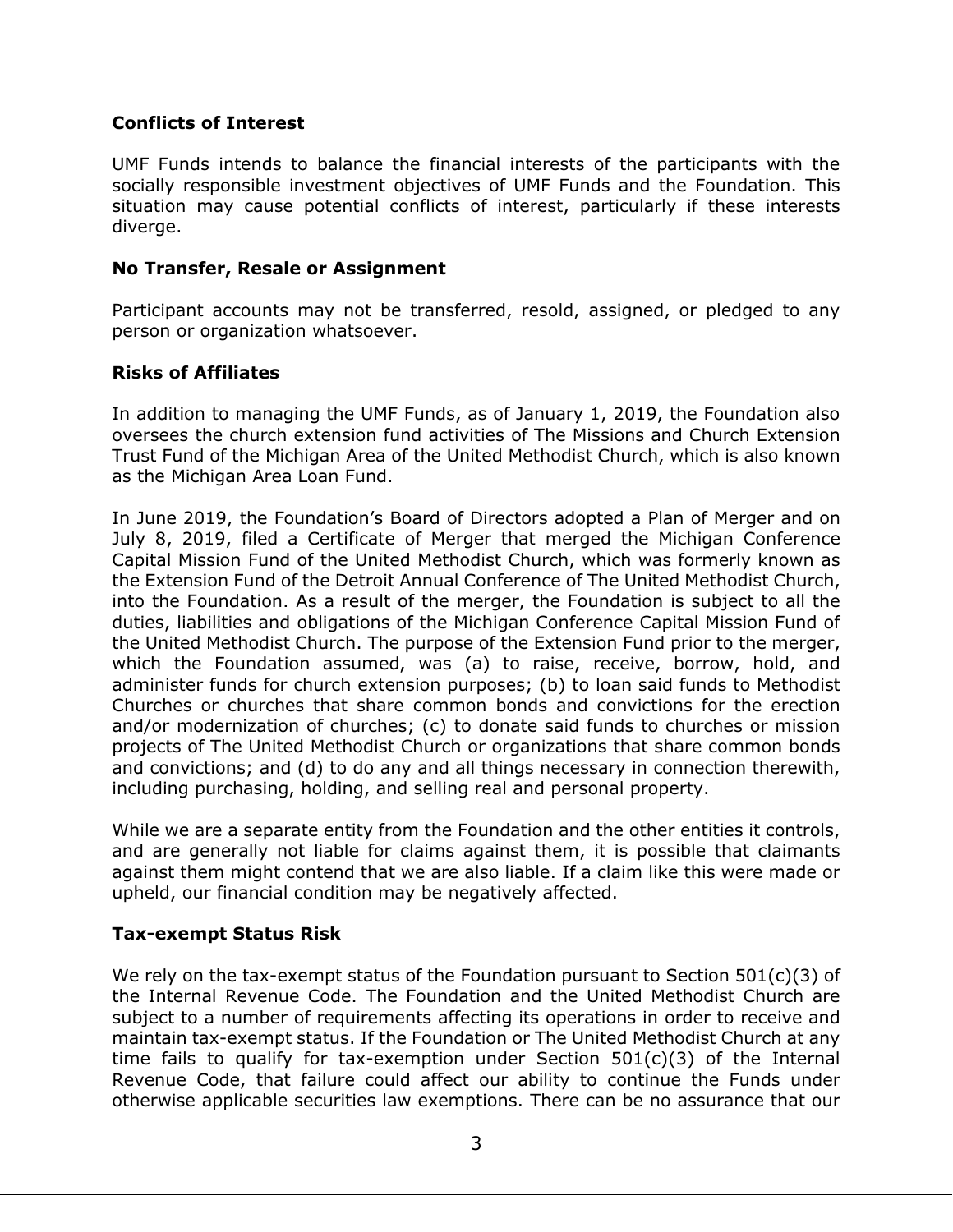ability to rely on the Foundation's tax exemption will continue if there is a change in the law or a change in the facts and circumstances.

## **Digital Technologies**

We utilize digital and cloud-based technologies and services in our operations, many of which are provided by third party vendors. We rely upon these vendors and these technologies and services for maintaining, processing, delivering, transmitting, and storing proprietary data and other records related to our business. This data includes confidential investor and borrower information and proprietary information. Unauthorized disclosure of this information could lead to loss of faith in our ability to protect confidential information and therefore harm our ability to retain investors and borrowers. Digital technology has inherent risks, including, without limit, intentional or unintentional unauthorized access to data, data theft, temporary or permanent loss of data, and hardware and software failure. While we and our vendors have taken steps to protect against these risks, it is possible that these measures will not be 100% effective, may be insufficient or circumvented, or may become obsolete, and that there may be other risks, that have not been identified because they are different or unknown, that may emerge or evolve in the future. If we were to experience a large-scale data inaccuracy, inability to access data for an extended time period, permanent loss of data, data breach, failure of our vendors to perform as contracted, or other significant issues regarding data, it could adversely affect all aspects of our operations. Our insurance coverage may not be adequate to cover all the costs related to cyber incidents or disruptions resulting from such events. If you choose to utilize our digital services, we can offer no assurances or make any warranties as to the accuracy, availability and security of such technologies or the data contained therein, and that use is subject to the terms, conditions and limitations set forth in applicable usage agreements.

## **Novel Coronavirus and COVID-19**

The outbreak of the novel strain of coronavirus, SARS-CoV-2, which causes COVID-19, and the related warnings, advice, guidance, and mandates of government authorities and infection disease experts, including to avoid travel and in-person meetings and preferential or protective government actions, could interrupt our key activities, limit our employee resources, increase our use of digital technologies and the risks associated with them, and have a material adverse impact on our operations (including operations provided by third-party vendors), financial condition (including cash flow, liquidity, loan repayments, collateral values, loan defaults, loan loss reserves, and investment performance), compliance with loan covenants, and financial results. The coronavirus situation has resulted in significant financial market volatility and uncertainty, and we are exposed to the risks of an economic recession, market volatility, and economic and financial crisis. The coronavirus situation and any resultant economic recession or other severe economic disruption in the U.S. or a particular region may also result in decreased contributions to our borrowers, with whom we have a relationship that may differ from commercial lenders, and could adversely affect their ability to fulfill their obligations to us and the value of our collateral. We may defer loan payments or make other loan modifications to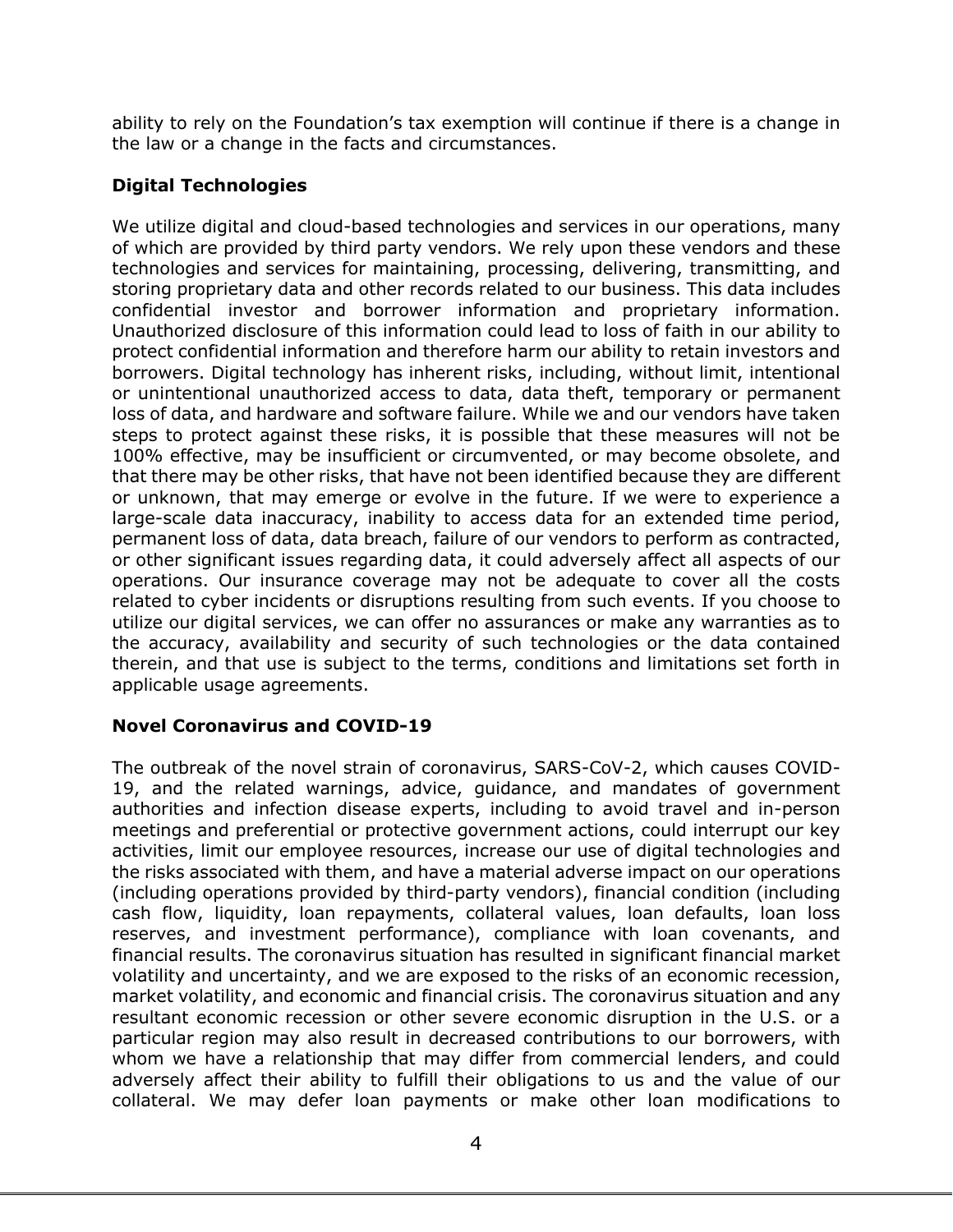accommodate our borrowers, and these accommodations could negatively impact our operations.

Due to the speed with which the coronavirus situation has developed and the unknown duration and severity of the event, the extent to which the event may impact our business will depend on future developments, which are highly uncertain and cannot be predicted with confidence, such as the ultimate geographic spread of the disease, the duration of the outbreak, travel restrictions and actions to contain the outbreak or treat its impact, such as social distancing and quarantines or lockdowns, business closures or business disruptions, the effectiveness of actions taken to contain and treat the disease, and the overall impact on the economy as well as on our borrowers and investors.

## **UMF COLLECTIVE FUNDS OF MICHIGAN LLC**

<span id="page-8-0"></span>UMF Collective Funds of Michigan LLC is a nonprofit limited liability company organized and existing under the laws of the State of Delaware. UMF Funds is organized and operated to further the purposes of the Foundation by providing one or more investment funds or portfolios maintained for the collective investment of eligible participants.

The Foundation is a nonprofit corporation organized and existing under the laws of the State of Michigan since 1925. It is identified through its common religious faith with The United Methodist Church. The United Methodist Church is a Protestant denomination which was organized in 1968 through the union of the Methodist Church and the Evangelical United Brethren Church and is composed of approximately 32,000 organized churches throughout the United States and 13,000 outside the United States with approximately 13,000,000 members.

The Foundation is qualified and intends to qualify in the future as a charitable religious organization exempt from federal income taxation as a charitable organization described in Section  $501(c)(3)$  of the Internal Revenue Code of 1986, as amended (the "**Internal Revenue Code**"). It is not a private foundation as defined in Section 509(a) of the Internal Revenue Code. Such qualification relieves an organization of liability for federal income taxes.

## **PARTICIPANT ELIGIBILITY**

## <span id="page-8-1"></span>**Eligible Participants**

The Funds and the MMIA have been established and are operated at all times exclusively for the benefit of United Methodist organizations and other charitable organizations with common bonds and convictions located in the State of Michigan. The only eligible participants are United Methodist churches, United Methodist congregations and other charitable organizations located in the State of Michigan that share historic Wesleyan common bonds and convictions. The Foundation also may participate by investing its own eligible assets.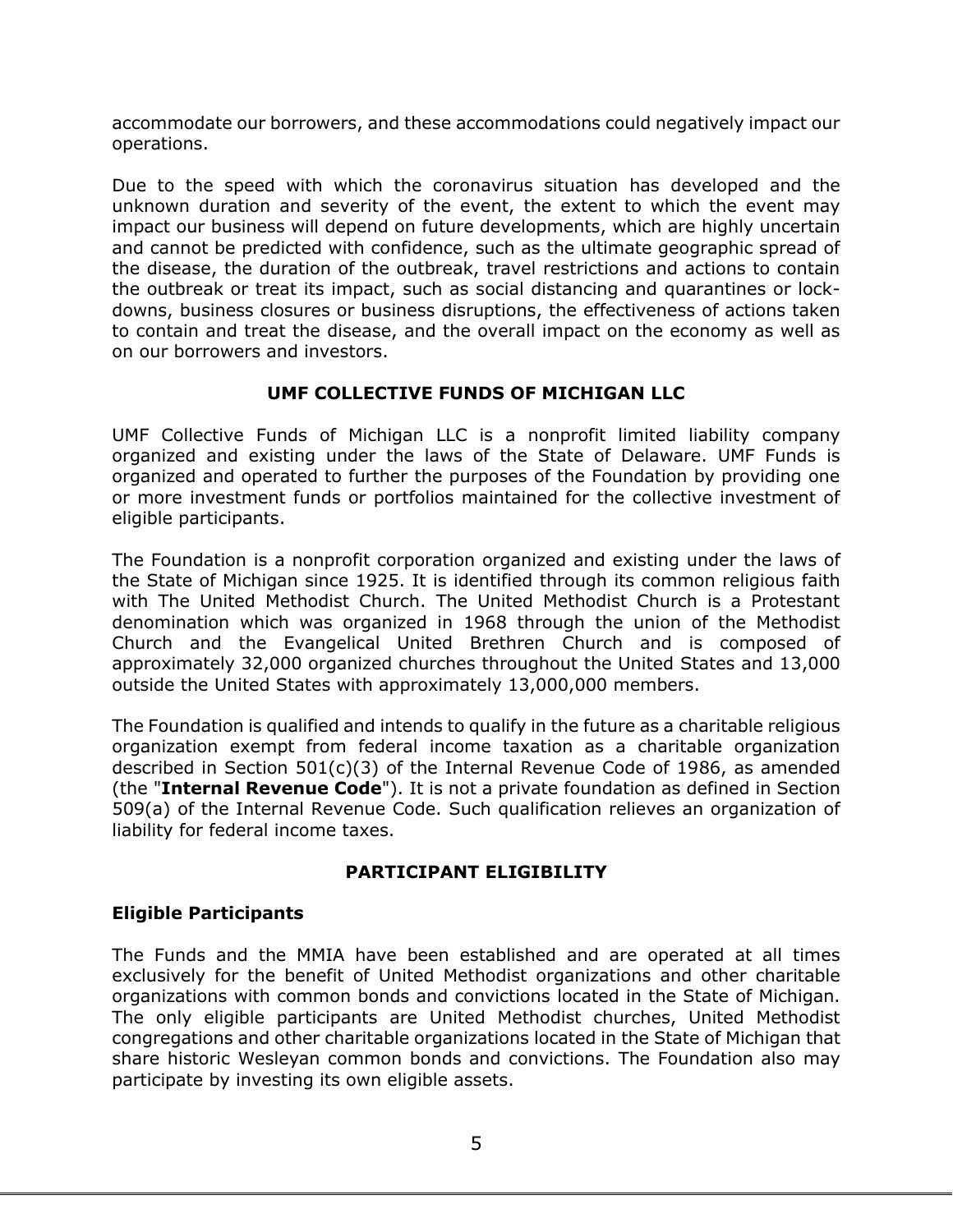Each participant must, at all times, be exempt from federal income taxation under Section  $501(c)(3)$  or as a charitable organization described in paragraphs  $(1)$  through (5) of Section 170(c) of the Internal Revenue Code. Individuals may not contribute funds to or otherwise participate in the Funds or the MMIA and the net earnings of the Funds and the MMIA may not inure to the benefit of any private investor or individual. All financial benefits of the Funds and the MMIA will be distributed exclusively to the eligible participants to be used solely for their tax-exempt purposes, and participants must represent that the funds will be so used.

## **Eligible Assets**

Due to restrictions imposed under federal and state securities laws, all funds contributed for participation in the Funds or the MMIA must be limited to the participant's general endowment fund or other assets over which the participating organization has immediate, sole, and exclusive use, benefit, and enjoyment. For example, a participant may not contribute charitable gift annuity assets, charitable trust assets, revocable trust assets, retirement plan assets or any other assets in which a donor to the participant or any other individual beneficiary has any interest by way of rights to income or promises of fixed or variable interest.

The Funds and the MMIA are maintained exclusively for the collective investment and reinvestment of these eligible assets. Each participating organization must represent that the assets it is contributing meet these requirements. UMF Funds will rely on these representations for purposes of qualifying for certain exemptions from registration under state and federal securities laws. Each participating organization should contact UMF Funds if it has any questions as to whether it meets these requirements.

## **THE BALANCED FUND**

## <span id="page-9-0"></span>**Investment Objective**

The Balanced Fund is designed to provide participants with a prudent and balanced investment program. The primary investment objective of the Balanced Fund is to provide for long term capital growth.

## **Fund of Funds Investment Strategy**

The Balanced Fund operates as a "fund of funds" through which participants are invested primarily in the Stock Fund and Bond Fund. The Balanced Fund will be allocated approximately 35% to 65% in the Stock Fund and approximately 35% to 65% in the Bond Fund. In addition, when in the opinion of the Investment Advisor market conditions warrant, the Balanced Fund may invest all or a portion of its total assets in the MMIA. If the Fund is investing defensively, it temporarily may not be pursuing its investment objective. The actual allocation between the Stock Fund, Bond Fund and MMIA at any time will be determined by the Investment Advisor and will be reviewed quarterly by the Foundation's Investment Committee.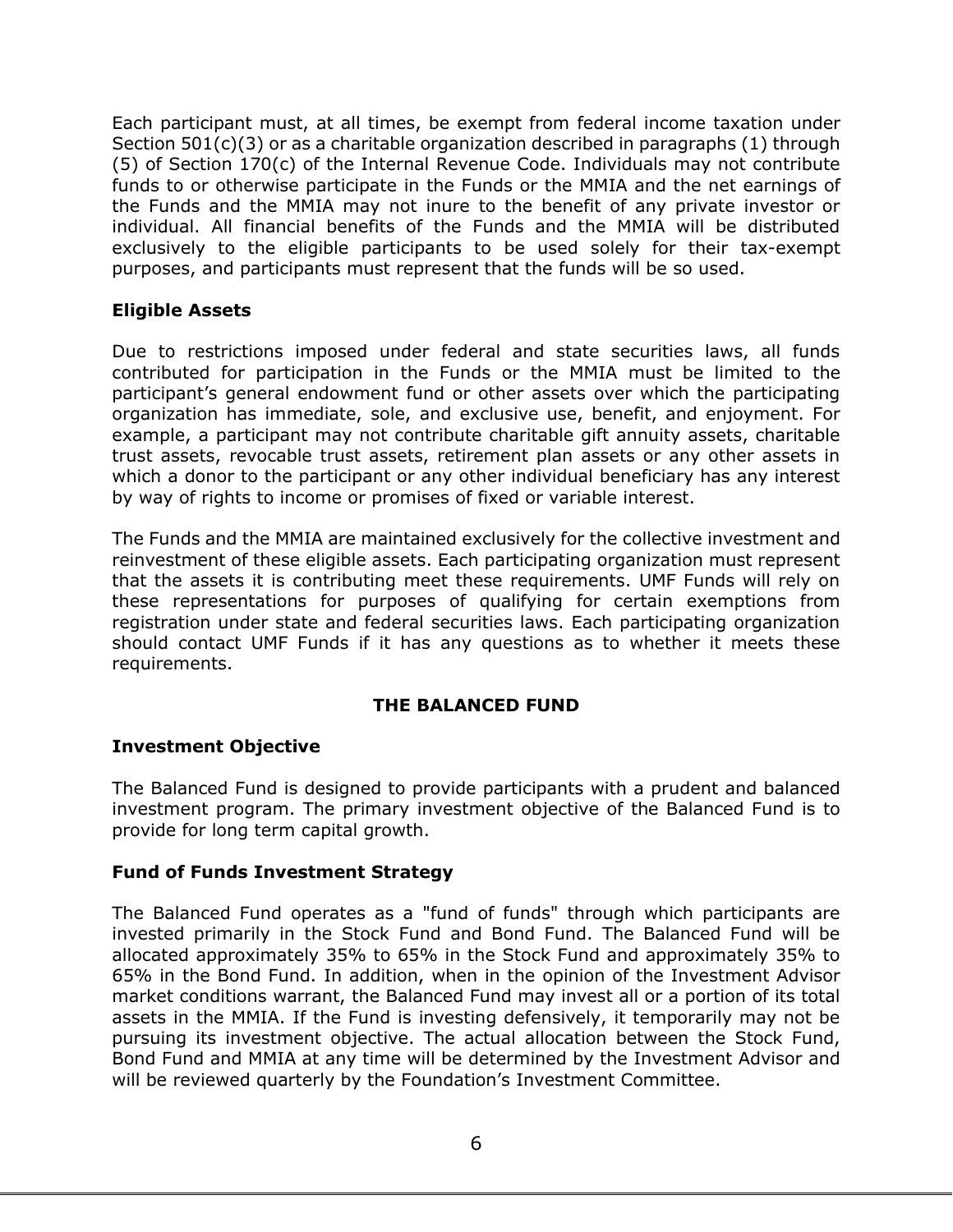For purpose of reporting and accounting, participants in the Balanced Fund will be treated as participants in the underlying Stock Fund, Bond Fund or MMIA to which the Balanced Fund is allocated at any time. Account statements, reports and other documentation will reflect only the participation in the Stock Fund, Bond Fund and MMIA, as applicable.

## **THE STOCK FUND**

#### <span id="page-10-0"></span>**Investment Objective**

The Stock Fund seeks to achieve long-term capital appreciation through investments in stocks and other equity securities, with primary emphasis on U.S. large capitalization companies and secondary emphasis on global and international equities and on U.S. small and middle capitalization companies. The Stock Fund is subject to the general investment restrictions and the socially responsible investment criteria described in "**Investment Restrictions for Stock Fund and Bond Fund**."

The Stock Fund will be invested in actively managed portfolios of stocks divided into six portfolio segments comprising the following percentage ranges of the Stock Fund as a whole:

| large-capitalization growth                | 15%-35% |
|--------------------------------------------|---------|
| large-capitalization value                 | 15%-35% |
| large-capitalization core                  | 15%-35% |
| global large-capitalization equity 15%-35% |         |
| small/mid-capitalization                   | 5%-25%  |
| international equity                       | 5%-25%  |

The Investment Advisor is responsible for making investment decisions for each portfolio segment in the Stock Fund. The amount invested in each segment within the above ranges is determined by the Investment Advisor and reviewed quarterly by the Investment Committee.

## *Large-Capitalization Growth Segment*

The primary objective of the Large-Capitalization Growth Segment is to seek longterm capital appreciation by investing 100% in equity securities that the Investment Advisor expects to outperform their sector. Current income is not a major consideration. Large-Capitalization Growth portfolios will primarily be invested in equity securities of large capitalization companies located in the United States but may include equity securities of small to medium capitalization companies. This segment assumes a risk level greater than that of the stock market in general.

Benchmark: Russell 1000 Growth Index®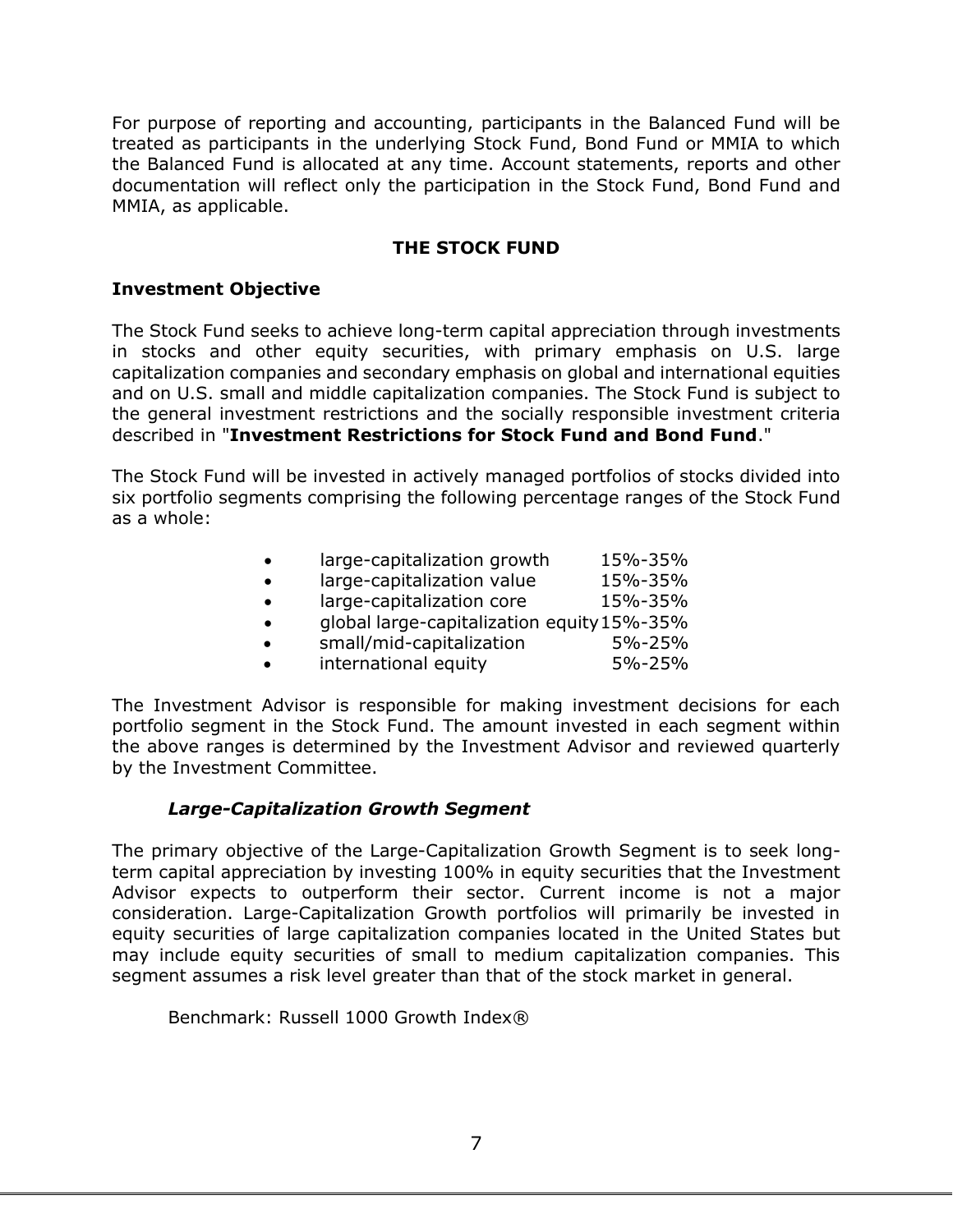## *Large-Capitalization Value Segment*

The primary objective of the Large-Capitalization Value Segment is to seek long-term capital appreciation by investing up to 100% in equity securities that the Investment Advisor believes are undervalued. Large Cap Value Equity portfolios primarily will be invested in dividend paying equity securities of large capitalization located in the United States but may include equity securities of small to medium capitalization companies or companies headquartered outside of the U.S. This segment assumes a risk level at least equal to that of the stock market in general.

Benchmark: Russell 1000 Value Index®

## *Large-Capitalization Core Segment*

The primary objective of the Large-Capitalization Core Segment is to seek capital appreciation by investing up to 100% in equity securities. Current income is not a major consideration. This segment primarily will be invested in value and growth equity securities of large capitalization companies located in the United States, but may include equity securities of medium capitalization companies. Portfolios may include non-U.S. equity securities in the form of American Depository Receipts ("**ADRs**"). This segment assumes a risk level at least equal to that of the stock market in general.

Benchmark: S&P 500 Index®

## *Global Large-Capitalization Equity Segment*

The primary objective of the Global Large-Capitalization Equity Segment is to seek long-term capital appreciation through investment in a diversified global portfolio of equity securities, primarily in large capitalization companies located in developed countries, including the United States. The non-U.S. securities component of the segment may include ADRs and/or ordinary equity securities of non-U.S. issuers. This segment assumes a risk level at least equal to that of the global stock market in general.

Benchmark: MSCI World Index®

## *Small/Mid-Capitalization Segment*

The primary objective of the Small/Mid-Capitalization Segment is to seek capital appreciation and, secondarily, income. Under normal circumstances, it invests at least 80% of its assets in equity securities of medium-capitalization companies. The Investment Advisor focuses upon securities of companies that it believes have the long-term potential to grow in size or to become more profitable, or that the stock market may value more highly in the future. The Investment Advisor places particular emphasis on stocks trading at the low end of one or more historical valuation measures, such as price/book value, price/sales, price/earnings or enterprise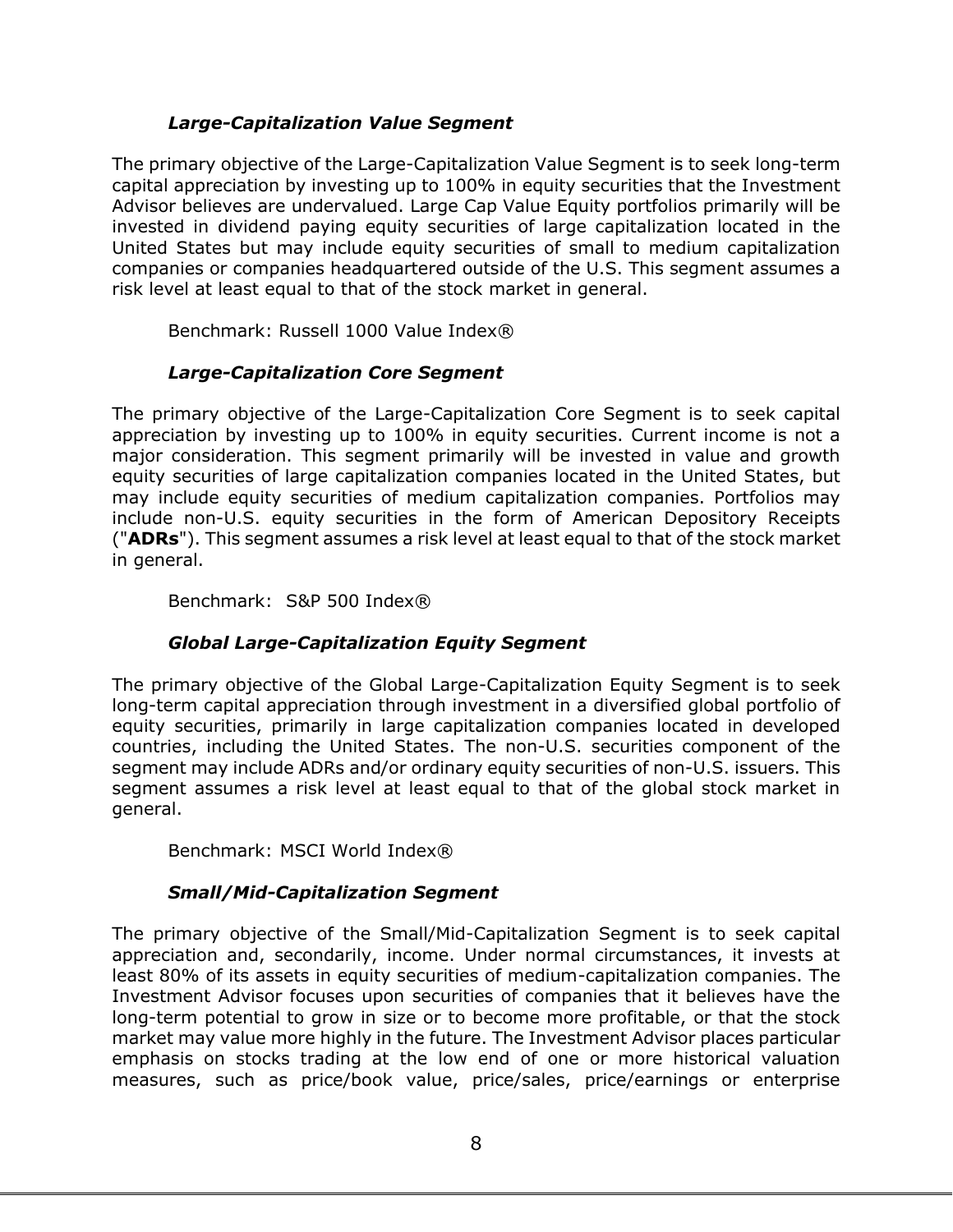value/EBITDA ratios. The segment primarily purchases common stock of US companies, but may also invest in securities issued by foreign companies.

Benchmark: S&P Mid Cap 400 Value Index®

## *International Equity Segment*

The primary objective of the International Equity Segment is to seek long-term capital appreciation through investment in a diversified portfolio of equity securities of issuers located outside of the United States, primarily in large capitalization companies located in developed countries. International Equity portfolios may include ADRs and/or ordinary equity securities. This segment assumes the additional risks involved with international investing and a risk level at least equal to that of international stock markets in general.

Benchmark: MSCI All Country World Ex US®

## **Investment Considerations**

## *Principal Investment Risks*

No assurance can be given that the Stock Fund will achieve its investment objectives since uncertainty exists in every investment. The Fund will invest in securities that will go up and down in price. Only participants able to tolerate possibly substantial fluctuations in the value of their investment, brought about by declining stock prices, should contemplate investment in the Fund. Although the Fund seeks to reduce risk by investing in diversified portfolios of stocks, such diversification does not eliminate all risks. No assurance can be given that the Fund will operate profitably or that participants will not suffer losses.

## *Stock Market Risk*

The value of the equity securities in which the Stock Fund invests may decline in response to developments affecting individual companies or general economic conditions. Price changes may be temporary or may last for extended periods. Historically, stock prices have fluctuated in periodic cycles.

## *Stock Selection Risk*

The value of the Stock Fund's investments may decline regardless of overall market conditions if the particular companies in which the Stock Fund invests do not perform well in the market.

## *Smaller Company Stock Risk – Small/Mid-Capitalization Segment*

The stocks of smaller companies may have more risks than those of larger companies. Smaller companies often have narrower markets and more limited managerial and financial resources than larger, more established companies. As a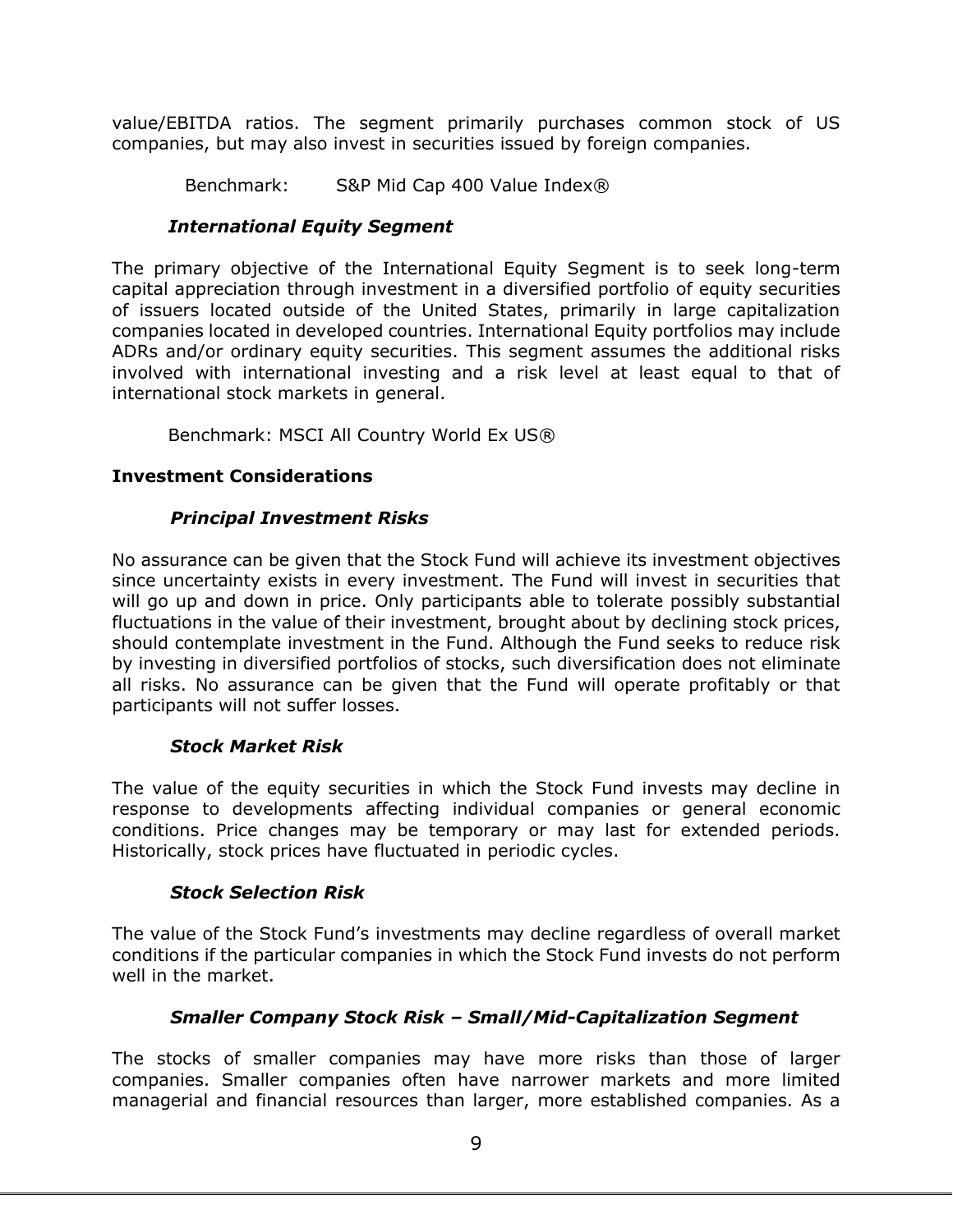result, they may be more sensitive to changing economic conditions, which could increase the volatility of the Small/Mid-Capitalization segment's portfolio. In addition, smaller company stocks typically are traded in lower volume making them more difficult to sell.

## *Value Investing Risk – Large-Capitalization Value, Small/Mid-Capitalization and Large-Capitalization Core Segments*

The Large-Capitalization Value and Small/Mid-Capitalization segments, and to a lesser extent the Large-Capitalization Core segment, seek to identify companies selling at a discount from their perceived true worth, as determined by the Investment Advisor. This approach involves selecting stocks at prices that are, in the Investment Advisor's view, temporarily low relative to the company's earnings, assets, cash flow and dividends. Value investing is subject to the risk that the stock's intrinsic value (as determined by the Investment Advisor) may never be fully recognized or realized by the market, or their prices may go down. In addition, there is the risk that a stock judged to be undervalued may actually be appropriately priced.

## *Growth Investing Risk – Large-Capitalization Growth and Large-Capitalization Core Segments*

The Large-Capitalization Growth segment and, to a lesser extent, the Large-Capitalization Core segment seek to identify growth companies that are expected to outperform other companies in their sector. The prices of growth stocks may be more sensitive to changes in current or expected earnings than prices of other stocks. The prices of growth stocks also may fall or fail to appreciate as anticipated by the Investment Advisor, regardless of movements in the securities markets.

## *Foreign Equity Markets Investing Risk - Large-Capitalization Value Segment, Global Large-Capitalization Equity, Small/Mid-Capitalization Segment, and International Segments*

Investing in foreign equity securities can involve additional risks relating to political, economic, or regulatory conditions in foreign countries. These risks include fluctuations in foreign currencies; withholding or other taxes; trading, settlement, custodial, and other operational risks; and the less stringent investor protection and disclosure standards of some foreign markets. All of these factors can make foreign investments more volatile and potentially less liquid than U.S. investments. Foreign equity markets can perform differently from the U.S. equity markets.

## **Investment Restrictions**

The Investment Advisor will observe the following guidelines in managing the Stock Fund:

• Within any individual segment, no more than 5% of the assets will be invested in any one issuer (except for the U.S. Government); and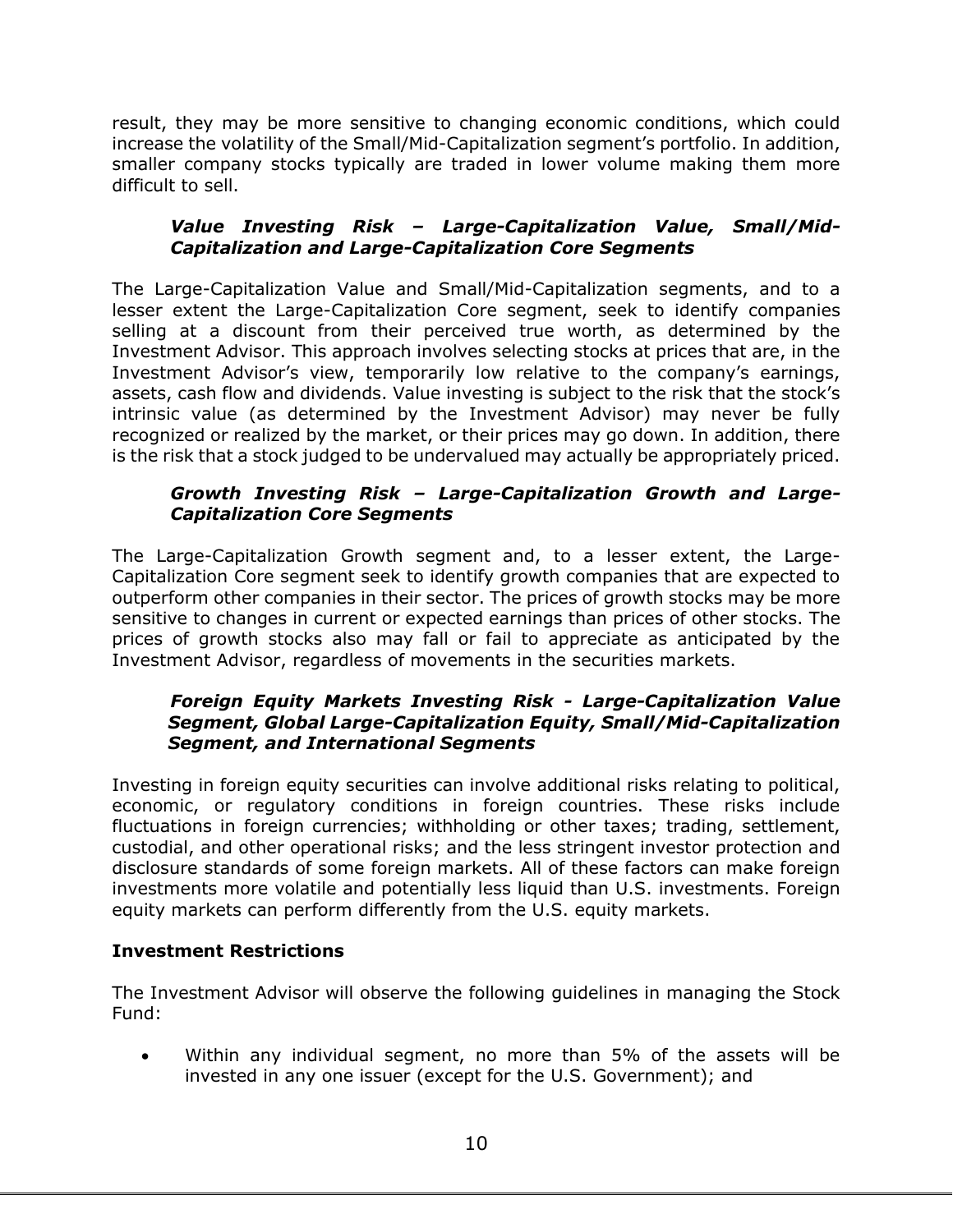• No more than 25% of the market value of the equity assets in the portfolio will be held in the equity issues of companies in any one industry sector.

If changes in market values cause a segment to exceed either of these limitations, then the Investment Advisor will make appropriate adjustments within ninety (90) days of such occurrence, unless otherwise directed by the Investment Committee.

## **THE BOND FUND**

#### <span id="page-14-0"></span>**Investment Objective**

The Bond Fund's primary objective is to achieve a high level of current income, with capital appreciation as a secondary objective, by investing primarily in investmentgrade debt securities that meet the investment criteria described in "**Investment Restrictions for Stock Fund and Bond Fund**."

The Investment Advisor and the Foundation are each responsible for making investment decisions for approximately 50% of the Bond Fund.

#### **Investment Securities**

The Bond Fund invests primarily in U.S. Treasury and agency securities, taxable municipal securities, corporate bonds, mortgage-backed securities, preferred shares and other fixed income securities rated as investment grade by a Nationally Recognized Statistical Rating Organization ("**NRSRO**"). For example, investment grade securities would be rated BBB- or higher by Standard & Poor's Ratings Group, a Division of McGraw Hill ("**S&P**"), or Bbb or higher by Moody's Investors Service, Inc. ("**Moody's**"). Subsequent to its purchase by the Bond Fund, a security rated as investment grade may cease to be rated or its rating may be reduced below investment grade. The Investment Committee or the Investment Advisor, as appropriate, will consider such an event in determining whether the Bond Fund should continue to hold the security. The Investment Committee or the Investment Advisor, as appropriate, reserves the option to retain a security that was purchased as an investment grade security, but subsequently ceases to be rated or its rating may be reduced below investment grade. The Bond Fund may hold up to ten percent (10%) of its total balance in a tactical investment strategy that may include high yield bonds or real estate investment trusts. The Bond Fund is expected to have an average duration of three to seven years.

#### **Primary Investment Strategies of the Investment Advisor**

The Investment Advisor employs the following strategies when selecting securities for the portion of the Bond Fund portfolio it manages:

• *Sector Analysis*: The portfolio seeks to take advantage of underpriced bonds by analyzing current and historical pricing relationships among sectors of the fixed income securities market.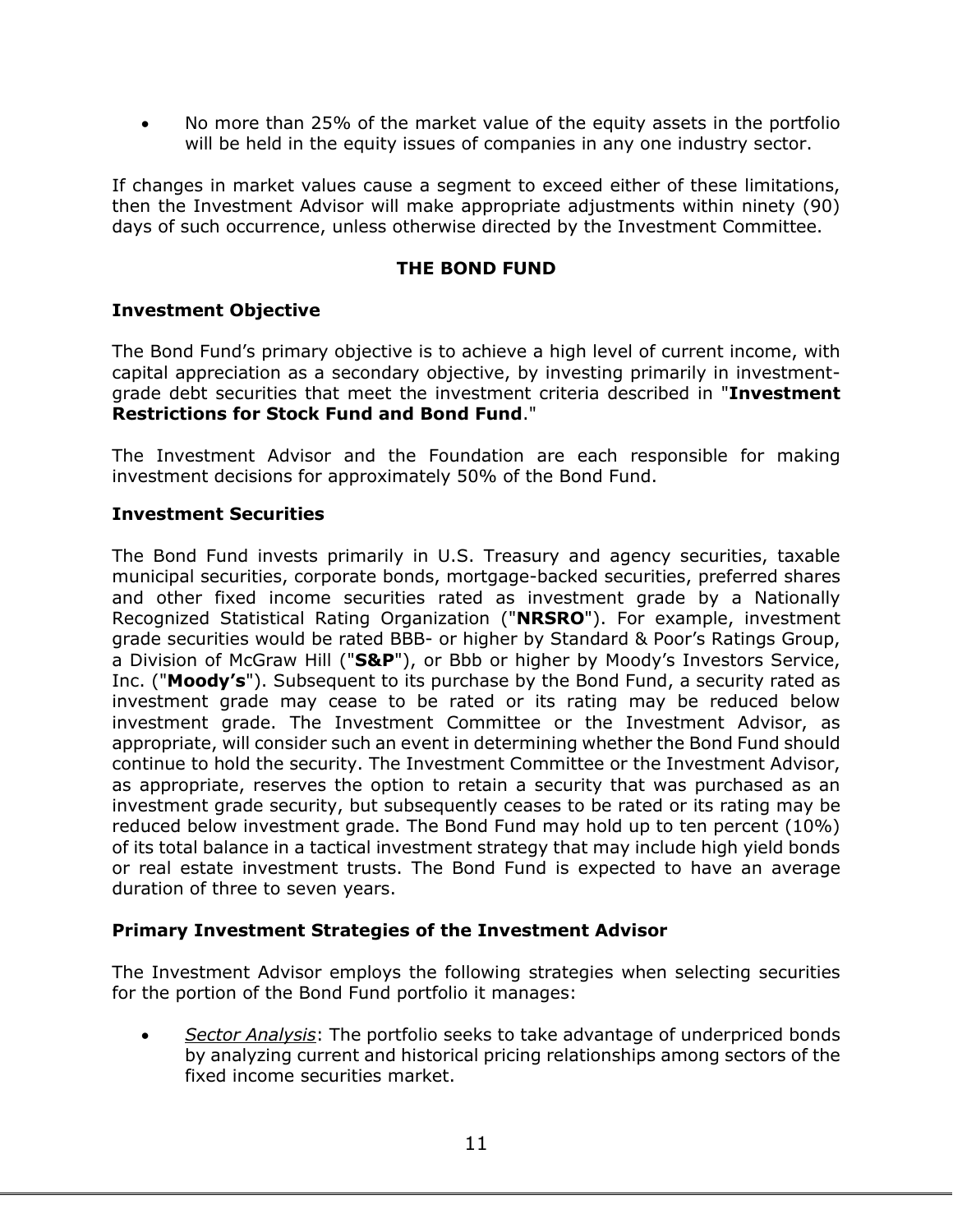- *Yield Curve Analysis*: The portfolio's distribution of maturities is managed to take advantage of changing relationships between short-term and long-term interest rates.
- *Credit Analysis*: The Investment Advisor analyzes financial and non-financial aspects of bond issuers to help manage credit risk.
- *Interest Sensitivity Analysis*: The Investment Advisor seeks to assemble a bond portfolio with overall interest rate risk similar to the Merrill Lynch Corporate/Government 1-10 Year A Rated and Above Bond Index.

## **Primary Investment Strategies of the Foundation**

For the portion of the Bond Fund portfolio managed by the Foundation, the Foundation selects investment securities with laddered maturities based primarily upon the Foundation's sector, yield curve and credit analysis and with a secondary consideration of interest rate risks. Each investment is reviewed and authorized by an officer of the Foundation before the investment is made. The members of the Investment Committee review these investments at least quarterly. These investments are made solely at the discretion of the Foundation.

## **Principal Investment Risks**

The Bond Fund's yield and total return will depend partially on the quality and maturity of the obligations in its portfolio, as well as on other market conditions. No assurance can be given that the Fund will operate profitably or that participants will not suffer losses. An investment in the Bond Fund is not a bank deposit and is not insured or guaranteed by the Federal Deposit Insurance Corporation or any other government agency.

## *Interest Rate Risk*

No assurance can be given that the Bond Fund will achieve its investment objectives since uncertainty exists in every investment. The Bond Fund invests its assets in fixed income securities, which generally are considered to be interest rate sensitive. This means that their value (and the value of the Bond Fund) will tend to decrease when interest rates rise and increase when interest rates fall. Shorter term bonds are less sensitive to interest rate changes, but longer-term bonds generally offer higher current yields. Current yield levels should not be considered representative of yields for any future period of time.

## *Credit (or Default) Risk*

The Bond Fund is subject to issuer-specific risks, including the risk that an individual security may perform differently than the market as a whole due to the issuer's particular geography, industry, market sector, management decisions or other factors affecting the issuer. Issuers may suffer adverse changes in financial condition that could lower the credit quality of their securities, leading to greater volatility in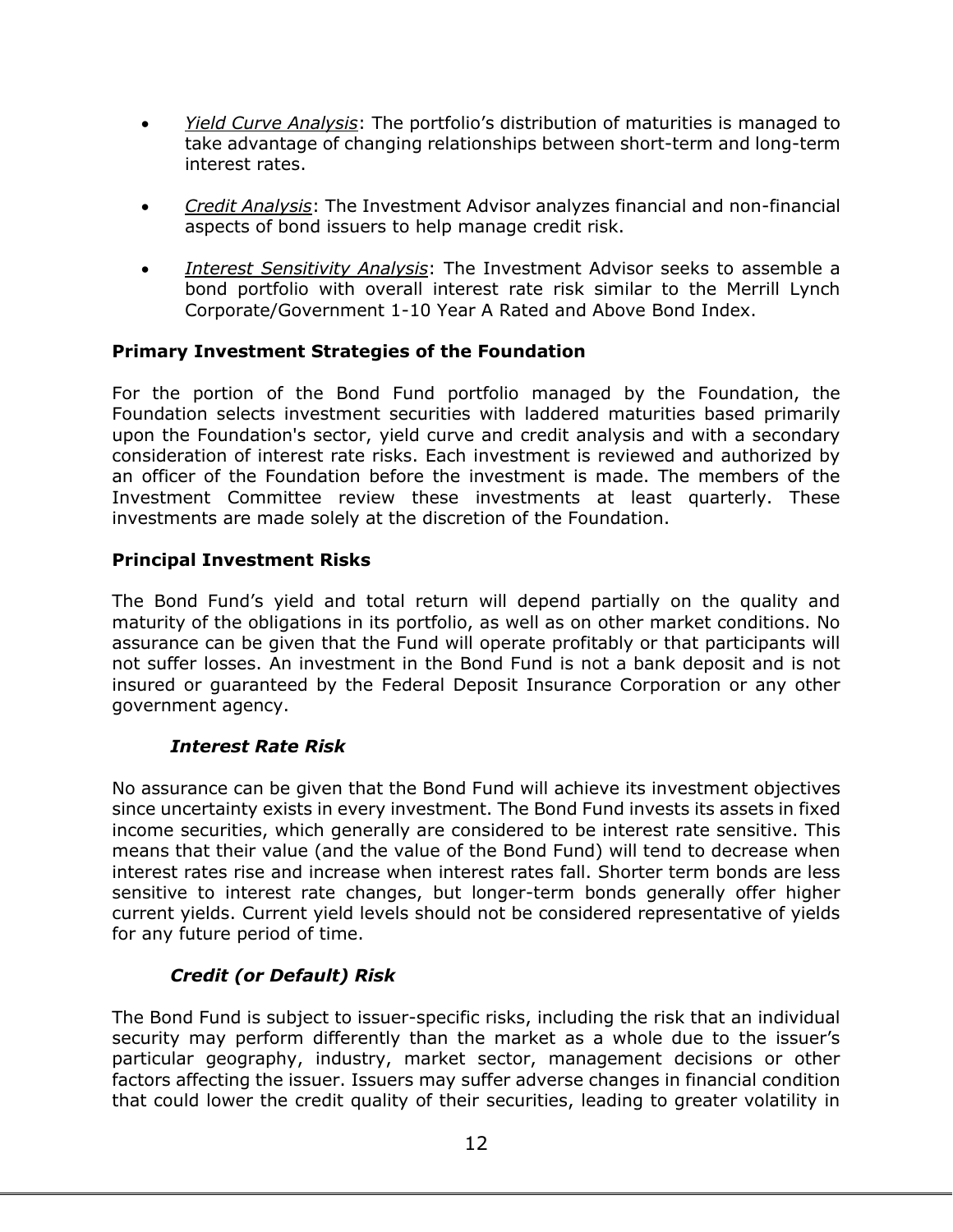the price of the security and in the valuation of the Bond Fund. Adverse changes in credit quality ratings of an issuer may affect the Bond Fund's ability to sell that issuer's securities.

While U.S. government securities issued directly by the U.S. government are guaranteed by the U.S. Treasury, other U.S. government securities issued by an agency or instrumentality of the U.S. government may not be. Certain agencies and instrumentalities are supported only by the right of the issuer to borrow from the U.S. Treasury, while others are supported only by their own credit. No assurance can be given that the U.S. government would provide financial support to its agencies or instrumentalities if not required to do so by law.

## *Prepayment Risk*

The Bond Fund also is subject to prepayment risk, which is the risk that issuers may prepay principal before maturity. Prepayment risk typically increases the potential for losses in a rising interest rate environment and reduces the potential for gains during a declining interest rate environment. Since it is difficult to predict the impact of prepayment features on the price of a debt security, prepayment risk can result in greater volatility, could reduce the Fund's yield and cause a decline in the Fund's value.

## *Mortgage-Backed Securities*

The Bond Fund may hold mortgage-backed securities that are issued or guaranteed by U.S. government agencies or instrumentalities, U.S. government sponsored enterprises or the full faith and credit of the U.S. government (e.g., Fannie Mae, Freddie Mac or GNMA). In effect, these securities "pass-through" the monthly payments that individual borrowers make on their mortgage net of any fees paid to the issuers. In addition to interest, credit, and prepayment risk, the value of mortgage-backed securities may change because of actual or perceived changes in the credit worthiness of the originator, the servicing agent, the financial institution providing the credit support, or the counterparty.

The relationship between mortgage prepayment and interest rates may give some high-yielding mortgage-backed securities less potential for growth in value than conventional bonds with comparable maturities. In addition, the rate of mortgage prepayment tends to increase in the periods of falling interest rates. During such periods, the reinvestment of prepayment proceeds by the Fund will generally be at lower rates than the rates that were carried by the obligations that have been prepaid. An unexpectedly high rate of defaults on the mortgages held by a mortgage pool may limit substantially the pool's ability to make payments of principal or interest to the Fund as a holder of such subordinated securities, reducing the values of those securities or in some cases rendering them worthless. The risk of such defaults is generally higher in the case of mortgage pools that include so-called "subprime" mortgages. Because of these and other reasons, a mortgage-backed security's total return may be difficult to predict precisely. When the Fund purchases mortgage-backed securities at a premium, mortgage prepayments (which may be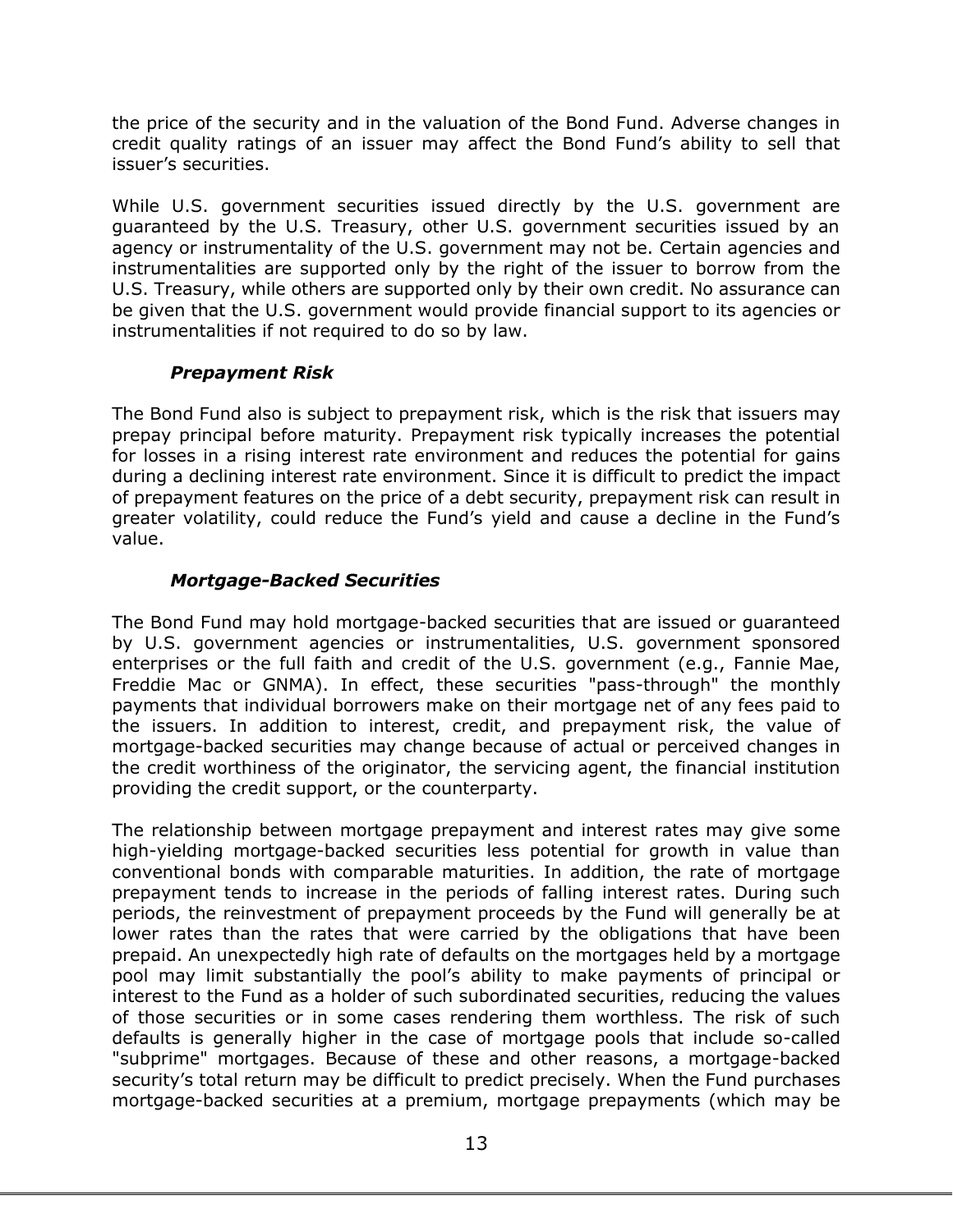made at any time without penalty) may result in some loss of the Fund's principal investment to the extent of the premium paid.

Like other fixed income securities, when interest rates rise, the value of a mortgagebacked security generally will decline. However, when interest rates decline, the value of a mortgage-backed security with prepayment features may not increase as much as that of other fixed income securities.

## *Foreign Securities Risk*

Foreign securities are generally more volatile and less liquid than U.S. securities, in part because of greater political and economic risks and because of less availability of public information about foreign companies. Issuers of foreign securities are generally not subject to the same degree of regulation as are U.S. issuers and securities markets. The reporting, accounting and auditing standards of foreign countries may differ, in some cases significantly, from U.S. standards. Foreign securities that are denominated in a foreign currency also are subject to the risk that their values may fluctuate based upon changes in currency exchange rates.

## **THE MONEY MARKET INVESTMENT ACCOUNT**

#### <span id="page-17-0"></span>**Account Purpose**

The Money Market Investment Account ("**MMIA**") has been established for the purpose of permitting eligible participants to pool their investments collectively to achieve reduced costs on money market mutual fund investments. Investing collectively through the MMIA allows for the purchase of institutional shares of money market mutual funds, which typically are assessed lower fees than retail shares.

The MMIA may be an appropriate investment for an institution that:

- Is looking for current income and liquidity
- Is looking for preservation of capital
- Is investing with short term goals in mind, such as for cash reserves.

## **Account Investments**

At this time, the MMIA is invested exclusively in the BlackRock Treasury Strategies Institutional Fund (symbol: MLIXX), a money market mutual fund. BlackRock Treasury Strategies Institutional Fund's objective is to seek maximum current income consistent with liquidity and the maintenance of a portfolio of high-quality short-term money market securities. BlackRock Treasury Strategies Institutional Fund tries to achieve its objective by investing in a diversified portfolio of short-term U.S. dollar denominated money market securities. These securities primarily consist of shortterm U.S. Government securities, U.S. Government agency securities, and securities issued by U.S. Government-sponsored enterprises and U.S. Government instrumentalities, commercial paper, repurchase agreements and variable and floating rate obligations. BlackRock Treasury Strategies Institutional Fund may also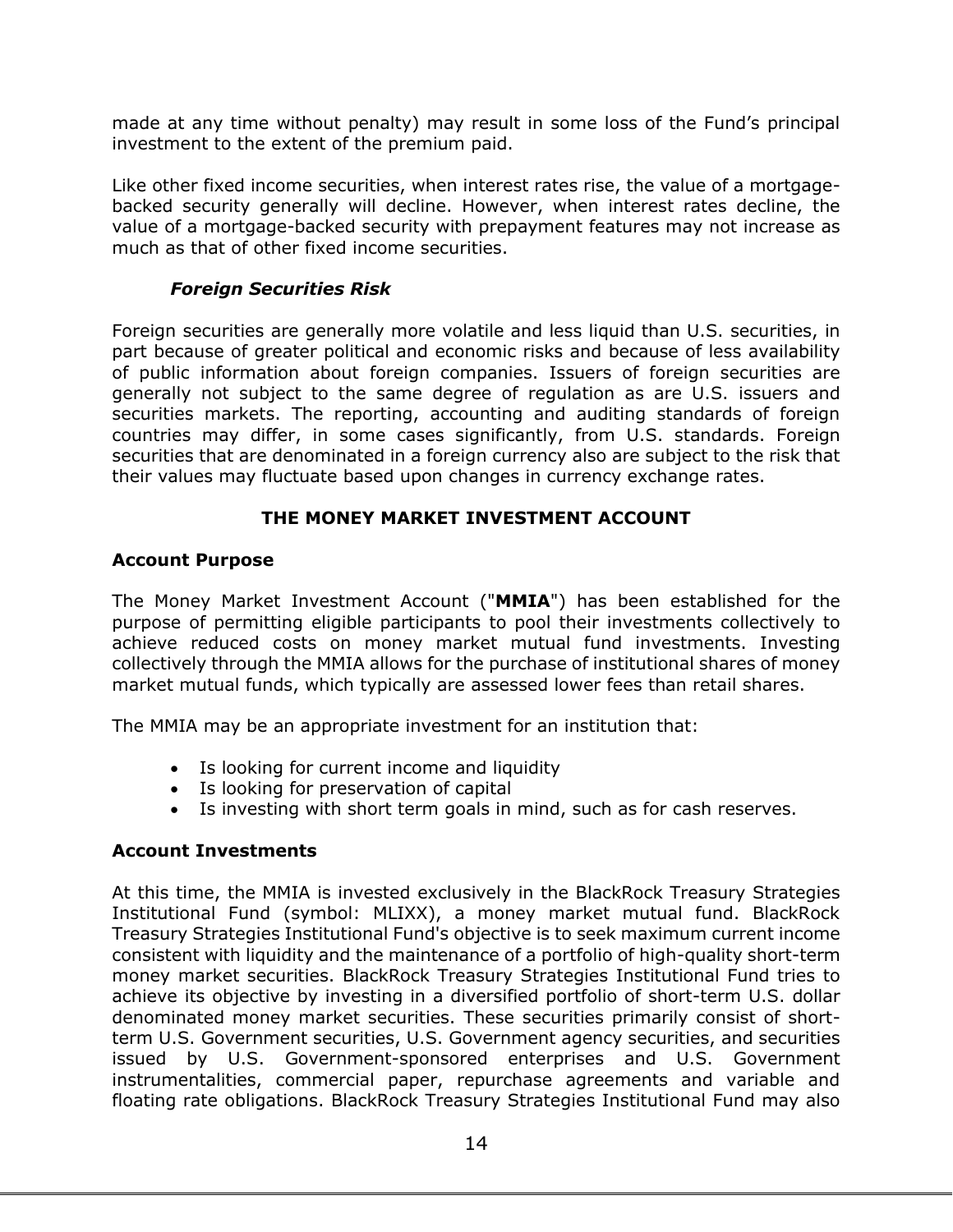invest in domestic bank obligations and foreign bank obligations and other shortterm debt securities issued by U.S. and foreign entities.

## **Principal Investment Risks**

The MMIA is not a bank deposit and is not insured or guaranteed by the Federal Deposit Insurance Corporation or any other government agency. Organizations participating in the MMIA are subject to all the same investment risks as an investment directly in the underlying money market fund, which may include assetbacked securities risk, credit risk, extension risk, foreign securities risk, income risk, interest rate risk, market risk and selection risk, repurchase agreements risk, treasury obligations risk, U.S. government obligations risk, variable and floating rate instrument risk and other risks. BlackRock Treasury Strategies Institutional Fund could lose money if the issuer of an instrument held by BlackRock Treasury Strategies Institutional Fund defaults or if short term interest rates rise sharply in a manner not anticipated by management. Although BlackRock Treasury Strategies Institutional Fund seeks to preserve the value of investments at \$1.00 per share, it is possible to lose money by investing in BlackRock Treasury Strategies Institutional Fund. As a result, it is possible to lose money by participating in the MMIA.

## **Mutual Fund Prospectus**

Each organization will be provided a current prospectus for the BlackRock Treasury Strategies Institutional Fund when initially participating in the MMIA. The prospectus contains information that you should know before deciding to participate in the MMIA. You should read and retain the prospectus for future reference. UMF Funds has not prepared the prospectus and undertakes no responsibility for the accuracy or completeness of the prospectus.

## <span id="page-18-0"></span>**PARTICIPANT ACCOUNT PORTFOLIO ALLOCATIONS AND REBALANCING**

Participating organizations may choose to have their participant accounts automatically rebalanced in any allocation percentage between the Stock Fund, the Bond Fund and the MMIA as the participating organization may select. Participant account rebalancing will occur once per year based upon account balances as of a date to be determined at the sole discretion of the UMF Funds. Participants shall receive written notification in advance of such annual rebalancing and may opt out of automatic rebalancing either by indicating such on the application form or by providing written notification to the UMF Funds no less than ten (10) business days in advance of such rebalancing.

## **INVESTMENT RESTRICTIONS FOR STOCK FUND AND BOND FUND**

## <span id="page-18-1"></span>**General Investment Restrictions**

UMF Funds has adopted the following restrictions relating to the investment of the assets of the Stock Fund and Bond Fund. Investments generally will be made in compliance with these restrictions, unless UMF Funds determines in its discretion that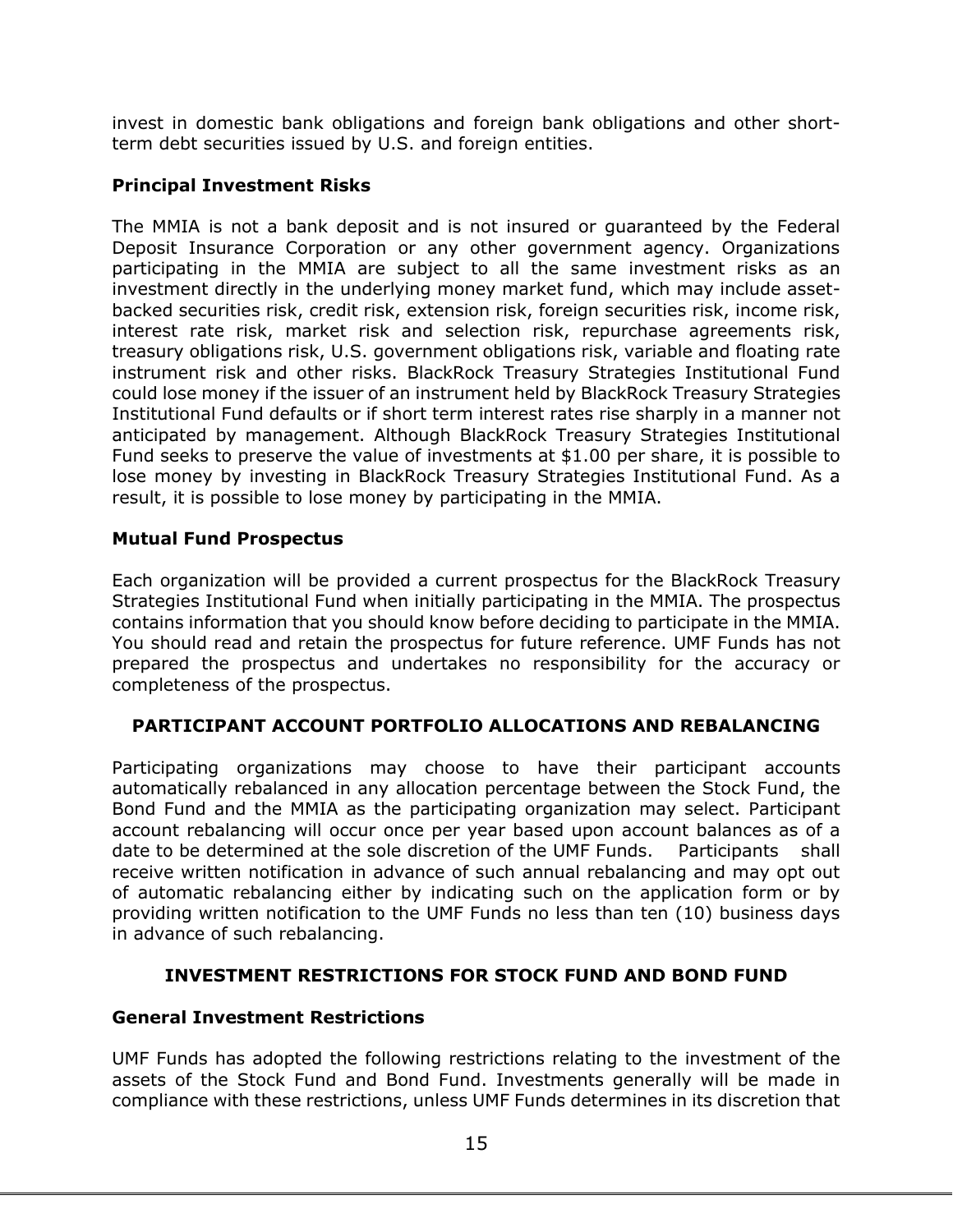alternative investments are necessary on a temporary emergency basis to protect the participants in the Stock Fund or Bond Fund.

Generally, the Stock Fund and Bond Fund may not:

- Invest in commodities, real estate (except real estate investment trusts), commodity contracts, oil, gas, mineral leases, mineral rights or royalty contracts;
- Engage in margin transactions, short sales, options, puts, calls, straddles, or spreads;
- Purchase the securities of an issuer that, together with any predecessor, has been in operation for less than five years;
- Purchase any security (other than obligations issued or guaranteed by the U.S. Government, its agencies or instrumentalities) of any issuer if as a result the Fund would hold more than 10% of the voting securities of the issuer;
- Purchase securities for which market quotations are not readily available;
- Invest in securities for the purpose of exercising control of management;
- Make loans, except that the Bond Fund may purchase or hold debt securities consistent with its investment objective;
- Borrow money;
- Pledge any of its net assets to secure indebtedness;
- Issue senior securities;
- Purchase units of any registered investment company, except for a money market mutual fund;
- Underwrite securities of other issuers, except that the Funds may purchase securities from the issuer or others and dispose of such securities in a manner consistent with their investment objectives;
- Purchase or sell loan participation notes, repurchase agreements or reverse repurchase agreements;
- Purchase or sell options or futures contracts, warrants, forward commitments, when-issued securities, or delayed-delivery securities;
- Purchase forward currency exchange contracts or exchange-related securities;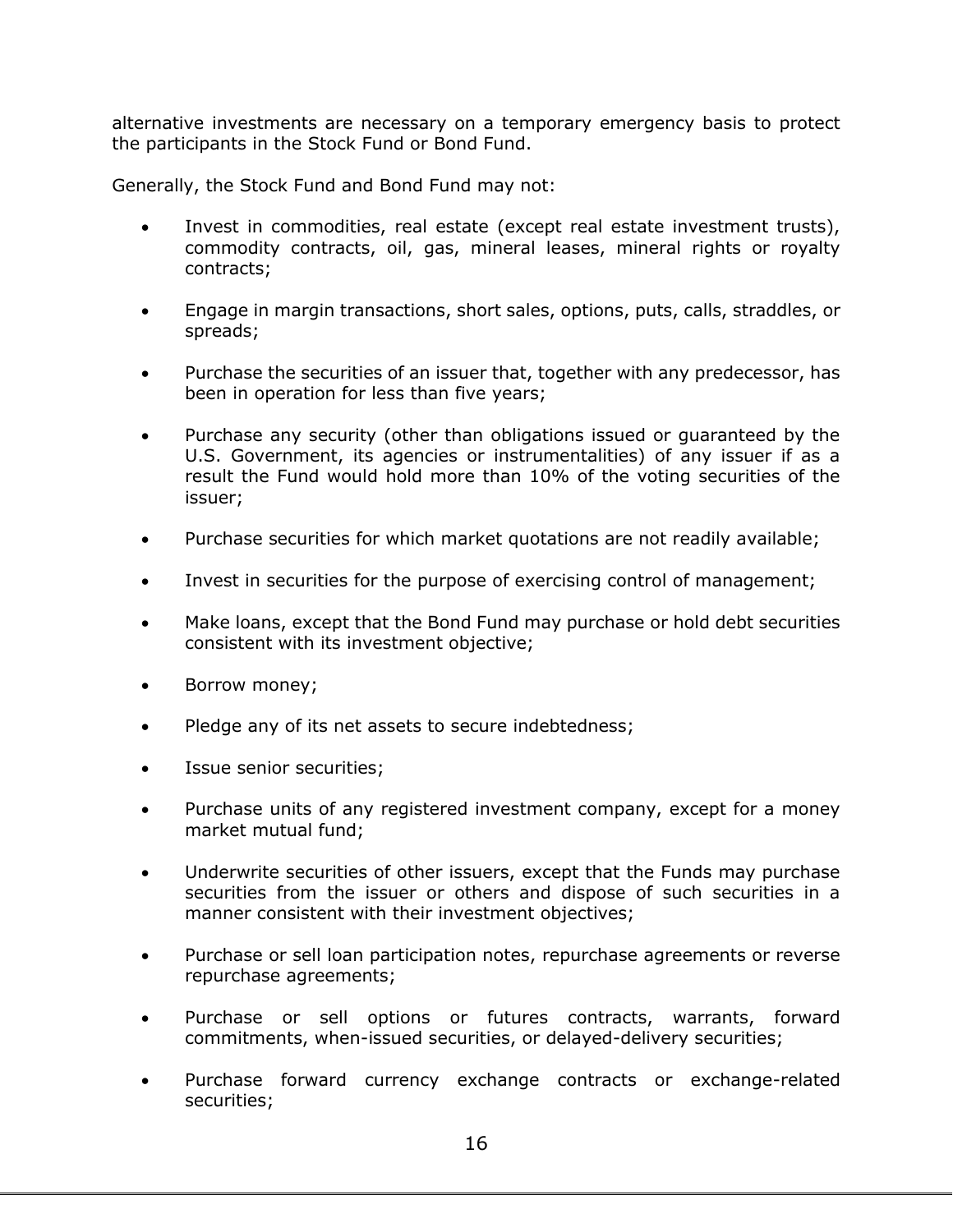- Invest in derivative financial products for which the value depends on, or is derived from, the value of an underlying asset;
- Invest in asset-backed securities (ABS), asset-backed commercial paper (ABCP), collateralized debt obligations (CDOs), collateralized loan obligations (CLOs), or collateralized bond obligations (CBOs);
- Invest in mortgage-backed securities (MBS) other than securities issued or guaranteed by U.S. government agencies or instrumentalities, U.S. government sponsored enterprises or the full faith and credit of the U.S. government (e.g., Fannie Mae, Freddie Mac or GNMA).

## **Socially Responsible Investment Restrictions**

The Stock Fund and Bond Fund are committed to being faithful to the values of The United Methodist Church in their investments. These Funds seek to limit their investments in companies that produce products or engage in activities inconsistent with the Social Principles of The United Methodist Church ("**Social Principles**"). The Stock Fund and the Bond Fund seek to exclude investments in the following:

- **Alcohol exclusion**: Companies that generate revenue from alcoholic beverage-related business activities equal to or greater than 10% of recent year revenues (generally three years).
- **Pornographic exclusion**: Companies receiving revenues from the production, sale, or distribution of products or services that are considered pornographic or meet the legal definition of "obscene" or "harmful to minors."
- **Tobacco/Cannabis exclusion**: Companies that manufacture tobacco and/or cannabis products.
- **Firearms exclusion**: Companies that manufacture firearms or related ammunition products for non-military markets.
- **Gambling exclusion**: Companies that generate revenue from gamingrelated business activities (including casinos, racetrack owners or operators and gaming equipment suppliers) equal to or greater than 10% of recent year revenues (generally three years).
- **Major military contractors exclusion**:
	- o *Department of Defense Contracting*: Top 25 publicly traded companies ranked by the amount of revenue generated as a prime contractor on contracts of any type with the United States Department of Defense.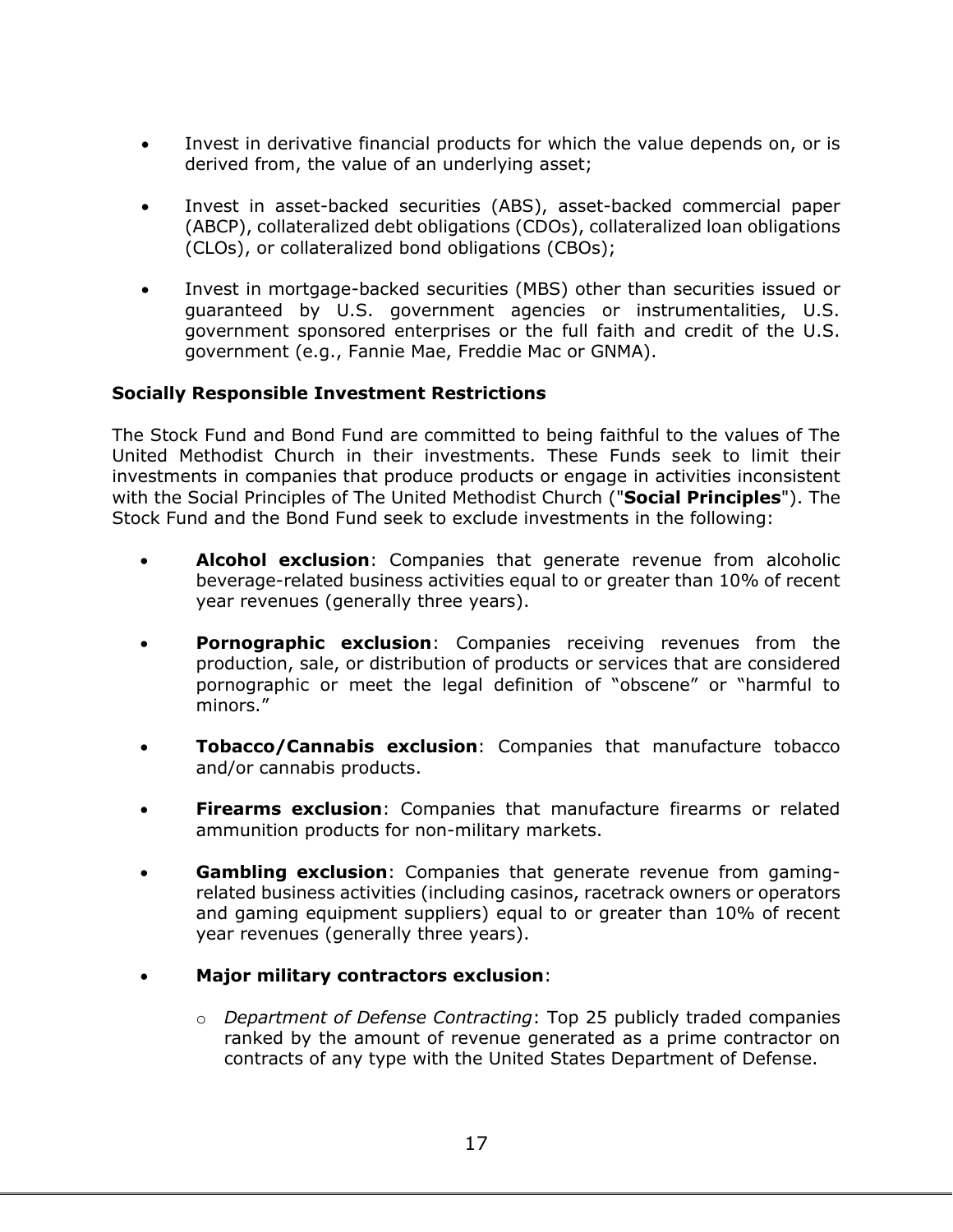- o *Weapons-Related Department of Defense Contracting*: Companies that generate revenue from contracts with the United States Department of Defense for conventional or nuclear weapons (including armaments and delivery platforms but not support systems) equal to or greater than 20% of recent year revenues (generally three years).
- **Privately operated correctional facility exclusion**: Companies with a core business activity related to the private operation of correctional facilities, including jails, prisons, penitentiaries, detention centers, prison camps and transfer centers.
- **Environmental exclusion**: Top 25 companies in the S&P 1500 Composite Index ranked by their negative environmental impact taking into consideration the following equally weighted categories: superfund sites, toxic emissions, oil and chemical spills, and fines. Additional companies that materially demonstrate a prolonged and systematic pattern of flagrant and egregious damage to the environment may be restricted from investment.
- **Human Rights Violations exclusion**: Companies that materially demonstrate a prolonged and systematic pattern of business practices determined to result in human rights violations, including but not limited to abusive labor practices and exploitation of child labor, may be restricted from investment.

Companies not falling into any of the above categories may still be ineligible for investment because of reputation, public image or any specific business practices determined by UMF Funds to be inconsistent with the Social Principles.

The Foundation and the Investment Advisor, with respect to the portfolios they each manage, consider these restrictions at the time an investment is made and periodically thereafter. Accordingly, at any given time, the Funds may be invested in one or more securities that do not meet the above criteria. Upon a determination that an investment no longer meets these socially responsible principles, the security shall be sold within ninety (90) days, unless UMF Funds determines that continuing to hold the security would be in the best interests of the participants in the applicable Fund.

Since each Fund seeks to make investments that are consistent with the Social Principles, the Funds will not purchase, and may sell, investments that would otherwise be consistent with the investment objectives of the Funds. This may impact the relative financial performance of the Funds compared to performance that may have been achieved if the Funds had not followed any socially responsible investment restrictions.

From time to time, UMF Funds may impose on investments in securities additional or different restrictions that it determines to be aligned with the Social Principles.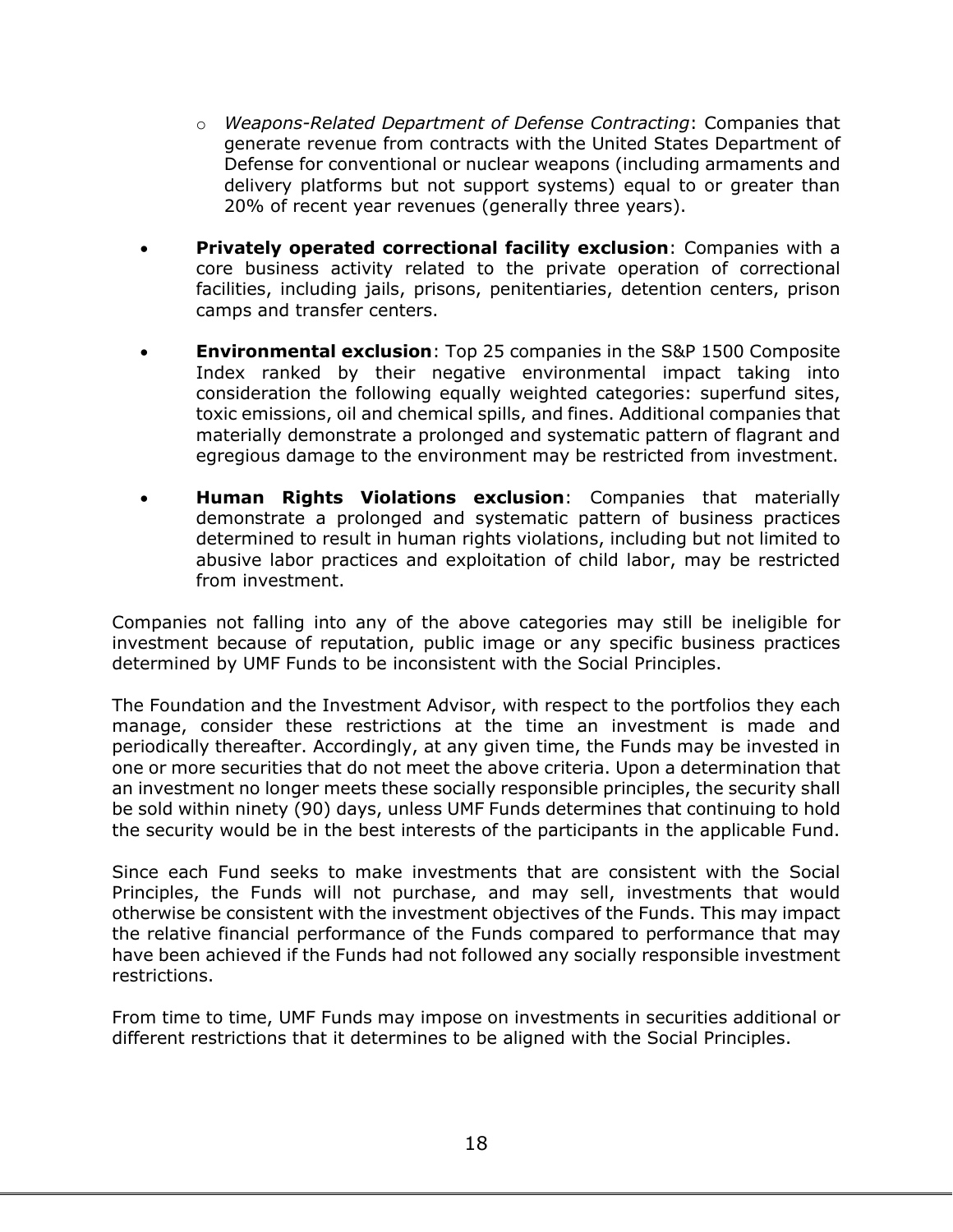#### **Socially Responsible Investment Proxy Voting**

As a socially responsible investment, the UMF Funds endeavor to vote proxies in alignment with the financial interests of investors while honoring the Social Principles. Glass Lewis has been selected to vote the proxies of UMF Funds in accordance with the Social Principles.

#### **FINANCIAL INFORMATION**

<span id="page-22-0"></span>UMF Funds was formed on May 26, 2011, and began accepting investments in the Funds and the MMIA on September 22, 2011. The Stock Fund, Bond Fund, Balanced Fund and MMIA are successors to the UMF Stock Fund, UMF Bond Fund, UMF Balanced Fund and MMIA administered by the Foundation prior to the formation of UMF Funds. The following financial information reflects the performance of the Stock Fund, Bond Fund and the MMIA as of December 31, 2021. The information provided below should be read in conjunction with the financial statements and related notes attached as Exhibit A.

|                                                                                                                                                                | <b>Stock Fund</b>                         | <b>Bond Fund</b>                          | <b>Money Market</b><br>Investment<br>Account |
|----------------------------------------------------------------------------------------------------------------------------------------------------------------|-------------------------------------------|-------------------------------------------|----------------------------------------------|
| Cash and Cash Equivalents                                                                                                                                      | \$1,837,945                               | \$1,874,077                               | 571,585<br>\$                                |
| <b>Time Certificates</b>                                                                                                                                       |                                           | 393,522                                   |                                              |
| United States Treasury Securities and                                                                                                                          |                                           |                                           |                                              |
| <b>Government Agency Securities</b><br>Corporate Bonds                                                                                                         |                                           | 2,302,806<br>23,244,640                   |                                              |
| <b>Common and Preferred Stocks</b>                                                                                                                             | 64,513,015                                | 2,046,839                                 |                                              |
| <b>Accrued Dividends and Interest</b>                                                                                                                          |                                           | 195,487                                   |                                              |
| Total                                                                                                                                                          | \$66,350,960                              | \$30,057,371                              | \$<br>571,585                                |
| INCOME FROM INVESTING OPERATIONS:<br>Investment Income<br>Net realized and unrealized gains (losses) on<br>investments**<br>Management and administrative fees | \$<br>936,039<br>11,783,034<br>(600, 146) | 848,409<br>\$<br>(533, 204)<br>(274, 237) | \$<br>122<br>56,189                          |
| TOTAL INCOME (LOSS) FROM INVESTING<br><b>OPERATIONS</b>                                                                                                        | 12,118,927                                | 40,968                                    | 56,311                                       |
| <b>FUND TRANSFERS</b><br>Additions                                                                                                                             |                                           |                                           |                                              |
| Redemptions                                                                                                                                                    | 6,939,592<br>(9,026,767)                  | 5,147,112<br>(2,511,612)                  | 7,321,644<br>(7, 446, 371)                   |
| <b>NET ASSET VALUE -</b><br><b>BEGINNING OF THE YEAR</b>                                                                                                       | 56,319,218                                | 27,380,903                                | 640,001                                      |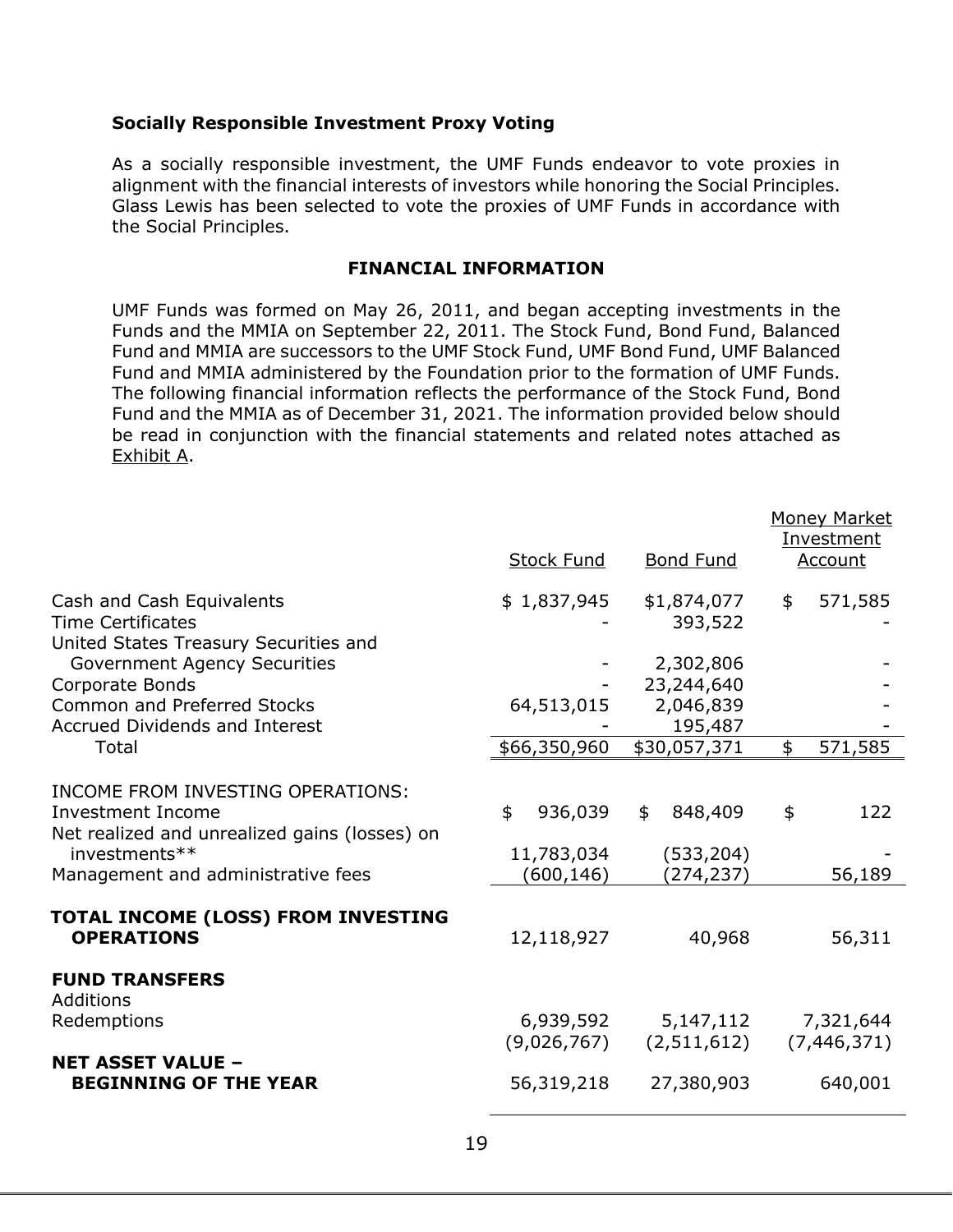|                                          | <b>Stock Fund</b> | <b>Bond Fund</b> | Money Market<br>Investment<br>Account |
|------------------------------------------|-------------------|------------------|---------------------------------------|
| <b>NET ASSET VALUE - END OF THE YEAR</b> | \$66,350,960      | \$30,057,371     | \$<br>571,585                         |
| <b>AVERAGE NET ASSET VALUE (NAV)*</b>    | \$61,335,089      | \$28,719,137     | \$<br>605,793                         |
| <b>RETURN ON AVERAGE NAV:</b>            |                   |                  |                                       |
| Income Return                            | 1.53%             | 2.95%            | 0.02%                                 |
| Capital Return                           | 19.21%            | $-1.86%$         | $0.00\%$                              |
| <b>Total Return</b>                      | 20.74%            | 1.09%            | 0.02%                                 |
| <b>EXPENSES ON AVERAGE NAV</b>           | 0.98%             | 0.95%            | $-9.28%$                              |

\* The Average Net Asset Value ("**NAV**") was determined by dividing the sum of net assets at January 1, 2021, and December 31, 2021, by a factor of 2.

The following financial information reflects the performance of the Stock Fund, Bond Fund and the MMIA as of December 31, 2020. The information provided below should be read in conjunction with the financial statements and related notes attached as Exhibit A.

|                                                                                                                          | <b>Stock Fund</b>          | Bond Fund                | <b>Money Market</b><br>Investment<br>Account |
|--------------------------------------------------------------------------------------------------------------------------|----------------------------|--------------------------|----------------------------------------------|
| Cash and Cash Equivalents<br><b>Time Certificates</b><br>United States Treasury Securities and                           | \$1,715,785                | \$1,573,462<br>499,712   | \$<br>640,001                                |
| <b>Government Agency Securities</b>                                                                                      |                            | 1,264,479                |                                              |
| Corporate Bonds                                                                                                          |                            | 21,963,720               |                                              |
| <b>Common and Preferred Stocks</b>                                                                                       | 54,603,433                 |                          |                                              |
| <b>Accrued Interest</b>                                                                                                  |                            | 196,520                  |                                              |
| Total                                                                                                                    | \$56,319,218               | \$27,380,903             | \$<br>640,001                                |
| INCOME FROM INVESTING OPERATIONS:<br>Investment Income<br>Net realized and unrealized gains (losses) on<br>investments** | \$<br>848,501<br>7,885,707 | \$<br>824,757<br>863,044 | \$<br>1,808                                  |
| Management and administrative fees                                                                                       | (429, 787)                 | (255,346)                | (605)                                        |
| TOTAL INCOME (LOSS) FROM INVESTING<br><b>OPERATIONS</b>                                                                  | 8,304,421                  | 1,432,455                | 1,203                                        |

#### **FUND TRANSFERS**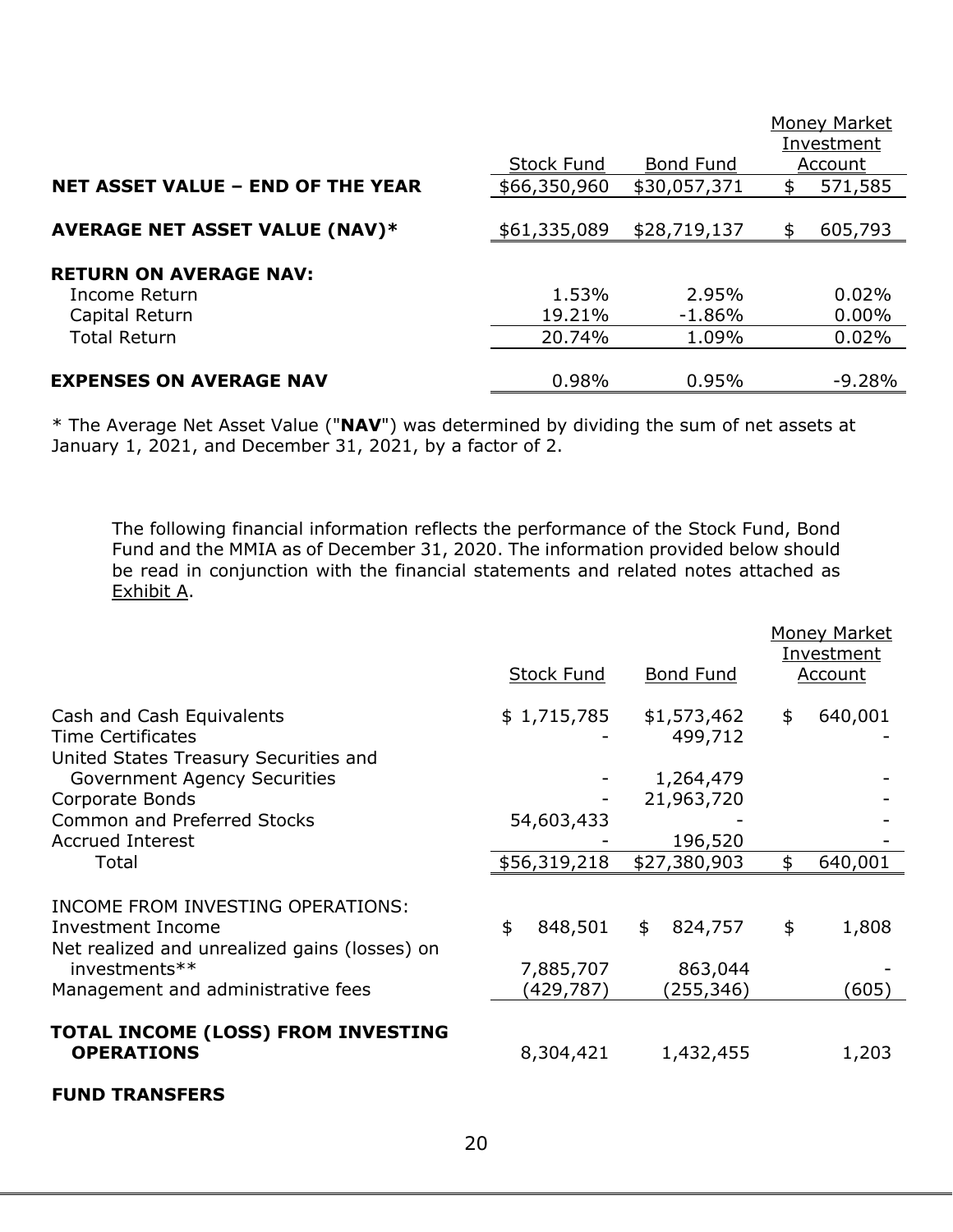| Additions                                                | <b>Stock Fund</b><br>2,760,927 | <b>Bond Fund</b><br>1,687,174 | Money Market<br>Investment<br>Account<br>259,363 |
|----------------------------------------------------------|--------------------------------|-------------------------------|--------------------------------------------------|
| Redemptions                                              | (2, 191, 667)                  | (1,579,918)                   | (22, 352)                                        |
| <b>NET ASSET VALUE -</b><br><b>BEGINNING OF THE YEAR</b> | 47,445,537                     | 25,841,192                    | 401,787                                          |
| <b>NET ASSET VALUE - END OF THE YEAR</b>                 | \$56,319,218                   | \$27,380,903                  | \$<br>640,001                                    |
| <b>AVERAGE NET ASSET VALUE (NAV)*</b>                    | \$51,882,378                   | \$26,611,048                  | \$<br>520,894                                    |
| <b>RETURN ON AVERAGE NAV:</b>                            |                                |                               |                                                  |
| Income Return                                            | 1.64%                          | 3.10%                         | 0.35%                                            |
| Capital Return                                           | 15.20%                         | 3.24%                         | $0.00\%$                                         |
| <b>Total Return</b>                                      | 16.84%                         | 6.34%                         | 0.35%                                            |
| <b>EXPENSES ON AVERAGE NAV</b>                           | 0.83%                          | 0.96%                         | 0.12%                                            |

\* The Average Net Asset Value ("**NAV**") was determined by dividing the sum of net assets at January 1, 2020, and December 31, 2020, by a factor of 2.

The following financial information reflects the performance of the Stock Fund, Bond Fund and the MMIA as of December 31, 2019. The information provided below should be read in conjunction with the financial statements and related notes attached as Exhibit A.

|                                                                              | <b>Stock Fund</b>       | <b>Bond Fund</b>        | <b>Money Market</b><br>Investment<br><b>Account</b> |
|------------------------------------------------------------------------------|-------------------------|-------------------------|-----------------------------------------------------|
| Cash and Cash Equivalents                                                    | \$2,734,585             | \$1,368,308             | \$<br>401,787                                       |
| <b>Certificates of Deposit</b>                                               |                         | 684,706                 |                                                     |
| United States Treasury Securities and<br><b>Government Agency Securities</b> |                         | 561,388                 |                                                     |
| Corporate Bonds                                                              |                         | 21,230,629              |                                                     |
| <b>Common and Preferred Stocks</b>                                           | 44,710,952              | 1,792,658               |                                                     |
| Accrued Income                                                               |                         | 203,503                 |                                                     |
| Total                                                                        | \$47,445,537            | \$25,841,192            | 401,787                                             |
| INCOME FROM INVESTING OPERATIONS:<br>Investment Income                       | \$<br>864,061           | 791,149<br>\$           | \$<br>8,285                                         |
| Net realized and unrealized gains (losses) on                                |                         |                         |                                                     |
| investments**<br>Management and administrative fees                          | 9,998,587<br>(483, 324) | 1,169,432<br>(221, 555) | 4                                                   |
|                                                                              |                         |                         |                                                     |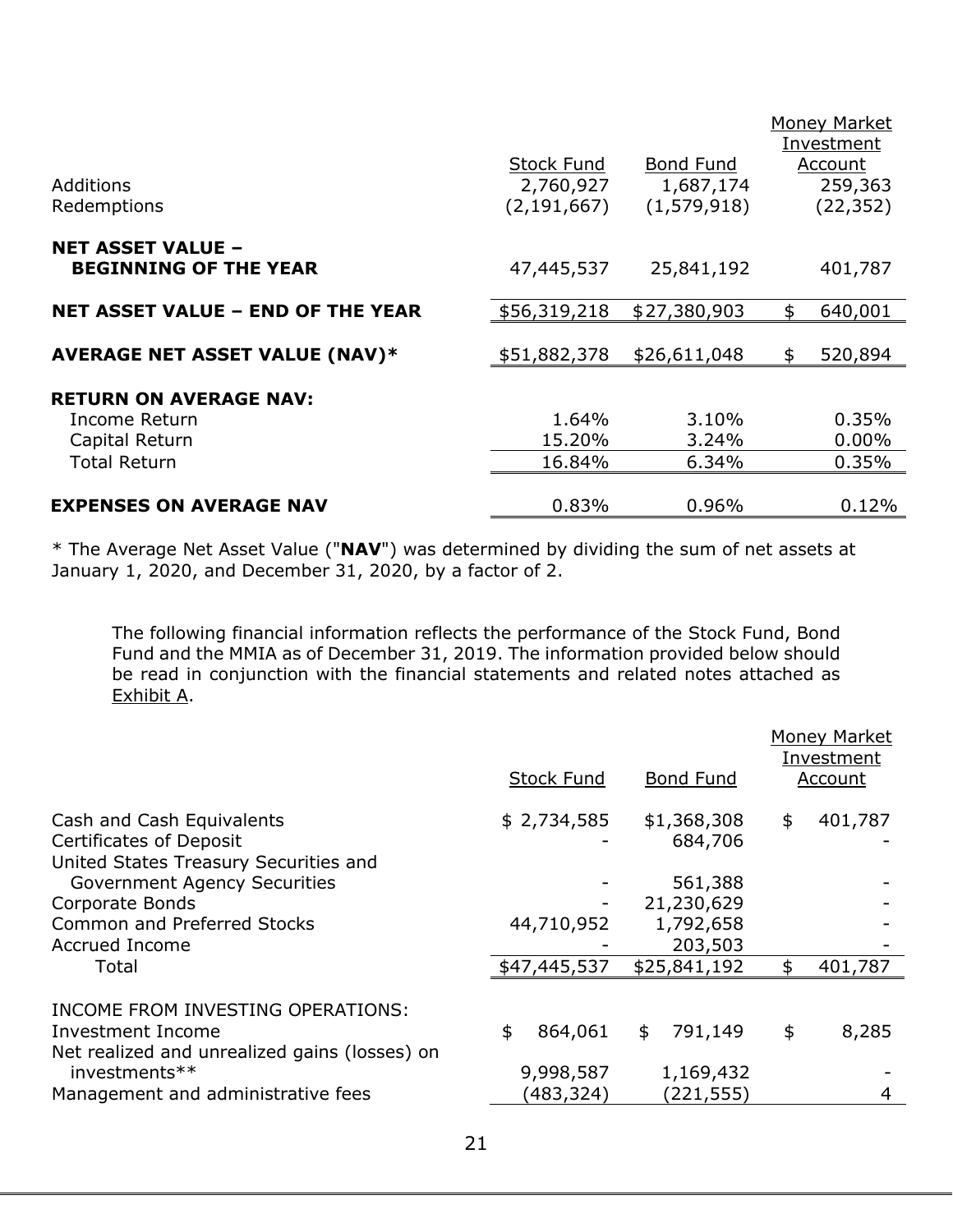|                                                          |                          |                          | <b>Money Market</b>   |
|----------------------------------------------------------|--------------------------|--------------------------|-----------------------|
|                                                          |                          |                          | Investment            |
|                                                          | <b>Stock Fund</b>        | <b>Bond Fund</b>         | Account               |
| TOTAL INCOME (LOSS) FROM INVESTING<br><b>OPERATIONS</b>  | 10,379,324               | 1,739,026                | 8,289                 |
| <b>FUND TRANSFERS</b><br>Additions<br>Redemptions        | 6,311,485<br>(4,372,880) | 4,467,967<br>(1,950,939) | 303,752<br>(303, 963) |
| <b>NET ASSET VALUE -</b><br><b>BEGINNING OF THE YEAR</b> | 35,127,608               | 21,585,138               | 393,709               |
| <b>NET ASSET VALUE - END OF THE YEAR</b>                 | \$47,445,537             | \$25,841,192             | 401,787<br>\$         |
| <b>AVERAGE NET ASSET VALUE (NAV)*</b>                    | \$41,286,573             | \$23,713,165             | 397,748<br>\$         |
| <b>RETURN ON AVERAGE NAV:</b>                            |                          |                          |                       |
| Income Return<br>Capital Return                          | 2.09%<br>24.22%          | 3.34%<br>4.93%           | 2.08%<br>$0.00\%$     |
| <b>Total Return</b>                                      | 26.31%                   | 8.27%                    | 2.08%                 |
| <b>EXPENSES ON AVERAGE NAV</b>                           | 1.17%                    | 0.93%                    | $0.00\%$              |

\* The Average NAV was determined by dividing the sum of net assets at January 1, 2019 and December 31, 2019 by a factor of 2.

## **Financial Statements and Accounting Principles**

The financial statements of the Foundation have been audited by Seber Tans, PLC, certified public accountants. See Exhibit A. As the Foundation is the sole member of UMF Funds, these financial statements are consolidated and include the accounts of the Foundation and UMF Funds. These financial statements have been prepared on the accrual basis of accounting and accordingly reflect all significant receivables, payables, and other liabilities. The accounts of the Foundation are maintained in accordance with the principles of fund accounting. Under fund accounting, resources for various purposes are classified for accounting and reporting purposes into funds established according to their nature and purpose. Separate accounts are maintained for each fund. However, in the accompanying financial statements, funds have been combined and presented for the Foundation as a whole.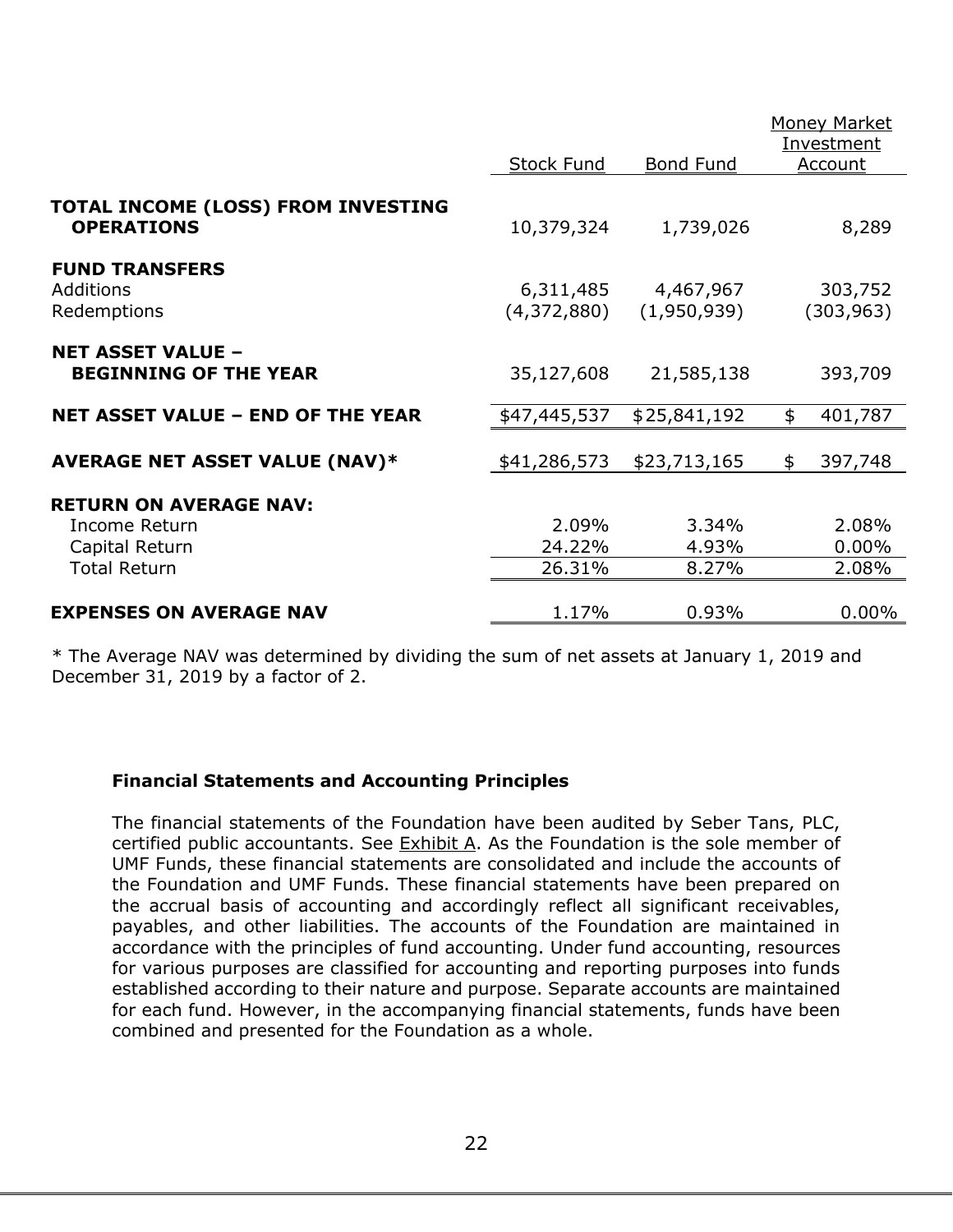## **MANAGEMENT AND ADMINISTRATION**

#### <span id="page-26-0"></span>**UMF Funds Management**

UMF Funds is managed by its sole member, the Foundation, pursuant to the terms of the Limited Liability Company Agreement of UMF Collective Funds of Michigan LLC dated June 30, 2011 (the "**LLC Agreement**"). The LLC Agreement grants the Foundation, as the sole member, certain powers as to the management of UMF Funds. Such powers are summarized below.

- The Foundation has all powers necessary or advisable to carry out the administration, management and maintenance of the Funds and the MMIA including but not limited to the powers to: (a) buy, hold, sell or trade in securities for its own account in its capacity as administrator of, or otherwise on behalf of or for the account of, UMF Funds, the Funds and the MMIA and any contributor to or participant in the Funds and the MMIA; (b) retain the services of investment advisors, portfolio managers, custodians, agents, banks, brokers, accountants and other service providers; and (c) hold and otherwise deal with all contributions to the Funds and the MMIA and with such other assets as may be acquired by or contributed to UMF Funds.
- The Foundation may appoint, employ, or otherwise contract with any persons for the performance of services, including administrative services, for or on behalf of UMF Funds or the Funds and the MMIA, and the Foundation may delegate to any person (who may be designated an officer of UMF Funds) any authority to act on behalf of UMF Funds as the Foundation may from time to time deem appropriate.
- The Foundation will, at all times, either serve as administrator of the Funds and the MMIA or have the power to remove any other administrator selected, retained or appointed by the Foundation and to designate a new administrator.
- The LLC Agreement may be amended at any time by the Foundation.

## **Administration of the Funds and the MMIA**

The LLC Agreement grants the Foundation all powers necessary or advisable to carry out the administration, management and maintenance of the Funds and the MMIA. Pursuant to such powers, the Foundation currently directs the management of the Funds and the MMIA through the Foundation's Investment Committee (the "**Investment Committee**").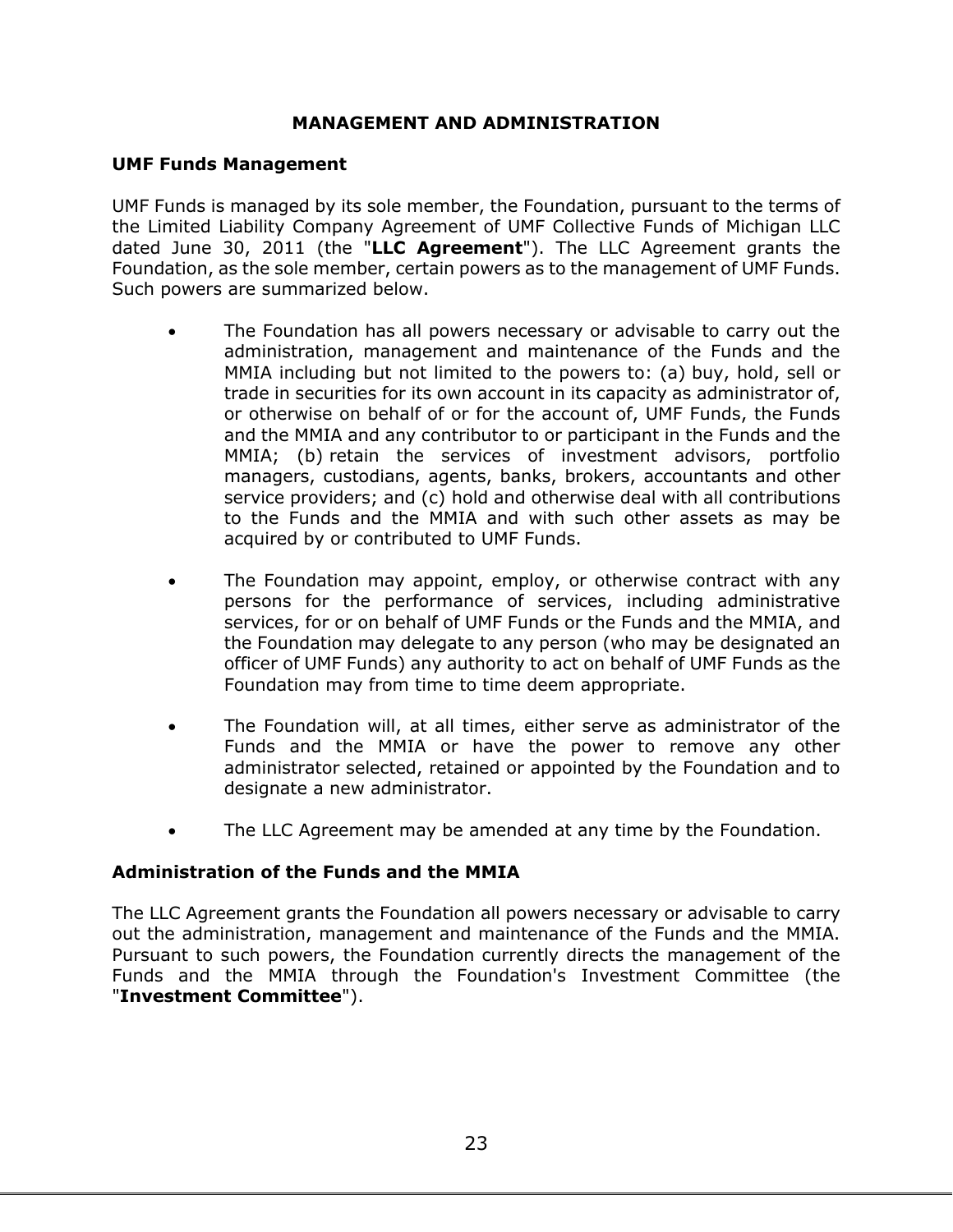#### **Investment Committee**

The Investment Committee is responsible for general management of the Funds, including recommending to UMF Funds the selection of investment advisors, custodians, and other service providers.

The Investment Committee reviews the investment portfolio for compliance with the investment policies, objectives and restrictions established by UMF Funds. The Committee meets at least quarterly. In addition, David S. Bell routinely participates in Investment Committee meetings but does not have a vote.

The following persons currently serve as members of the Investment Committee:

Joel Fitzgerald, Albion, Michigan. Rev. Fitzgerald serves as the Pastor at Albion First United Methodist Church. See "**FOUNDATION MANAGEMENT INFORMATION**" for more information regarding Rev. Fitzgerald.

Susan Hitts, Harbor Springs, Michigan. Rev. Hitts serves as the Pastor at Harbor Springs United Methodist Church. See "**FOUNDATION MANAGEMENT INFORMATION**" for more information regarding Rev. Hitts.

Ransom Leppink, Lakeview, Michigan. Mr. Leppink is the secretary and treasurer of L&F Foods Middleville. See "**FOUNDATION MANAGEMENT INFORMATION"** for more information regarding Mr. Leppink.

Steven J. Peters, Eaton Rapids, Michigan. Mr. Peters is a retired fiduciary officer from PNC Bank., NA. See **"FOUNDATION MANAGEMENT INFORMATION**" for more information regarding Mr. Peters.

Prospero Tumonong, Grand Rapids, Michigan. Mr. Tumonong is retired from the West Michigan Conference of the United Methodist Church where he served as Conference Treasurer and Benefits Officer. See **"FOUNDATION MANAGEMENT INFORMATION"** for more information regarding Mr. Tumonong.

## **THE INVESTMENT ADVISOR**

<span id="page-27-0"></span>UMF Funds has retained Bank of America NA ("**Bank of America**") as the Investment Advisor for the Funds. Bank of America has discretionary authority to manage the Funds in accordance with the investment objectives, policies and restrictions described in this Offering Circular. Bank of America, as the Investment Advisor, may retain one or more sub-advisors or managers but remains responsible for all investment decisions on behalf of the Funds. Bank of America has selected BlackRock as the manager for certain investment portfolios of the Funds.

#### *Bank of America*

Bank of America is one of the world's largest financial institutions, serving individual consumers, small- and middle-market businesses and large corporations with a full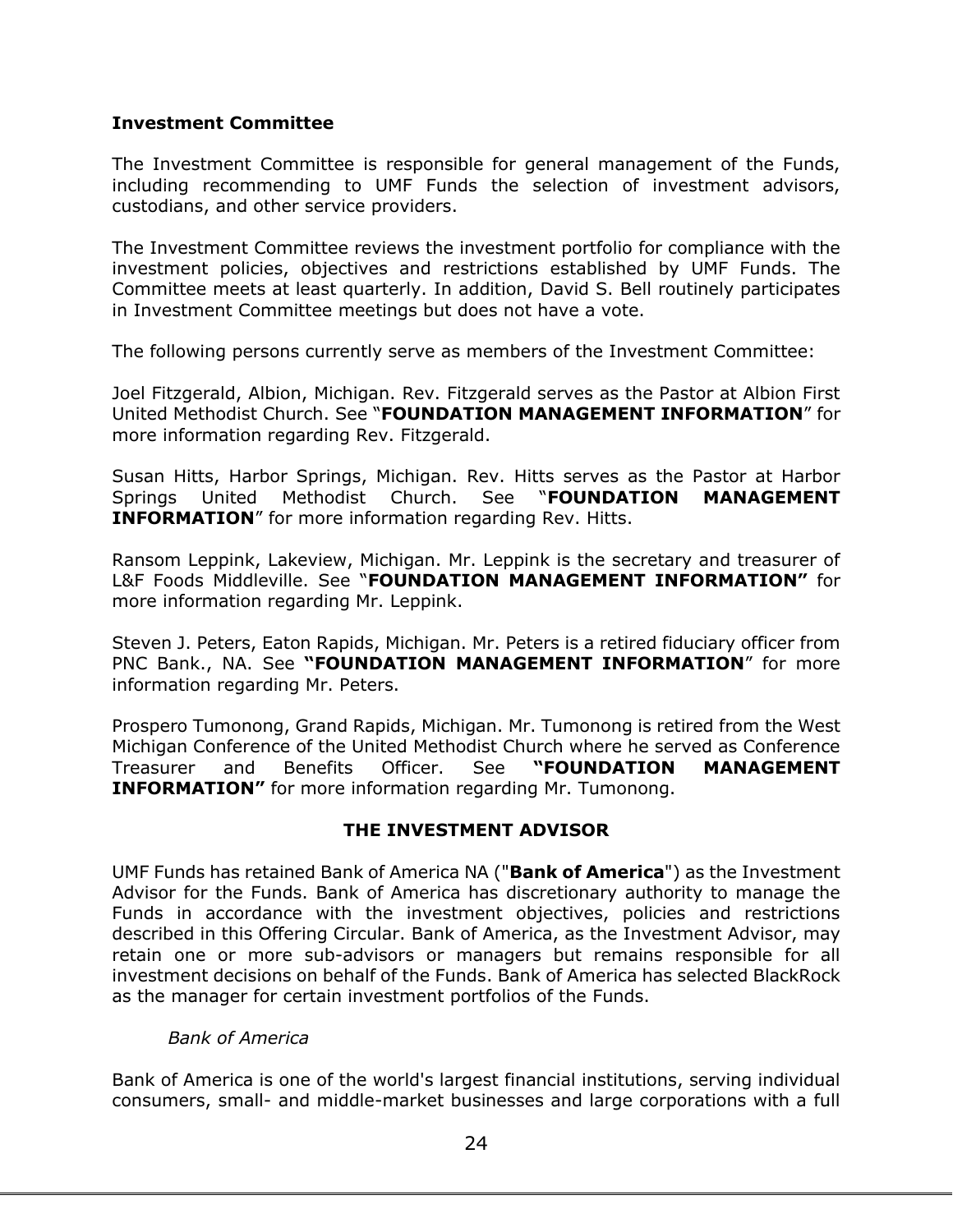range of banking, investing, asset management and other financial and risk management products and services. Bank of America is among the world's leading wealth management companies and is a global leader in corporate and investment banking and trading across a broad range of asset classes serving corporations, governments, institutions and individuals around the world. The company serves clients in more than 150 countries. Bank of America Corporation stock (NYSE: BAC) is a component of the Dow Jones Industrial Average and is listed on the New York Stock Exchange.

Craig Sharp and Joel Barrett serve as the relationship managers on behalf of Bank of America to provide investment advice for the Funds. Mr. Sharp has over 20 years of investment experience, and Mr. Barrett has over 15 years of investment experience.

Bank of America provides monthly performance reports to UMF Funds and provides detailed quarterly reports to the Foundation's Investment Committee.

#### *BlackRock*

BlackRock, Inc. ("**BlackRock**") is a global provider of investment and risk management services with headquarters in New York and offices in more than 20 countries. BlackRock was established in 1988 and is a public company (NYSE: BLK) with over 10,000+ global employees. BlackRock manages assets ranging across equity, fixed income, cash management, alternative investment, real estate and advisory strategies. BlackRock serves a variety of institutional and individual clients including religious and charitable foundations and endowments.

## **CUSTODY AND RECORD KEEPING**

<span id="page-28-0"></span>Bank of America serves as custodian for the Funds and the MMIA and provides recordkeeping services to UMF Funds with respect to the participant accounts.

## **FEES AND EXPENSES**

<span id="page-28-1"></span>Operating fees are deducted monthly from each participant account in the amount equal to  $1/12<sup>th</sup>$  of the following annual operating fees:

|                                 | Aggregate<br>Account | Aggregate<br>Account<br><b>Balances</b> | Aggregate<br>Account<br><b>Balances</b> |
|---------------------------------|----------------------|-----------------------------------------|-----------------------------------------|
|                                 | <b>Balances</b>      | equal to or                             | equal to or                             |
|                                 | under                | over                                    | over                                    |
|                                 | \$1,000,000          | \$1,000,000                             | \$3,000,000                             |
|                                 | 1.00%                | 0.80%                                   | 0.70%                                   |
|                                 | 1.00%                | 0.80%                                   | 0.70%                                   |
| Money Market Investment Account | $0.10\%*$            | $0.10\%*$                               | $0.10\%*$                               |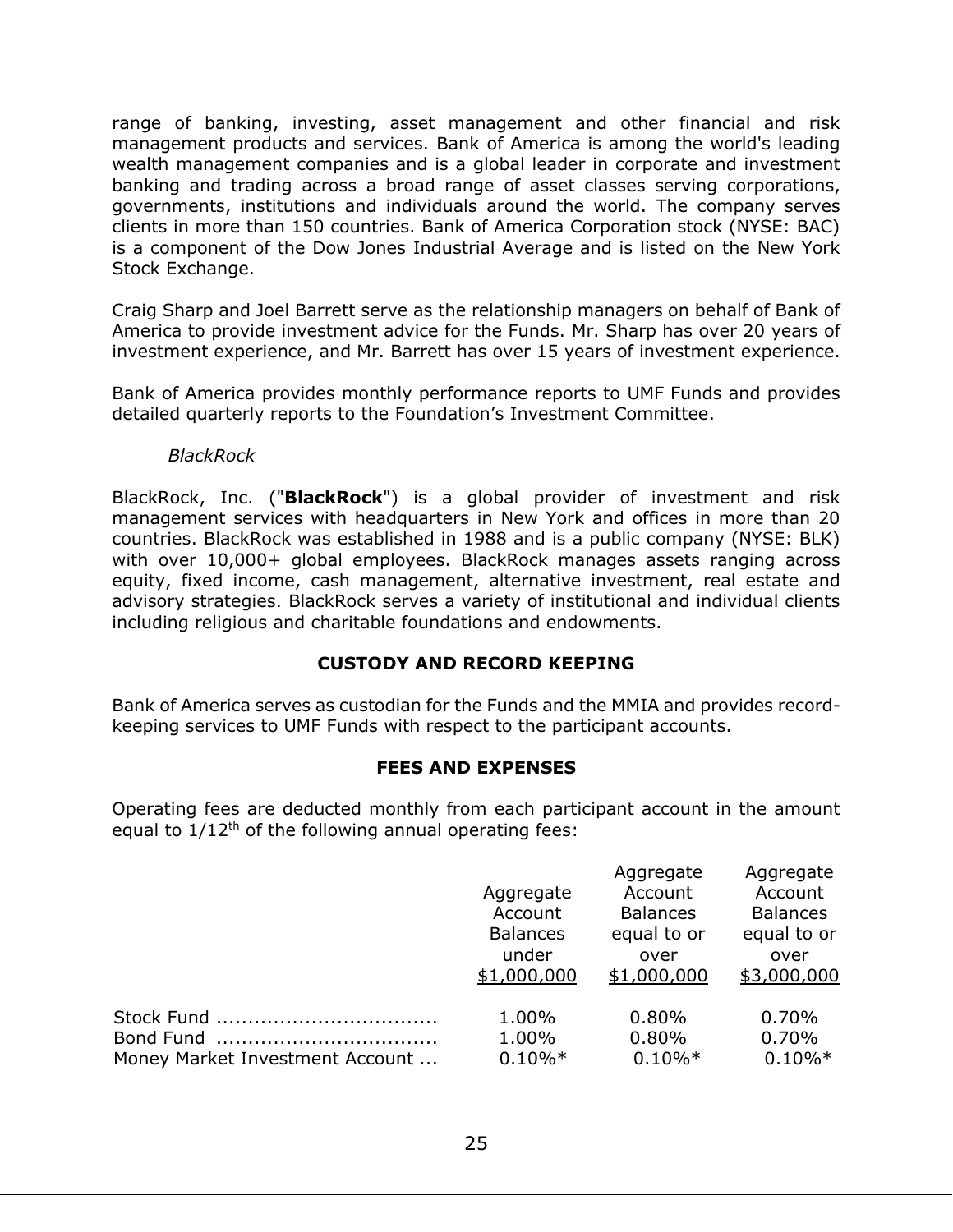*\* Does not include fund-level expenses, which reduce the investment returns of the MMIA. As of the date of this Prospectus, the Blackrock TFDXX fees are 0.19% with a 0.02% voluntary fee waiver for a total fee of 0.17%. BlackRock may discontinue this waiver and/or reimbursement at any time without notice.* 

Operating fees are used by UMF Funds, in part, to cover the operating expenses of the continuum of Foundation services provided to its constituents. Additionally, operating fees are used by UMF Funds, in part, to compensate Bank of America for its advisory services, which includes all commissions and expenses to buy and sell portfolio securities for the Funds, (see "**THE INVESTMENT ADVISOR**") and for custodial and record-keeping services (see "**CUSTODY AND RECORDKEEPING**"), and to cover the administrative costs incurred in administering the Funds and the MIAA.

In addition, UMF Funds charges a participant account fee of \$50.00 annually for each participant account. This fee covers auditing, accounting and similar services. For example, a participant with three (3) accounts will pay a total of \$150 annually in addition to the operating fees. A participant with one (1) account will pay a total of \$50 annually in addition to the operating fees. No transaction charges or redemption fees are associated with an investment in the Funds.

## **TAXES**

<span id="page-29-0"></span>The Foundation is qualified and intends to qualify in the future as a charitable religious organization exempt from federal income taxation under Section  $501(c)(3)$  of the Internal Revenue Code of 1986, as amended (the "**Internal Revenue Code**"). It is not a private foundation as defined in Section 509(a) of the Internal Revenue Code. Such qualification relieves an organization of liability for federal income taxes.

UMF Funds is a nonprofit limited liability company organized under the laws of Delaware. UMF Funds has a single member, the Foundation. As a single-member limited liability company, UMF Funds is a "Disregarded Entity" for federal tax purposes. Under Treasury Regulation Section 301.7701, a "Disregarded Entity" is treated as an entity that is not separate from its single member. Therefore, although UMF Funds and the Foundation are separate legal entities, UMF Funds will be disregarded for federal tax purposes and its activities will not be treated as separate from the Foundation for federal tax purposes.

The Funds and the MMIA will not pay cash dividends or make cash distributions to participants other than account withdrawals at the request of participants. Account withdrawals generally will not be taxable as income to participants because each participating organization is required to be exempt from federal income taxes.

The foregoing is only a short summary of some of the important tax considerations generally affecting the participating organizations. Participants should consult their tax advisors with respect to their own tax situation and the application of state and local taxes, which may have different consequences from those under federal income tax law. This discussion of federal income tax consequences was written to support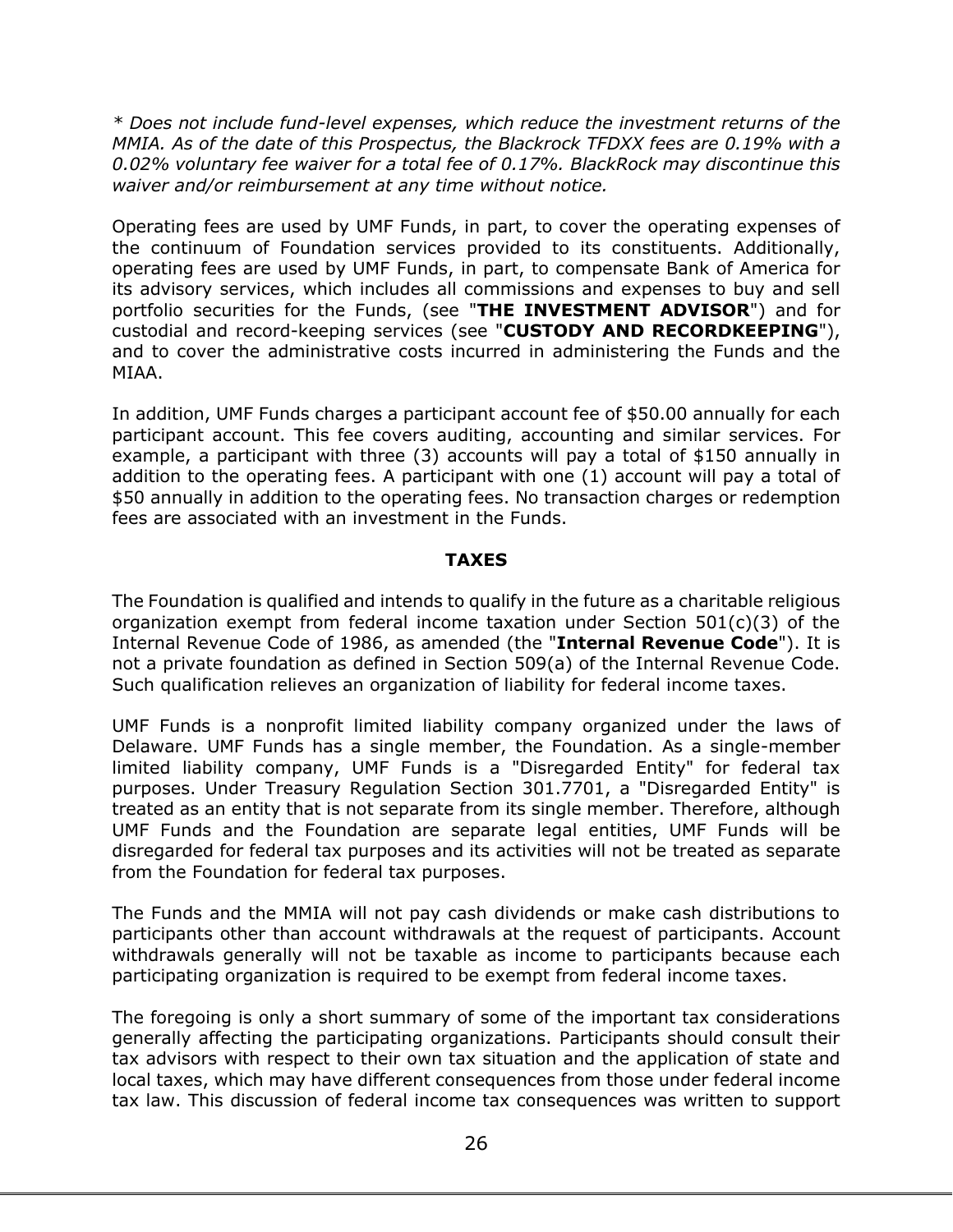the promotion or marketing of the Funds and the MMIA and is not intended or written to be used, and cannot be used, by any taxpayer for the purpose of avoiding tax penalties. Each prospective participant is advised to consult the participant's own tax counsel or advisor as to the federal income tax consequences of participating in the Funds or the MMIA. If the law creating the tax consequences described in this summary changes, this summary could become inaccurate. This summary is based on the Internal Revenue Code, the regulations promulgated under the Code and administrative interpretations and court decisions existing as of the date of this Offering Circular. These authorities could be changed either prospectively or retroactively by future legislation, regulations, administrative interpretations, or court decisions. Accordingly, this summary may not accurately reflect the tax consequences of an investment in the Funds after the date of this Offering Circular. In addition, this summary does not address every aspect of tax law that may be significant to your particular circumstances.

## **PARTICIPANT ACCOUNTS**

## <span id="page-30-0"></span>**Account Terms**

UMF Funds will maintain one or more accounts in the name of each participating organization. Each participant account will be invested exclusively in either the Stock Fund, the Bond Fund or the Money Market Investment Account, as selected by the participating organization. As the holder of a participant account, each participating organization will hold a fractional, participatory interest in the Bond Fund, Stock Fund or MMIA in which the account is invested. The participant accounts will be unsecured and uninsured and are payable exclusively from the Funds or the MMIA in which the accounts are invested. No assets of UMF Funds have been or will be pledged as security or otherwise available for repayment of the participant accounts or amounts invested in the accounts. Participant accounts may not be transferred, resold, or assigned to any person or organization whatsoever. UMF Funds reserves the right to terminate its offering of the Funds and the MMIA and to terminate or change the terms of the participant accounts.

Participating organizations do not have any voting rights or any right to participate in the management of UMF Funds or any Fund. The Funds generally do not pay cash dividends or make cash distributions to participants other than allowing withdrawals from the participant accounts on a Weekly Activity Date.

A participant account is not a bank deposit and is not insured or guaranteed by the Federal Deposit Insurance Corporation or any other government agency.

Each participant account is governed by the Terms and Conditions of Participation set forth in the Participation Application and Agreement attached as **Exhibit C** hereto.

## **Account Valuation**

Participant account contributions and withdrawals are processed weekly. Generally, these transactions are processed as of the close of business on Tuesday of each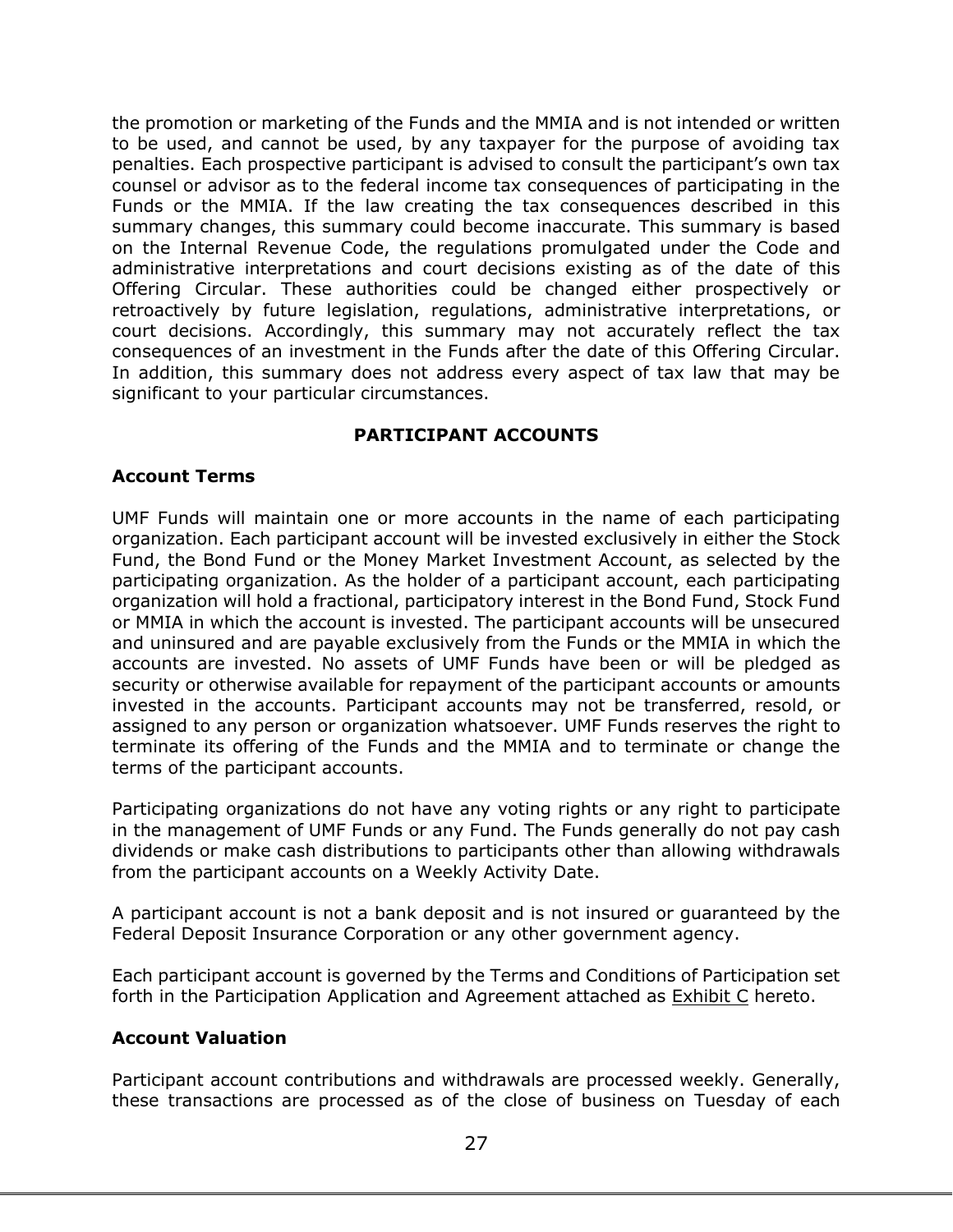business week (a "**Weekly Activity Date**"). However, the weekday may be altered in a given week in the event of office closures for holidays or unforeseen circumstances. Investments are valued primarily on the basis of information furnished by a pricing service or market quotations. Certain short-term securities (typically securities with maturities of 60 days or less) may be valued on the basis of amortized cost. If market quotations or information furnished by a pricing service are not readily available, that security may be valued by another method that UMF Funds believes accurately reflects fair value. To the extent a participant account is invested in a mutual fund or other open-end investment fund, valuation will be based upon the reported closing net asset value per share of the fund.

## **Opening an Account; Additional Contributions**

An account may be opened by completing the attached application and mailing it to the address on the cover of this Offering Circular, together with a check payable to "UMF Collective Funds of Michigan LLC" for an initial contribution of \$1,000 or more. Once an account has been opened, additional contributions may be made in any amount.

UMF Funds will not knowingly open a participant account or accept funds from participants unless the participant has received an Offering Circular and meets the other requirements to be an eligible participant. Participants seeking to open an account must advise UMF Funds in writing that they have received an Offering Circular. UMF Funds reserves the right to reject any funds or contributions. If UMF Funds deems it appropriate, additional documentation or verification of authority may be required.

## **Temporary Account Pending Investments of Contributions**

Any amounts received by UMF Funds for investment in the Funds or the MMIA are temporarily held in a bank account pending investment on the next Weekly Activity Date. Any interest earned on this account will be retained by UMF Funds and will not be distributed or credited to participant accounts.

## **Account Withdrawals**

Participating organizations may withdraw funds from their participant accounts only on the Weekly Activity Dates. Withdrawals generally will be processed, and checks mailed, within five (5) business days of the Weekly Activity Date. UMF Funds may delay payment, up to fifteen (15) days or more, of any requested withdrawals until UMF Funds is reasonably satisfied that the check submitted to UMF Funds at the time of initial investment has been collected. UMF Funds may delay withdrawals of 75% or more of an account balance for a period not typically exceeding seven (7) business days. Although the mailing of a withdrawal check may be delayed, the account value will be determined, and the withdrawal processed, in the ordinary course of business upon receipt of proper documentation. In such a case, after the withdrawal and prior to the release of the proceeds, no appreciation or depreciation will occur in the amount withdrawn and no interest will be paid on these amounts. If the payment of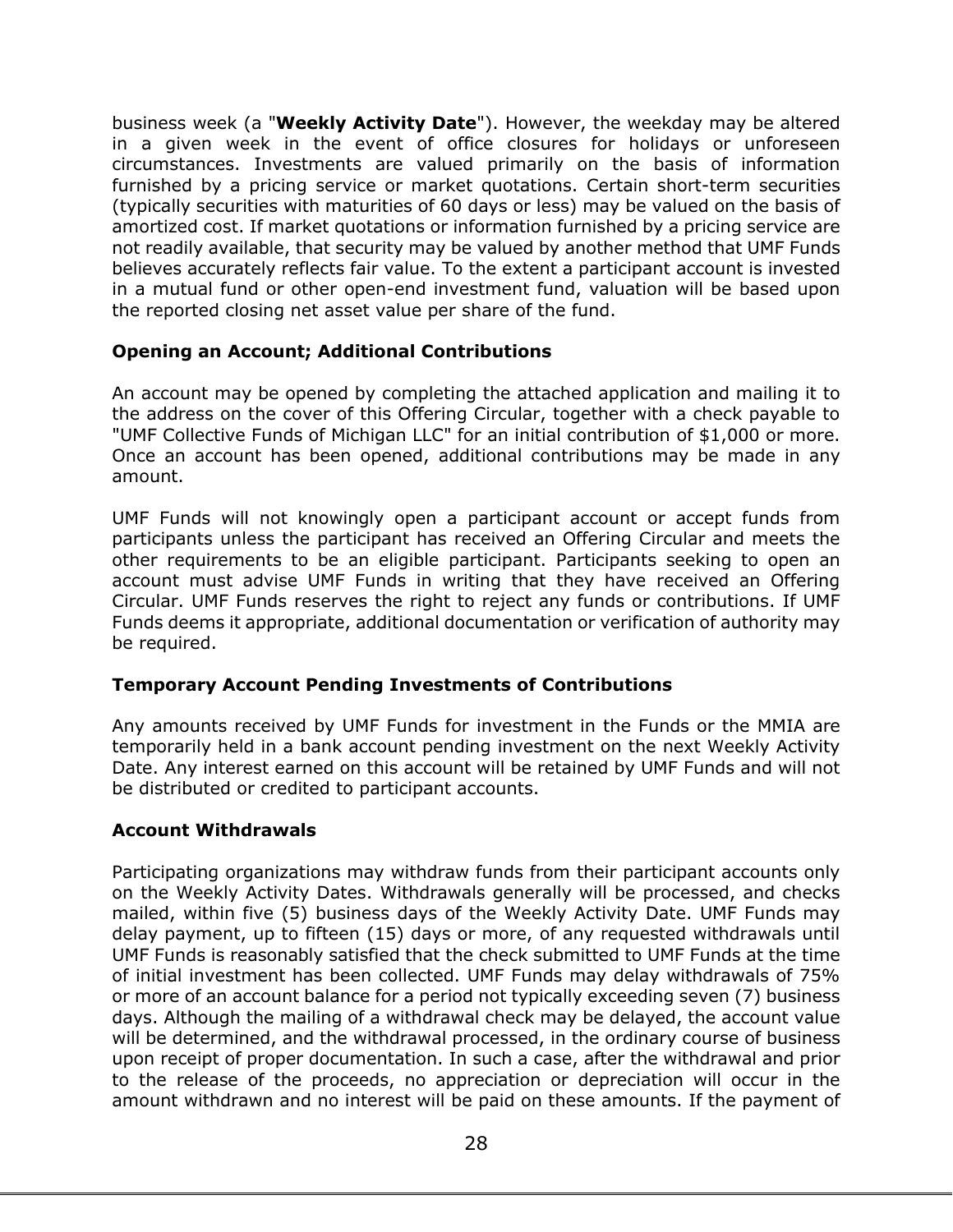a withdrawal has been delayed, the check will be mailed promptly after good payment has been collected.

If UMF Funds receives a withdrawal request that does not clearly indicate the amount of money or the particular account involved, UMF Funds may not be able to execute the withdrawal. In such cases, UMF Funds will request the missing information and process the withdrawal on the next Weekly Activity Date after the necessary information is received. Withdrawal requests may not be made by telephone**.**

## **Account Statements**

Each participant will receive a monthly account statement from or on behalf of UMF Funds. Participating organizations should contact UMF Funds regarding any discrepancies or errors within sixty (60) days after the date of the account statement.

## **Emergency Conditions; Account Termination or Suspension; In-Kind Distributions**

UMF Funds reserves the right at any time to terminate, suspend or change the terms of the participant accounts and to impose fees.

UMF Funds may temporarily suspend the right to withdraw funds from a participant account when: (1) in the opinion of UMF Funds, an emergency exists and UMF Funds cannot dispose of its investments or fairly determine their value or the withdrawal of funds or disposition of investments would be in violation of law, impractical or prejudicial to the participants in a Fund; or (2) the Securities and Exchange Commission or other state or federal regulatory authority or a court so orders.

In lieu of a cash withdrawal or cash distribution from a participant account, UMF Funds may at its discretion make an in-kind distribution of investment securities or other property held by the Fund based upon UMF Funds' good faith determination of the fair value of such securities or property to the extent UMF Funds considers such determination necessary or appropriate in connection with the in-kind distribution.

## **Small Accounts**

Because of the high cost of maintaining small accounts, UMF Funds reserves the right to close an account if its value falls below \$1,000.00. A participant will be notified in writing and allowed sixty (60) days to increase the value of the account to the minimum investment level.

## **FOUNDATION MANAGEMENT INFORMATION**

## <span id="page-32-0"></span>**Directors**

The following persons currently serve as members of the Board of Directors of the Foundation: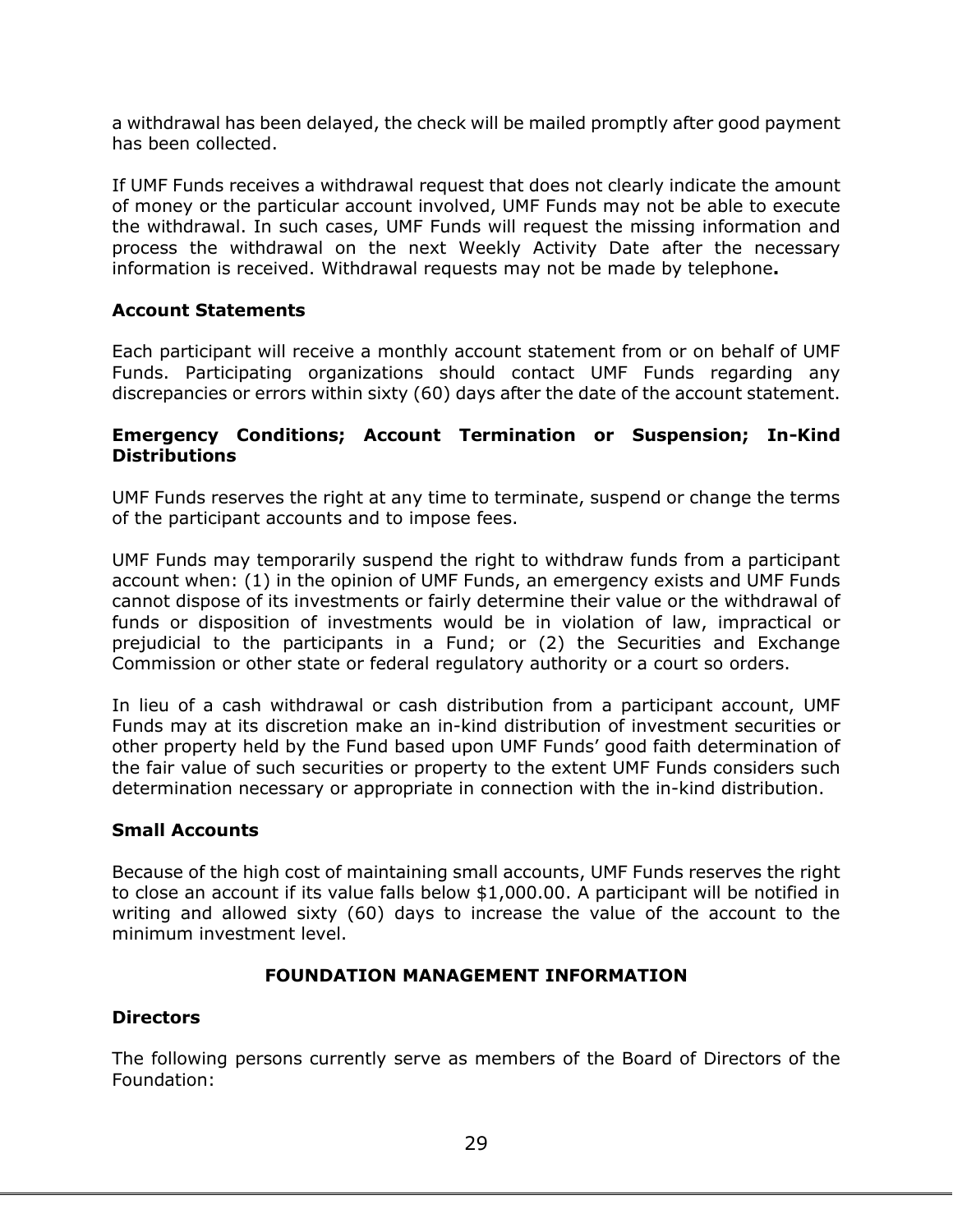Brad Bartelmay, Allendale, Michigan. Rev. Bartelmay currently serves as Pastor of Holland First UMC, Holland, Michigan. He has served as a pastor in the West Michigan Conference since 1990. Rev. Bartelmay received his Bachelor of Arts degree from Youngstown State University in 1995 and a Master of Divinity from Garrett-Evangelical Theological Seminary in 1988. He currently serves as the Chair of the Awards Committee for the Board.

Joel Fitzgerald, Albion, Michigan. Rev. Fitzgerald serves as the Pastor at Albion First United Methodist Church. He graduated from Albion College with a Bachelor of Arts degree in Religious Studies in 2008 and graduated from Vanderbilt University with a Master's degree in Divinity. He has served in the Michigan Conference since 2012. Mr. Fitzgerald currently serves as a member of the Board of Directors for both Wespath Benefits and Investments and the Young Leaders Initiative.

Gary Glanville, Almont, Michigan. Rev. Glanville is a retired Elder in the United Methodist Church and continues to serve as the interim pastor at Owosso First United Methodist Church UMC. He has lead congregations across Michigan since 1989, including Romeo Swartz Creek United Methodist Churches. He received his Bachelor of Arts degree from Michigan State University in 1977. He also holds Master and Doctorate degrees from Asbury Theological Seminary. Rev. Glanville has served as the Vice Chair of the District Board of Ordained Ministry and the Vice-President of Bay Shore Camp. He has served on the Board of Pension and Health Benefits for the Michigan Conference.

Susan Hitts, Harbor Springs, Michigan. Ms. Hitts is currently serving as a Pastor to Harbor Springs United Methodist Church. Ms. Hitts received a Bachelor of Arts in Business/Finance from Michigan State University, a Master of Business Administration from Central Michigan University and a Master of Divinity from United Theological Seminary in 2019. She currently serves as Secretary of the Board of Directors for the Foundation.

Ransom Leppink, Stanton, Michigan. Mr. Leppink is President of Leppinks Lakeview, Inc.; a partner in Leppinks of Lakeview LLC; and a partner in Double R Enterprises. Mr. Leppink holds an Associate degree from Montcalm Community College and a Bachelor of Science in Food Distribution/Marketing from Western Michigan University. He currently serves as Chair of the Board of Directors for the Foundation.

Mary Ann Gibson McInnes, South Lyon, Michigan. Rev. McInnes currently serves as the Pastor of South Lyon First United Methodist Church and has been an Elder since 1998. Rev. McInnes received her Bachelor of Science degree from the University of Michigan in 1992 and her Master of Divinity from United Theological Seminary in 1996. Rev. McInness currently serves as the Chair of the Loan Fund Committee in addition to her role on the Foundation Board.

Steven J. Peters, Eaton Rapids, Michigan. Mr. Peters is retired from PNC Bank, NA, where he had been a fiduciary advisor for 28 years and held the position of Senior Vice President and Fiduciary Market Director for the Midwest upon his retirement in 2019. Mr. Peters received a Bachelor of Arts from Michigan State University and a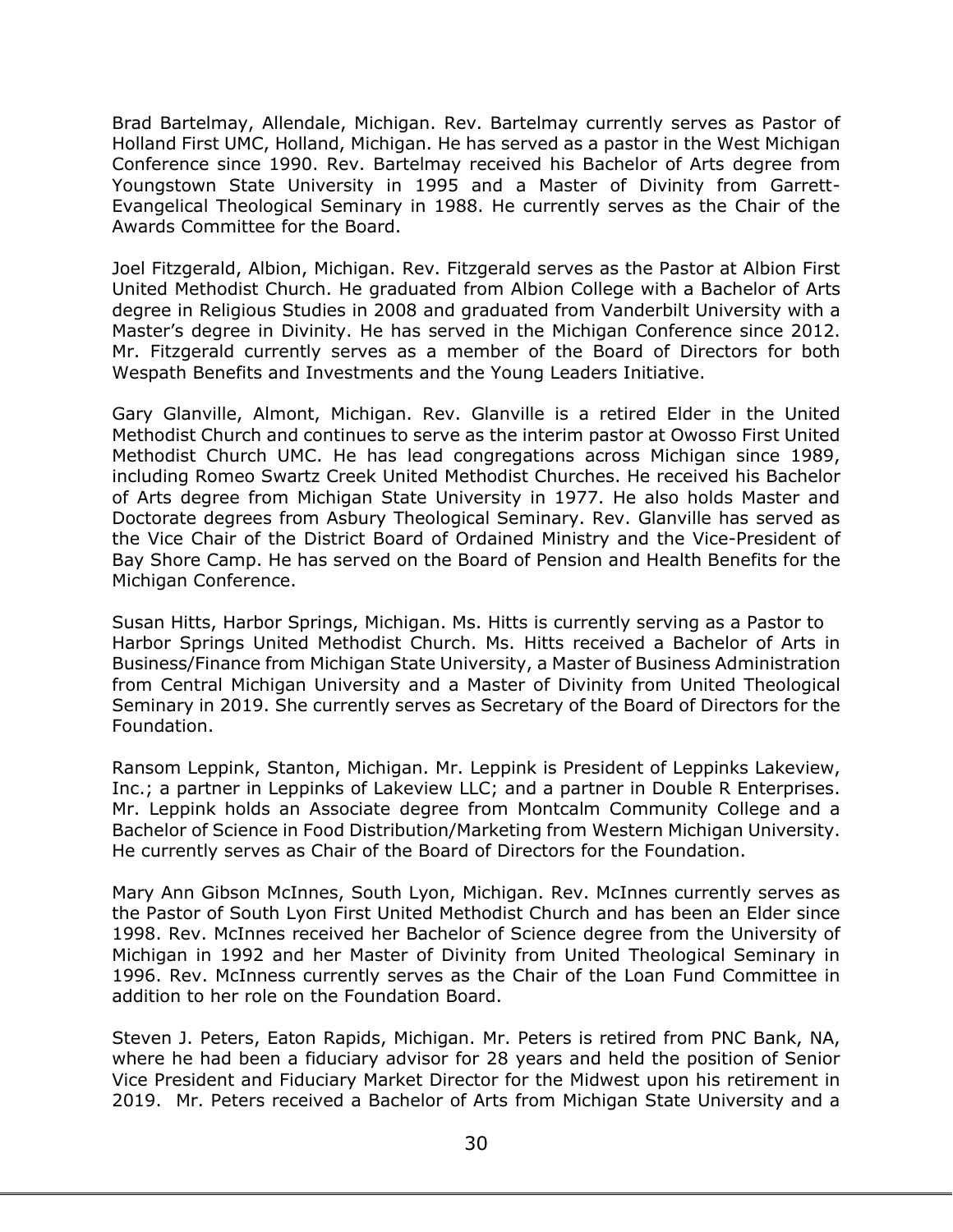Juris Doctor degree from the University of Toledo College of Law in 1982. Mr. Peters has served as the Director and Board Chair for Eaton Rapids Medical Center as well as a Director and Board Secretary for the Kiwanis Spring Brook Non-Profit Housing Association. Mr. Peters currently serves as the Chair for the Investment Committee.

Kayla Roosa, Freeland, Michigan. Rev. Roosa currently serves Freeland United Methodist. She holds an Associate Degree in Business Studies, a Bachelor of Arts degree in Finance from Northwood University and Master of Divinity degree from Garrett Evangelical Theological Seminary.

Ed Ross, Kalamazoo, Michigan. Rev. Ross is a retired Elder in the United Methodist Church and continues to serve Three Rivers: Ninth Street. Pastor. Rev. Ross obtained his Master of Divinity from Methodist Theological School in Ohio in 1978 and his Bachelor of Arts in Secondary Education from Western Michigan University. Rev. Ross has served multiple churches in Michigan since 1975. He currently serves as President of the Board for Love in the Name of Christ in Jackson, Michigan. Mr. Ross currently serves as the Vice Chair of the Board of Directors for the Foundation.

Pros Tumonong, Grand Rapids, Michigan. Mr. Tumonong is retired from the West Michigan Conference of the United Methodist Church where he served as Conference Treasurer and Benefits Officer. Mr. Tumonong graduated with a Bachelor of Arts from the University of San Carlos, Cebu City, Philippines and a Master of Business Administration from Grand Valley University.

The Bishop of the Michigan Conference of the United Methodist Church, the Foundation's Executive Director, and the Chief Financial Officer of the Michigan Conference serve as nonvoting ex-officio members of the Board.

## **Officers**

In addition to the officers described above, the following persons also serve as officers of the Foundation:

David S. Bell, Brighton, Michigan. Rev. Bell is currently the President & Executive Director of the Foundation and President of UMF Funds and has previously served as Vice President of Stewardship for the Foundation. Rev. Bell has served as Associate Development Director for a United Methodist-related children's home and as Associate Director of the East Ohio Conference Council on Ministries specializing in the areas of stewardship and missions. Immediately prior to joining the Foundation staff, he was the Director of Stewardship with the General Board of Discipleship of The United Methodist Church. He holds a Bachelor's degree from The College of Wooster, a Master of Divinity degree from Drew Theological School, and Post-Graduate Certificates in Executive Leadership and Executive Coaching from the Weatherhead School of Business, Case Western Reserve University. Rev. Bell has primary oversight for all aspects of the Foundation's services, programs, and administration of the Funds. Rev. Bell serves as an advisory member of the Investment Committee, but does not vote on Investment Committee matters.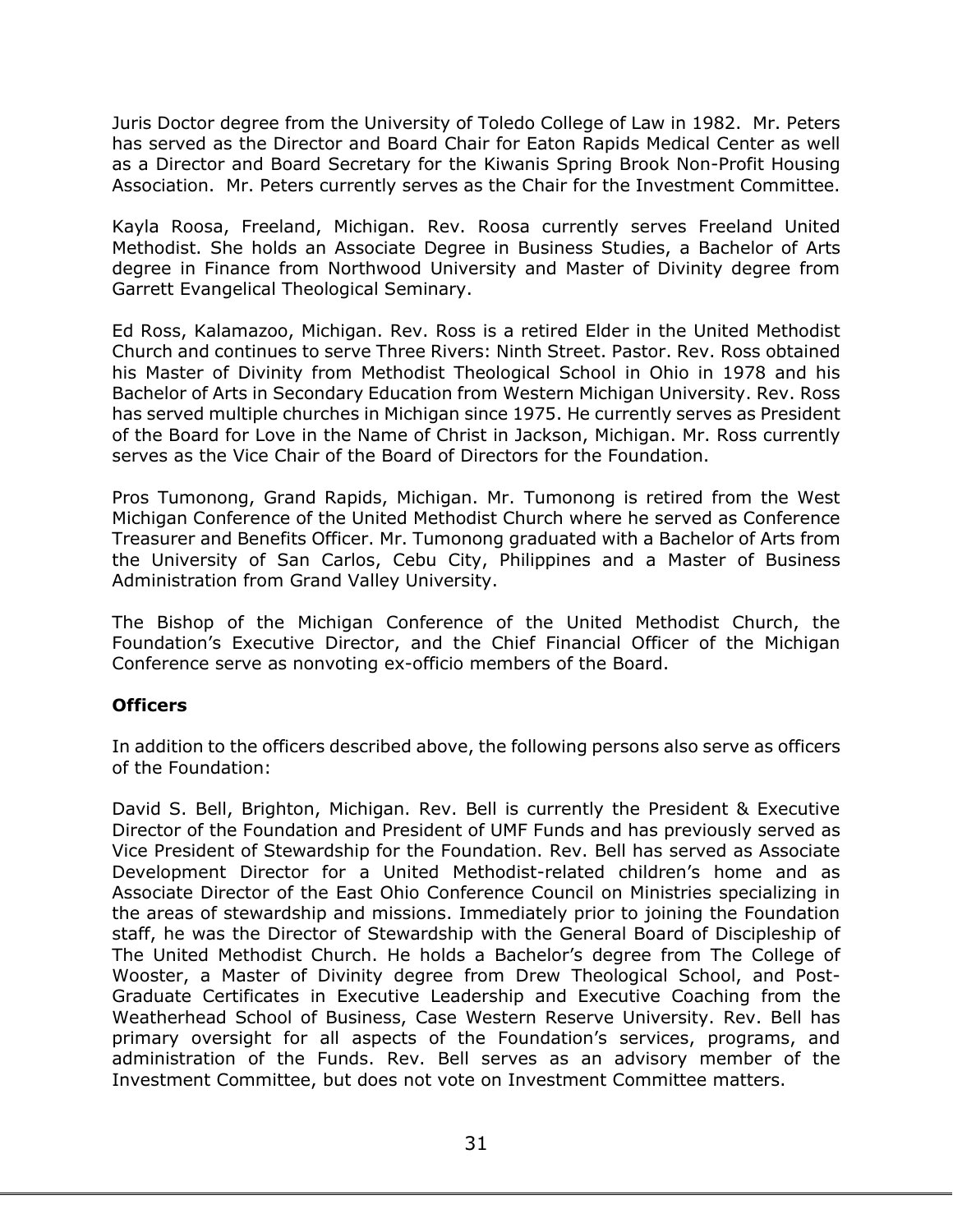#### **LITIGATION**

<span id="page-35-0"></span>At the date of this Offering Circular, there were no material suits, actions, or other legal proceedings or claims pending against UMF Funds, the Funds, or the MMIA.

#### **FOUNDATION FINANCIAL MATTERS**

<span id="page-35-1"></span>The financial statements for the Foundation included in this Offering Circular for fiscal years ended December 31, 2021, 2020, and 2019 have been audited by Seber Tans, PLC, certified public accountants, as stated in its report appearing in Exhibit A. The financial statements for year-end 2021 are consolidated and include the accounts of the Foundation and UMF Funds. All material intercompany accounts and transactions have been eliminated in consolidation. The UMF Stock Fund, UMF Bond Fund and MMIA that had been administered by the Foundation are referred to together as the "Funds" in the attached 2021 financial statements.

## **CHANGE OF TERMS AND CONDITIONS**

<span id="page-35-2"></span>Except as otherwise stated in this Offering Circular or required by law, UMF Funds reserves the right to change the terms described in this Offering Circular without participant approval, including the right to terminate any Fund; to change investment objectives, policies and restrictions; to impose or change fees; and to change any service provider.

Each participant account shall be governed by the Terms and Conditions of Participation set forth in the Participant Application and Agreement attached as Exhibit B hereto, which shall amend and supersede any and all terms and conditions set forth in any prior agreement with the participant. This Offering Circular provides notice of such amendments.

## **GLOSSARY**

<span id="page-35-3"></span>**Bank of America**. Bank of America NA, which serves as the Custodian and Investment Advisor for the Funds.

**BlackRock**. BlackRock, Inc., which has been selected by Bank of America as the manager for certain investment portfolios of the Funds.

**Collective Investment Fund**. A means of investing money collectively with other charitable organizations.

**Custodian**. Bank of America serves as custodian for the Funds and the MMIA. The role of the Custodian is to hold securities in safekeeping, arrange settlement of any purchases and sales of such securities, collect information on and dividends and other income, and provide regular reporting to UMF Funds and Participants.

**Foundation**. The United Methodist Foundation of Michigan.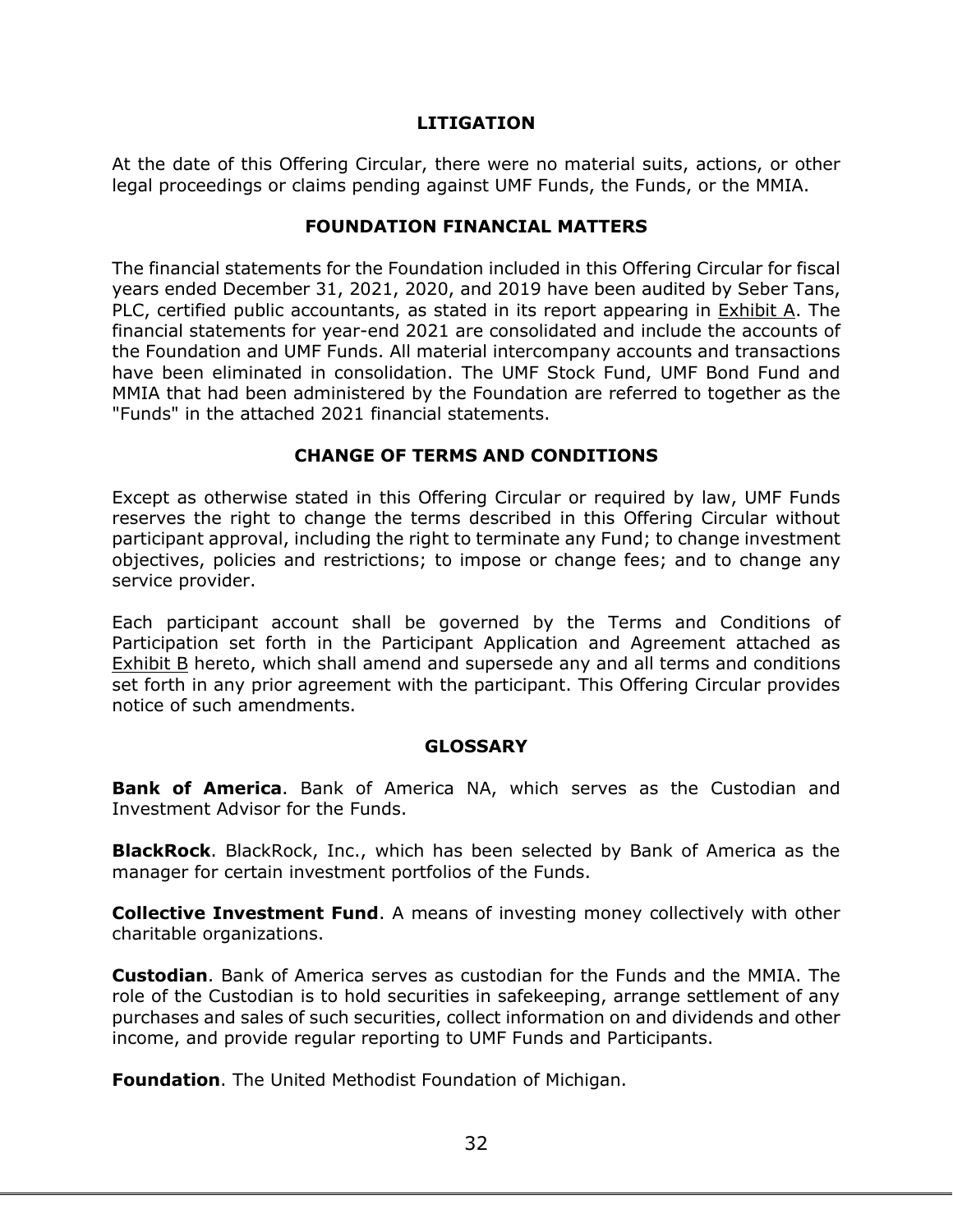**Funds**. The Balanced Fund, Stock Fund and Bond Fund.

**Glass Lewis**. Serving institutional investors globally, Glass Lewis is a leading, independent governance analysis and proxy voting firm. Glass Lewis has been selected to vote the proxies of UMF Funds in accordance with the Social Principles.

**Index**. An unmanaged measure of the performance of selected securities markets or companies. An index cannot be invested in directly. Returns represent past performance, are not a guarantee of future performance, and are not indicative of any specific investment.

**Investment Advisor**. Bank of America serves as discretionary investment advisor for the Funds**.** The role of the Investment Advisor is to manage the Funds in accordance with the investment objectives, policies and restrictions described in this Offering Circular. Bank of America has selected BlackRock as the manager for certain investment portfolios of the Funds.

**MMIA**. The Money Market Investment Account, an account administered by UMF Funds that is currently invested exclusively in FFI Institutional Fund. The MMIA is not a bank account and is not insured by the FDIC or any other governmental agency.

**Moody's**. Moody's Investors Service, a corporation that performs financial research and analysis on commercial and government entities. Moody's also serves as a NRSRO and ranks the creditworthiness of borrowers (i.e., bond issuers) using a standardized ratings scale from "Aaa" (highest credit quality, minimal credit risk) to "C" (lowest rated bonds, typically in default with little chance of recovery).

**MSCI All Country World Ex-U.S. Index®**. The MSCI ACWI Index Ex-U.S. is a free float-adjusted market capitalization weighted index that is designed to measure the equity market performance of developed and emerging markets. The MSCI ACWI Ex-U.S. consists of 44 country indices comprising 23 developed and 21 emerging market country indices. The developed market country indices included are Australia, Austria, Belgium, Canada, Denmark, Finland, France, Germany, Greece, Hong Kong, Ireland, Israel, Italy, Japan, Netherlands, New Zealand, Norway, Portugal, Singapore, Spain, Sweden, Switzerland, the United Kingdom. The emerging market country indices included are: Brazil, Chile, China, Colombia, Czech Republic, Egypt, Hungary, India, Indonesia, Korea, Malaysia, Mexico, Morocco, Peru, Philippines, Poland, Russia, South Africa, Taiwan, Thailand, and Turkey.

**MSCI World Index®**. A free float-adjusted market capitalization weighted index published by MSCI Barra that is designed to measure the equity market performance of developed markets. The MSCI World Index is commonly recognized as broadly representing the performance of the global stock markets, including the U.S.

**NRSRO**. A Nationally Recognized Statistical Rating Organization is a credit rating agency that is registered with the Securities and Exchange Commission. A NRSRO provides its opinion on the creditworthiness of an entity and the financial obligations (such as, bonds, preferred stock, and commercial paper) issued by an entity.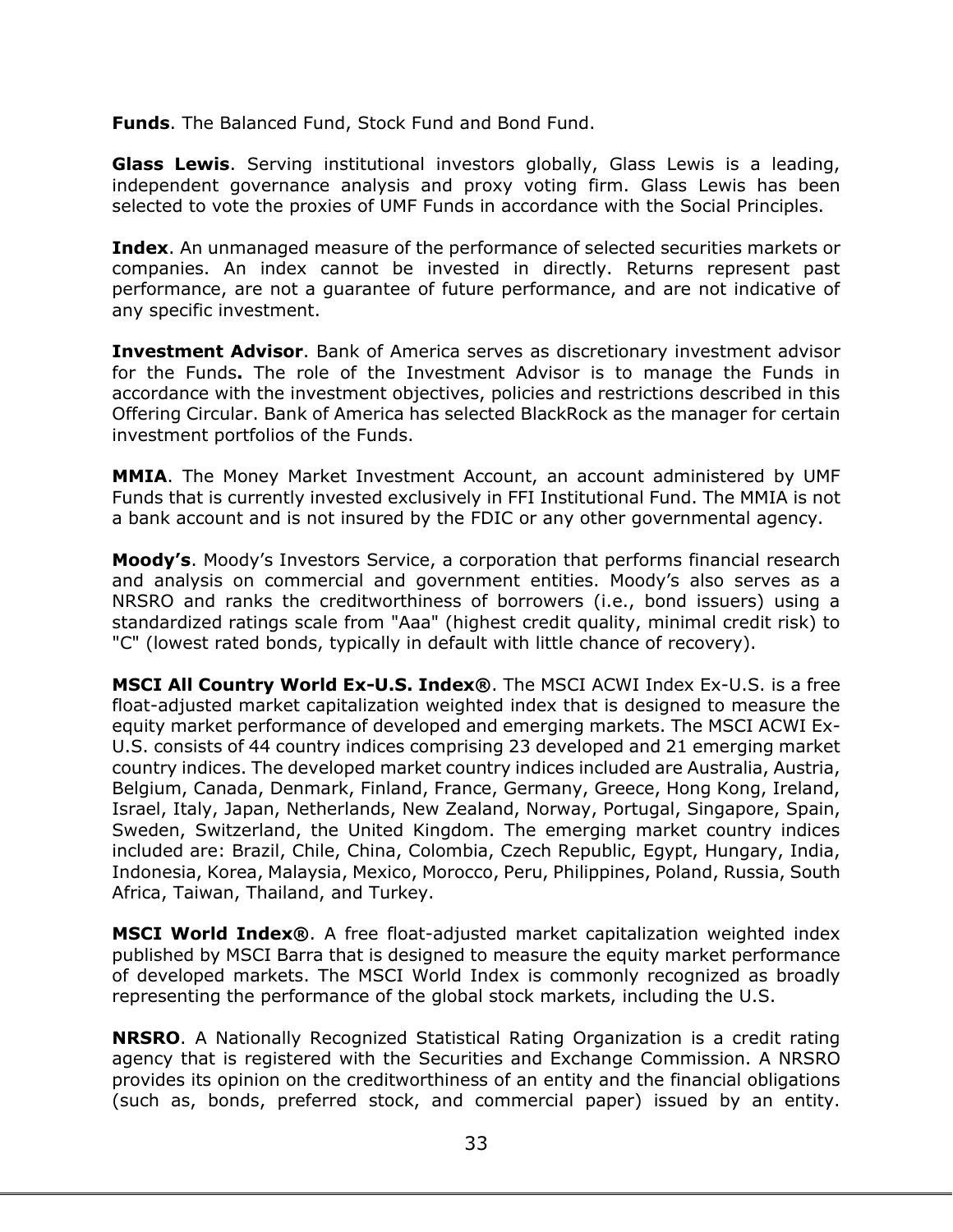Generally, credit ratings distinguish between investment grade and non-investment grade. For example, a credit rating agency may assign a "triple A" credit rating as its top "investment grade" rating for corporate bonds and a "double B" credit rating or below for "non-investment grade" or "high-yield" corporate bonds.

**CSCLB**. The Corporations, Securities & Commercial Licensing Bureau is a bureau of the Department of Licensing and Regulatory Affairs of the State of Michigan. The Bureau performs the public duties of protecting the health, welfare, and safety of Michigan citizens through regulatory and licensing functions of the Securities, Licensing, and Enforcement divisions. The Securities Division administers the Michigan Uniform Securities Act, regulating securities offering, broker-dealers, securities agents, investment advisers, and investment adviser representatives.

**Participant Account**. An account held in the name of each participating organization by UMF Funds for the purpose of investing in the Stock Fund, Bond Fund, or MMIA, as selected by the Participating Organization.

**Participant or Participating Organization**. Entities that are exempt from federal income taxation as charitable organizations (as described in Section  $501(c)(3)$  or in paragraphs (1) through (5) of Section 170(c) of the Internal Revenue Code) that invest through their Participant Account in the Stock Fund, Bond Fund, or MMIA.

**Russell 1000 Growth Index®.** Russell 1000 Growth Index is published by Russell Investments and measures the performance of the large-cap growth segment of the U.S. equity universe. It includes those Russell 1000 Index companies with higher price-to-book ratios and higher forecasted growth values.

**Russell 1000 Value Index®.** Russell 1000 Value Index is published by Russell Investments and measures the performance of the large-cap value segment of the U.S. equity universe. It includes those Russell 1000 Index companies with lower price-to-book ratios and lower expected growth values.

**Russell 3000 Index®**. Russell 3000 Index is published by Russell Investments and is designed to measure the performance of the largest 3000 U.S. companies representing approximately 98% of the investable U.S. equity market.

**S&P**. Standard and Poor's, a subsidiary of McGraw-Hill Companies, Inc. that publishes financial research and analysis on stocks and bonds and provides creditrating services as a NRSRO. S&P ranks the creditworthiness of borrowers (i.e., bond issuers) using a standardized ratings scale from "AAA" (highest credit quality, lowest risk) to "D" (issuer is in default on its obligations).

**S&P 500 Index®**. A listing of 500 large-capitalization U.S. companies maintained and published by S&P. The S&P 500 Index is widely regarded as a benchmark for the performance of U.S. stocks.

**S&P 500 Growth and Value Indices®**. The S&P 500 Growth and Value Indices measure Growth and Value in separate dimensions across six risk factors. Growth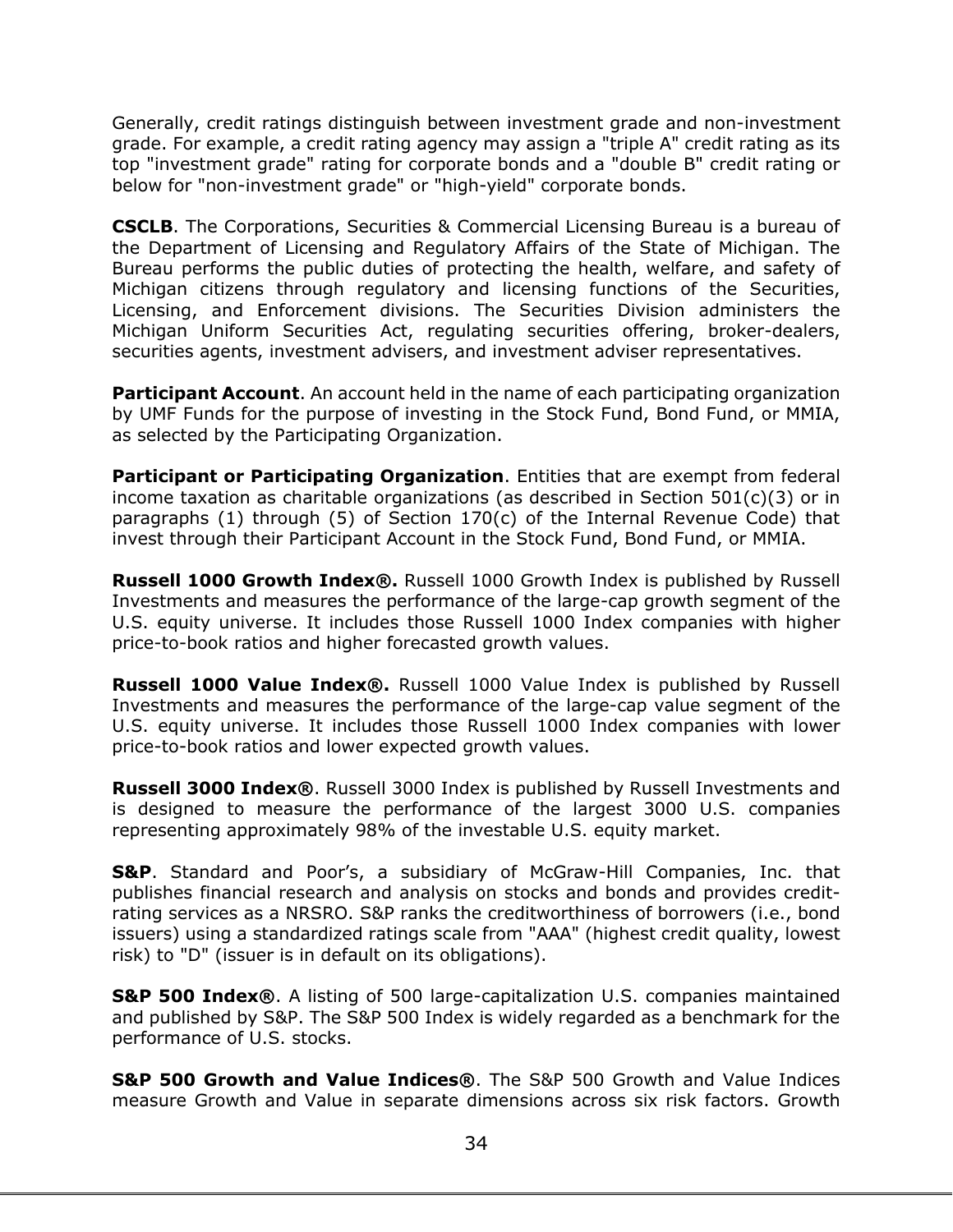factors include sales growth, earnings change to price and momentum; and the Value factors include book value to price ratio, sales to price ratio and dividend yield.

**S&P MidCap 400 Value Index®.** The S&P Mid Cap 400 Value Index is a subset of the S&P Mid Cap 400 Index, which serves as a barometer for the U.S. mid-cap equities sector, and is the most widely followed mid-cap index in existence. To be included in the index, a stock must have a total market capitalization that ranges from roughly \$750 million to \$3 billion dollars. Companies in the Mid Cap 400 Value Index are scored across three value factors: 1) book value to price ratio, 2) earnings to price ratio and 3) sales to price ratio for inclusion in the index.

**UMF Funds**. UMF Collective Funds of Michigan LLC.

**Weekly Activity Date**. Generally, the close of business on Wednesday of each business week. However, the weekday may be altered in a given week in the event of office closures for holidays or unforeseen circumstances.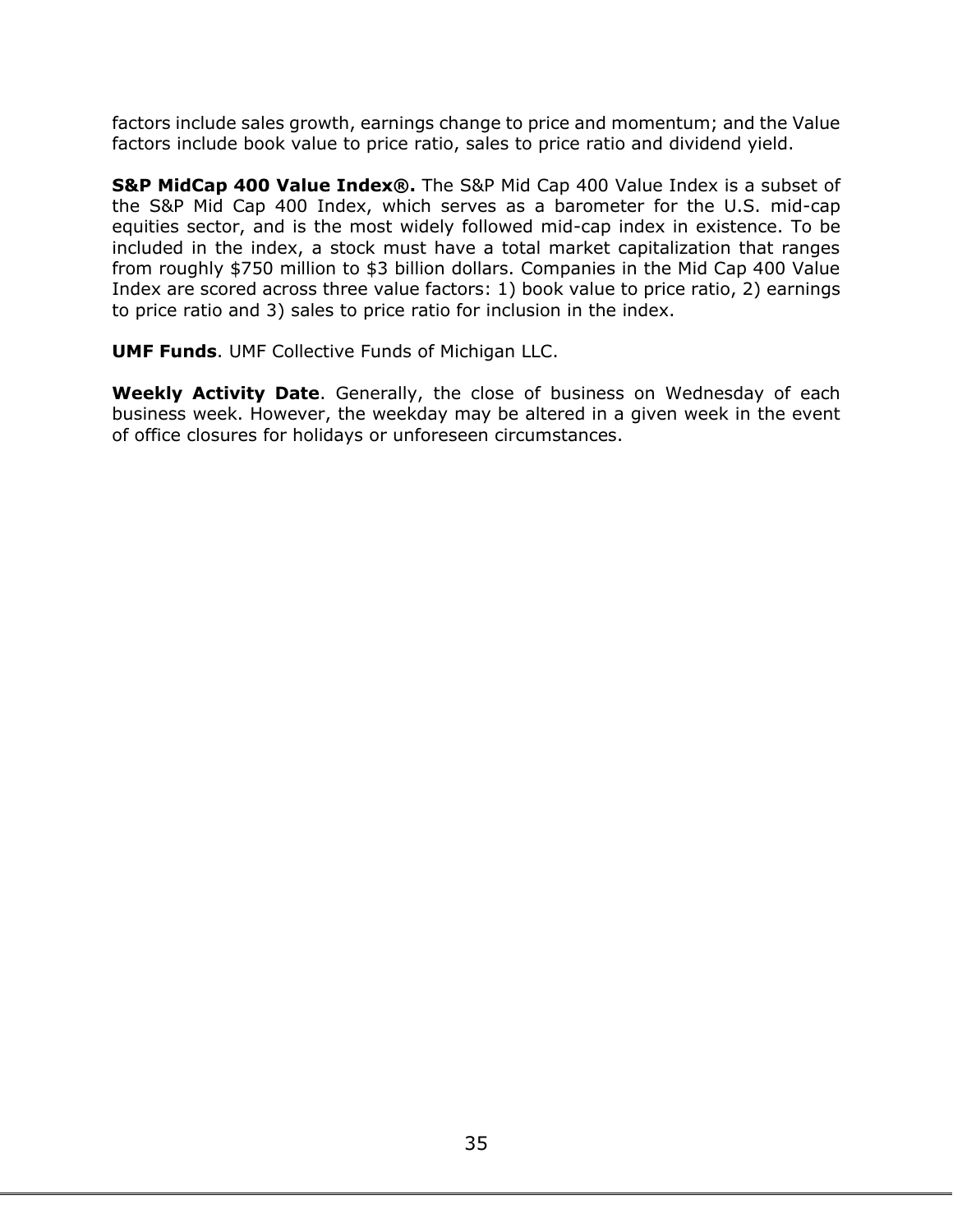## **EXHIBIT A**

## **FINANCIAL STATEMENTS**